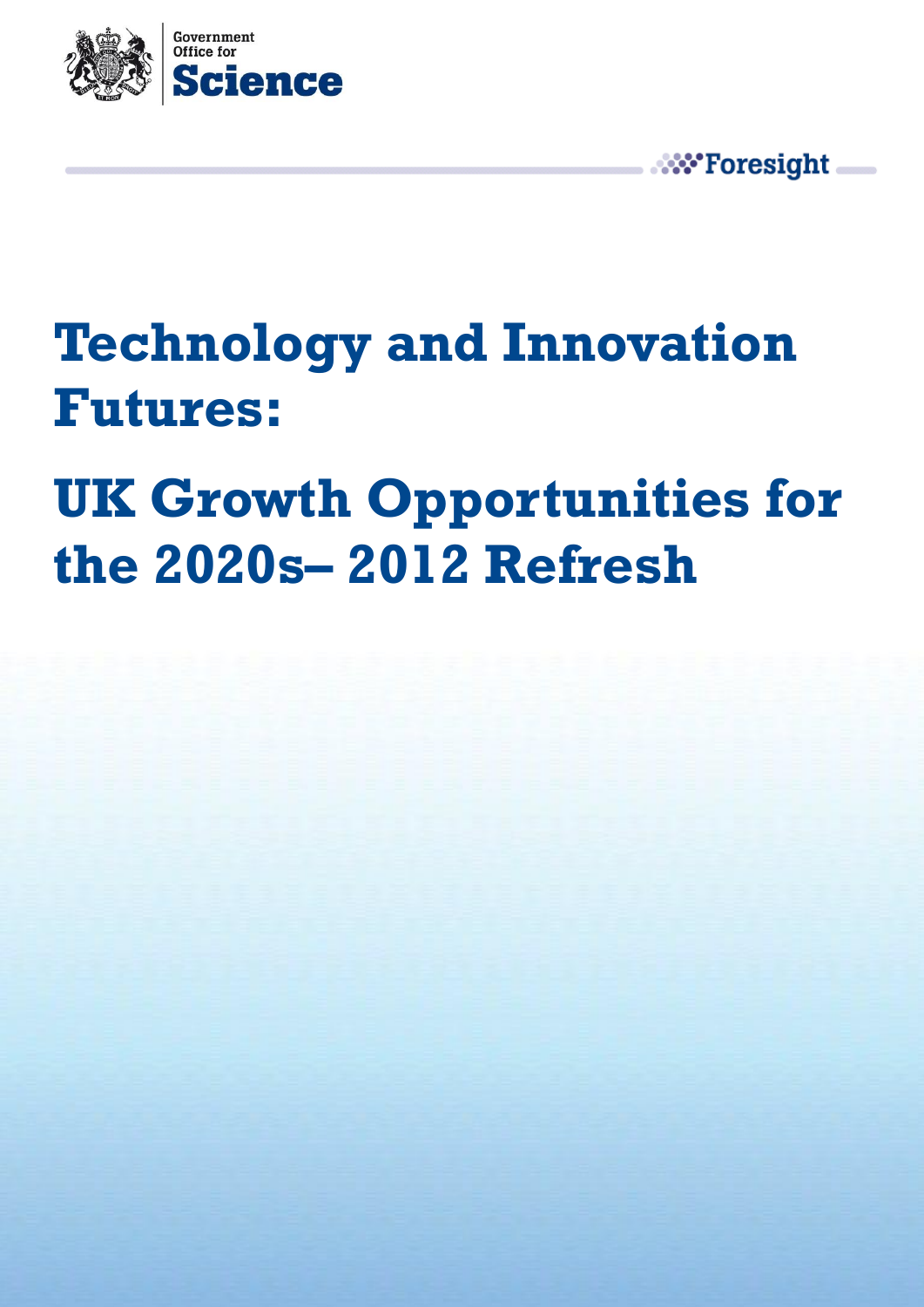# <span id="page-1-0"></span>**Acknowledgements**

Foresight and the Government Office for Science would like to thank those who have contributed to this report. A list of those who participated in the workshops and interviews is provided at the end of this document.

<span id="page-1-1"></span>The views expressed here do not represent policy of any government or organisation. This report does not represent the views of government.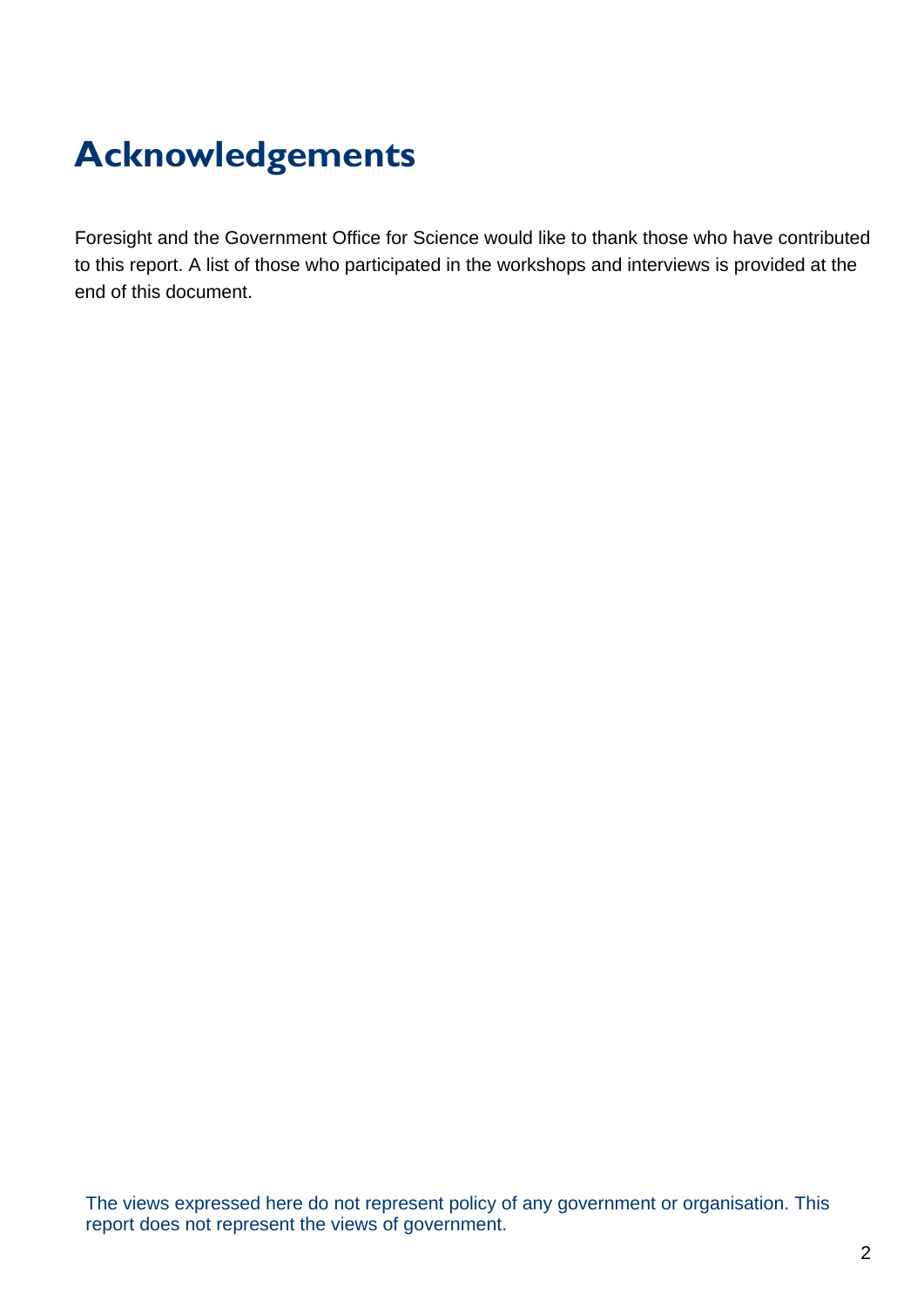# **Foreword**

#### **Rt Hon. David Willetts MP, Minister for Universities and Science**



It is with great pleasure that I welcome this refreshed report on *Technology and Innovation Futures* from Foresight, in the Government Office for Science. As Minister for Universities and Science, I am constantly amazed by the inventiveness of our scientists in researching and developing new and exciting technologies, which have the potential to transform lives. It is clear to me that many of these emerging technologies will play a critical role in how we all live in the future, including making a contribution to the UK's economic growth and bolstering its role as an international leader in technology innovation and creativity.

Technology is a very important stimulus for scientific advancement, driven by human curiosity, a wish to solve problems, and the desire to explore the unknown and the just possible. That is why I have taken steps to protect the science budget, to give room for scientific research to grow and develop in a dynamic and nurturing environment. The role played by the Technology Strategy Board will continue to be vital in supporting the development of new technologies and

helping them reach their full potential. This government has gone further than ever before with its Industrial Strategy to identify sectors for growth, and it will continue to take the lead on generating economic growth.

My role is to champion science and technology in all its forms. This is a very long game. In 1937 the British engineer Alec Reeves laid the foundations for the modern telecommunications era with his pioneering work on digital sounds. It would be decades later that the technologies required to exploit his ideas were developed. His work ultimately enabled the Internet, digital radio and television, mobile telephones and DVDs. The lesson to be drawn from this is that, as the great Professor Stephen Hawking said during the Opening Ceremony of the London 2012 Paralympic Games, as he guided us through a journey of discovery at the wonder of science, 'Look up at the stars and not down at your feet. Try to make sense of what you see, and wonder about what makes the universe exist. Be curious...There should be no boundary to human endeavour.' In the words of Prospero, also echoed that night, 'The greatest adventure is what lies ahead.'

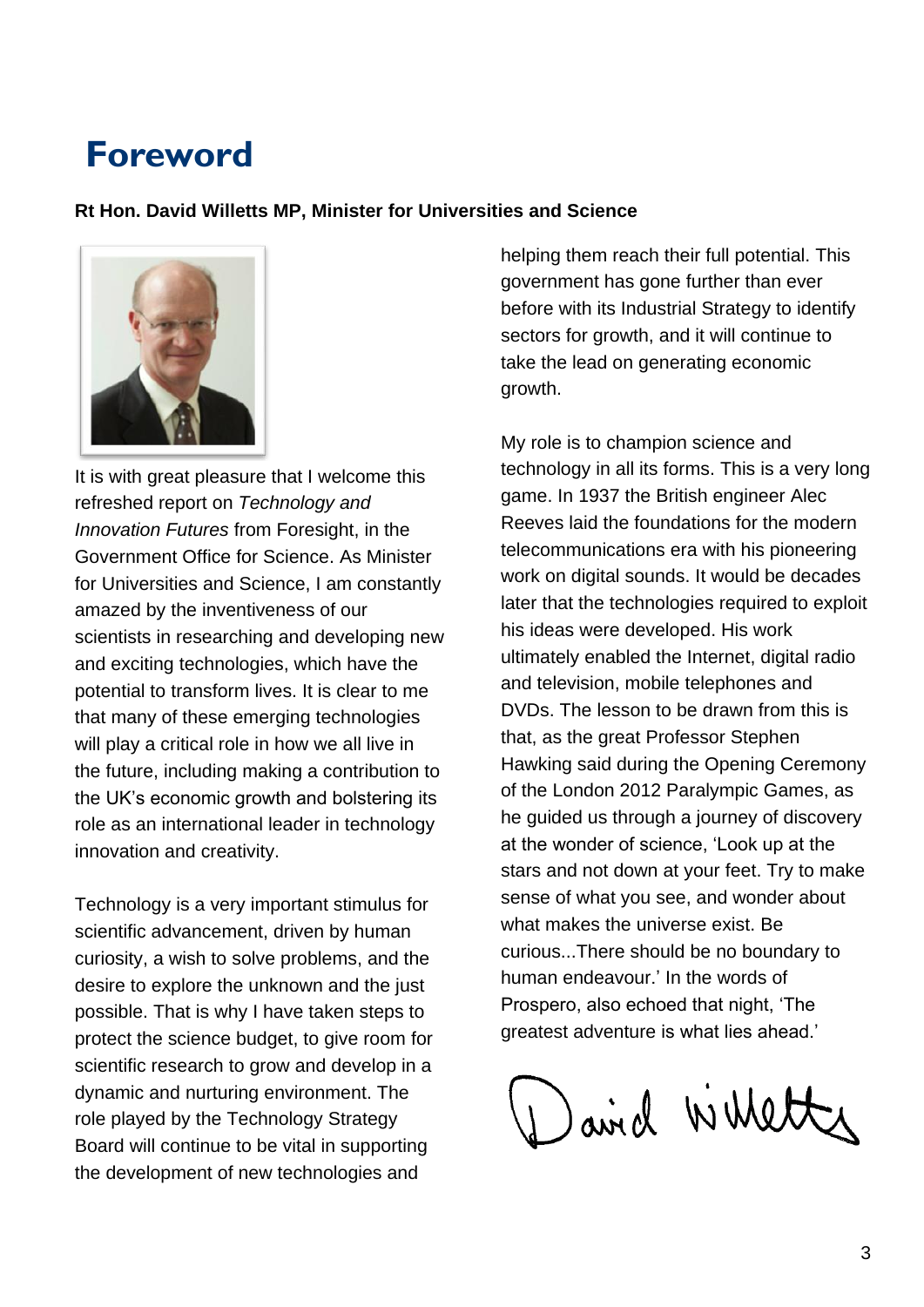# **Technology and Innovation Futures: UK Growth Opportunities for the 2020s – 2012 Refresh**

# <span id="page-3-0"></span>**Executive summary**

*Technology and Innovation Futures* is a forward look at a range of developments that have the potential to support sustained economic growth in the UK over the next 20 years. In 2010 interviews and workshops were undertaken with 180 representatives from industry, research, international institutions and social enterprises, and a report was published that identified 53 technologies likely to be important. In some areas the UK already has a competitive advantage; in others demand will be driven by future need or the likely size of the market.

Technology changes quickly and so do the economic and political circumstances. This 2012 refresh is an early opportunity to take stock of the 2010 findings, and see whether any new trends have emerged. Detailed, structured interviews and a survey involving experts in key areas were carried out for this refresh.

This report refreshes the original list of 53 technologies, and it was reassuring to find that in the main the technologies identified in 2010 are those that today are seen as strong candidates for growth over the next 20 years. However, several changes in emphasis have become apparent as the potential of some technologies has begun to be implemented by industry, systematised and made more readily available.

In the report published in 2010, a number of important messages were highlighted and these remain valid today. Firstly, there are strong opportunities for growth in the UK economy if businesses can harness the scientific and industrial capabilities required to take advantage of the technologies and innovation identified in the report. Secondly, the UK will undergo an energy transition during the next 10–20 years and there will be important opportunities for UK companies. Thirdly, there continues to be a critical need for a stable, coherent framework of regulation and support, so that the private sector has the confidence to invest, including in intellectual property to protect research and development and encourage investment.

So what has changed? There are new challenges of balancing an energy generation mix, which includes the potential for more emphasis on gas, tackling intermittent supply from renewable sources, and new opportunities from hybrid energy systems combined with rapidly developing battery technology.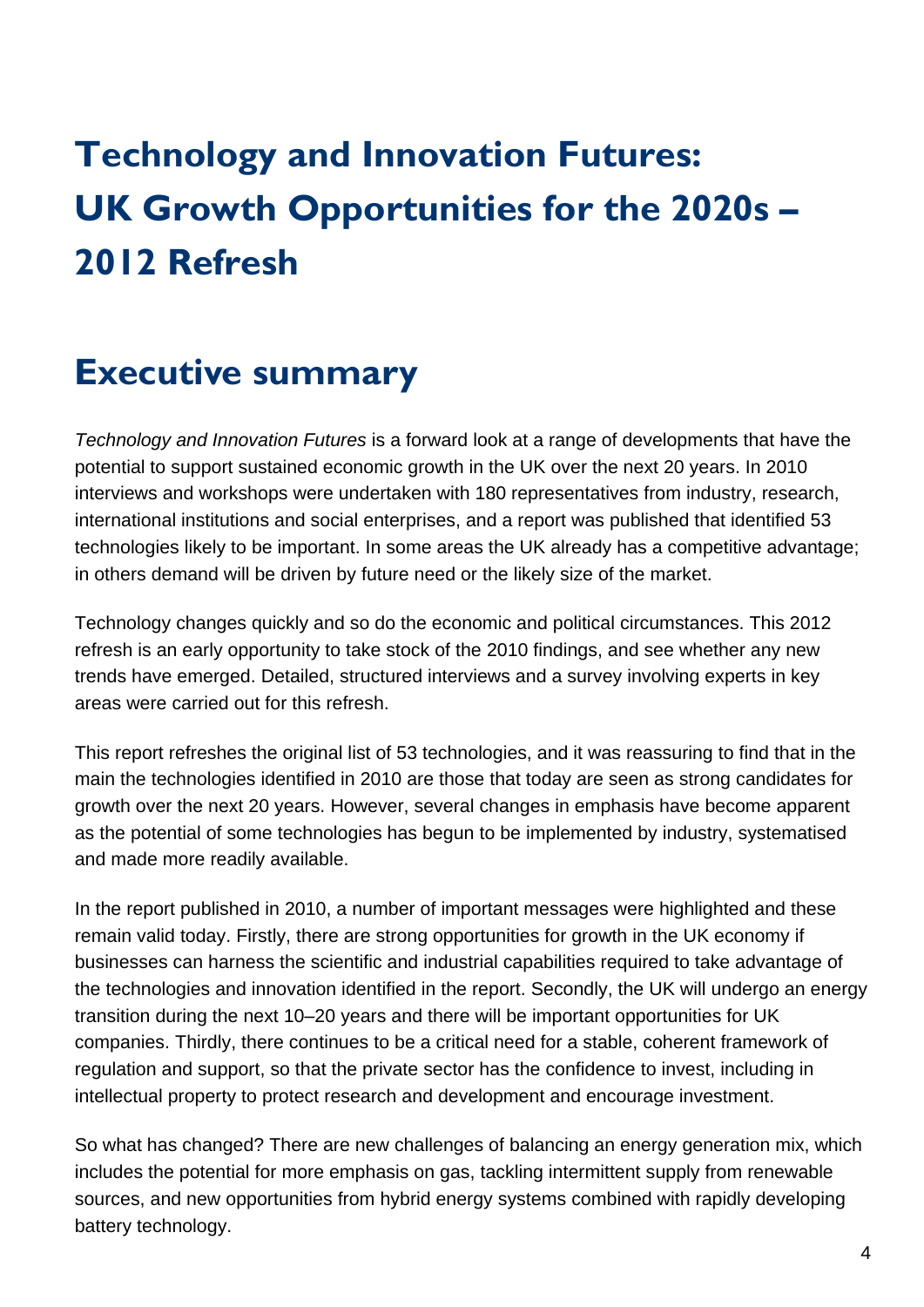Service robotics is highlighted as being of growing importance, whereby devices work alongside humans, adapting to contexts rather than simply repeating actions. Additive layer manufacturing (such as 3D printing) has moved from a largely research and development environment to being a core component of some industrial strategies. This links to the major breakthroughs in developing new materials and tailored medicine. There is also a stronger trend in the way that sensors, miniaturised communications and processing provide constant feedback and permanent connections to networks.

With the UK struggling with weak economic growth, it is more important than ever to invest in long-term catalysts for growth, such as science, technology and innovation. Seizing those opportunities will be a crucial part of the UK's future economic prosperity. A critical factor in the potential for the UK to exploit any given technology will be the availability of a skilled workforce, in most cases graduates. There are already well-documented shortages in some of the areas of innovation highlighted.

The government has a core role as a facilitator of collaboration between industry and researchers, helping large and small businesses to work together and identifying common goals and strategies across sectors to leverage the UK's advantages in technological innovation. This is the argument for the UK's developing industrial strategy, which will play a key role in prioritising more significant investments in sectors important for the country's future growth.

These policies are already starting to bear fruit. Universities and business schools are keener than ever before to speed up innovation processes and translate research into business ideas. Contributors to this refresh praised the work of the Technology Strategy Board in offering support to start-ups, which are a useful discovery mechanism to demonstrate the potential of an idea. Nevertheless, there is more to do in those areas where it is harder to fund the high costs of testing promising research ideas and to close the gaps between start-ups and big business. The Catapult Centres being set up across the UK will be crucial in bridging these gaps.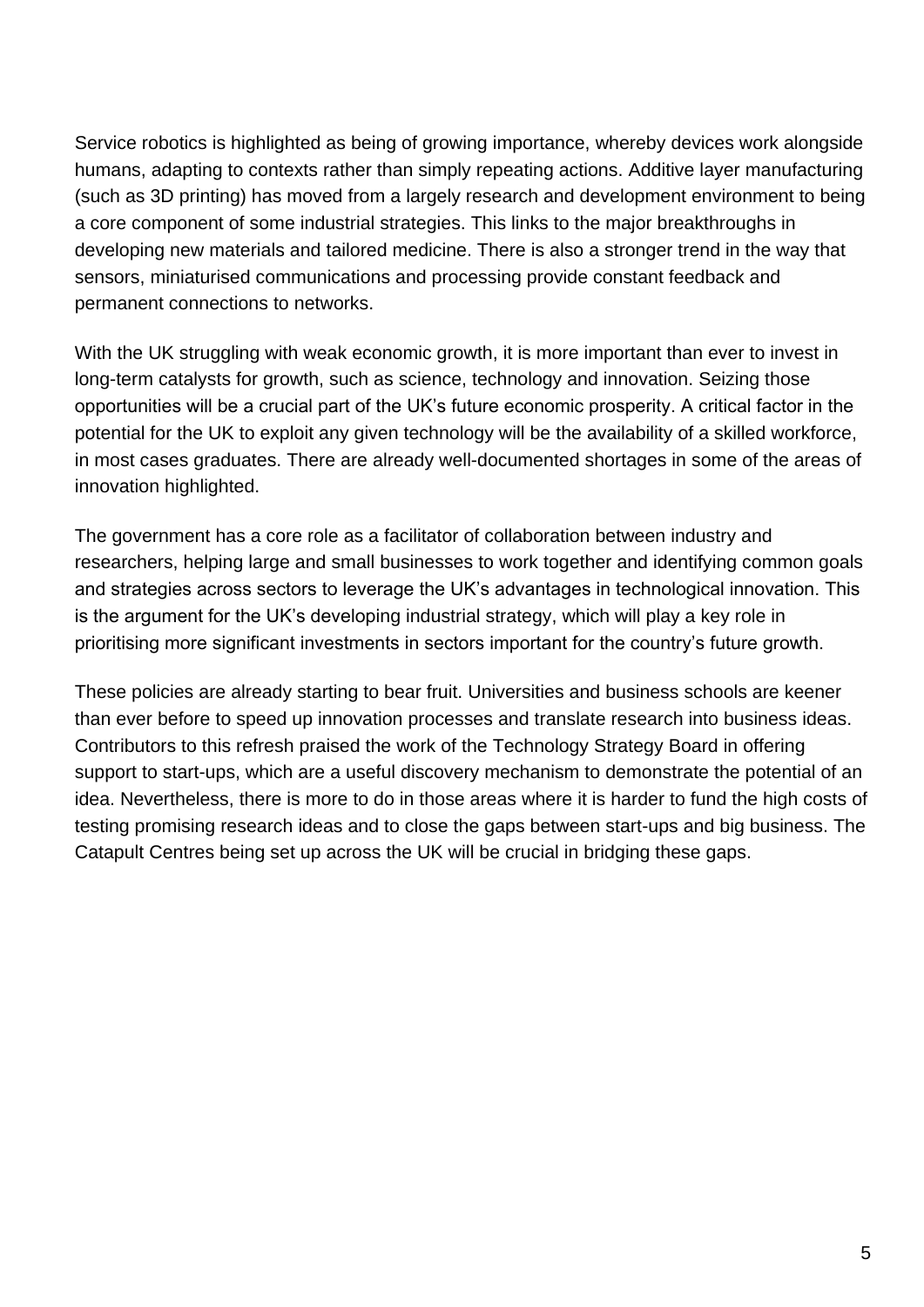# <span id="page-5-0"></span>**Contents**

| The views expressed here do not represent policy of any government or organisation. This |  |    |  |  |
|------------------------------------------------------------------------------------------|--|----|--|--|
|                                                                                          |  |    |  |  |
|                                                                                          |  |    |  |  |
| 1.                                                                                       |  |    |  |  |
| 1.1                                                                                      |  |    |  |  |
| 1.2                                                                                      |  |    |  |  |
| 2.                                                                                       |  |    |  |  |
| 2.1                                                                                      |  |    |  |  |
| 2.2                                                                                      |  |    |  |  |
| 2.3                                                                                      |  |    |  |  |
| 2.4                                                                                      |  |    |  |  |
| 3.                                                                                       |  |    |  |  |
|                                                                                          |  | 57 |  |  |
| 3.2                                                                                      |  |    |  |  |
| 3.3                                                                                      |  |    |  |  |
| 3.4                                                                                      |  |    |  |  |
|                                                                                          |  |    |  |  |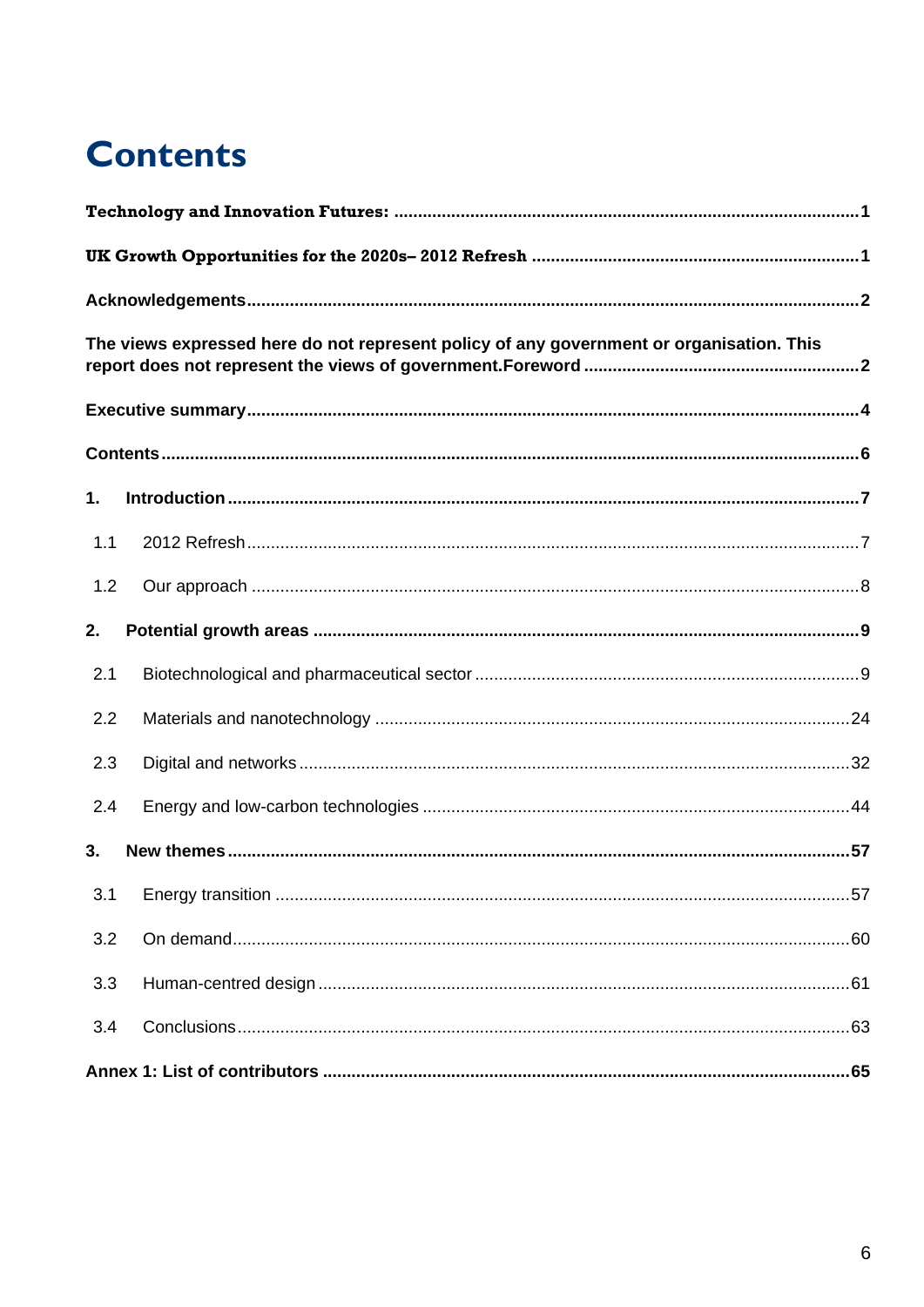# <span id="page-6-0"></span>**1. Introduction**

# <span id="page-6-1"></span>**1.1 2012 Refresh**

l

Two years ago Foresight published the *Technology and Innovation Futures* (2010) report, identifying opportunities for future UK economic growth in the 2020s.<sup>1</sup>But technology changes quickly and so do the economic and political circumstances. Foresight agreed to refresh the report for the Minister of State for Universities and Science in 2012, in order to take stock of the findings in 2010, and see whether any new trends have emerged.

In reviewing the original report, it was reassuring to find that in the main the technologies identified in 2010 are those that today are seen as strong candidates for growth over the next 20 years. This is hardly surprising but does reinforce the robustness of the approach applied two years ago. However, several changes in emphasis have become apparent as the potential of some new technologies has begun to be implemented by industry, systematised and made more readily available.

Some technologies feature more strongly in this refresh than in the original report. For example, the challenges of balancing the energy generation mix have become clearer. Intermittent energy supply is seen as a major challenge, but also a possible source (or accelerator) of innovation. Hybrid energy systems, whether combined heat and power, fuel-cell and battery electric vehicles, or power plants co-generating electricity and hydrogen-based chemicals, are seen as more important in the future, while battery technology has advanced rapidly.

'Service robotics' is highlighted as of growing importance, whereby devices work alongside humans, adapting to contexts rather than simply repeating actions. Additive layer manufacturing (such as 3D printing) has moved from a largely research and development environment to a core component of some industrial strategies.

There is also a stronger trend in the way that sensors, miniaturised communications and processing provide constant feedback and permanent connections to networks. This links to the major breakthroughs seen in developing new materials and tailored medicine. In transport and energy, the challenge is to design systems (such as multimodal transport) that take account of the behaviour of individuals and businesses.

<sup>&</sup>lt;sup>1</sup><http://www.bis.gov.uk/assets/foresight/docs/general-publications/10-1252-technology-and-innovation-futures>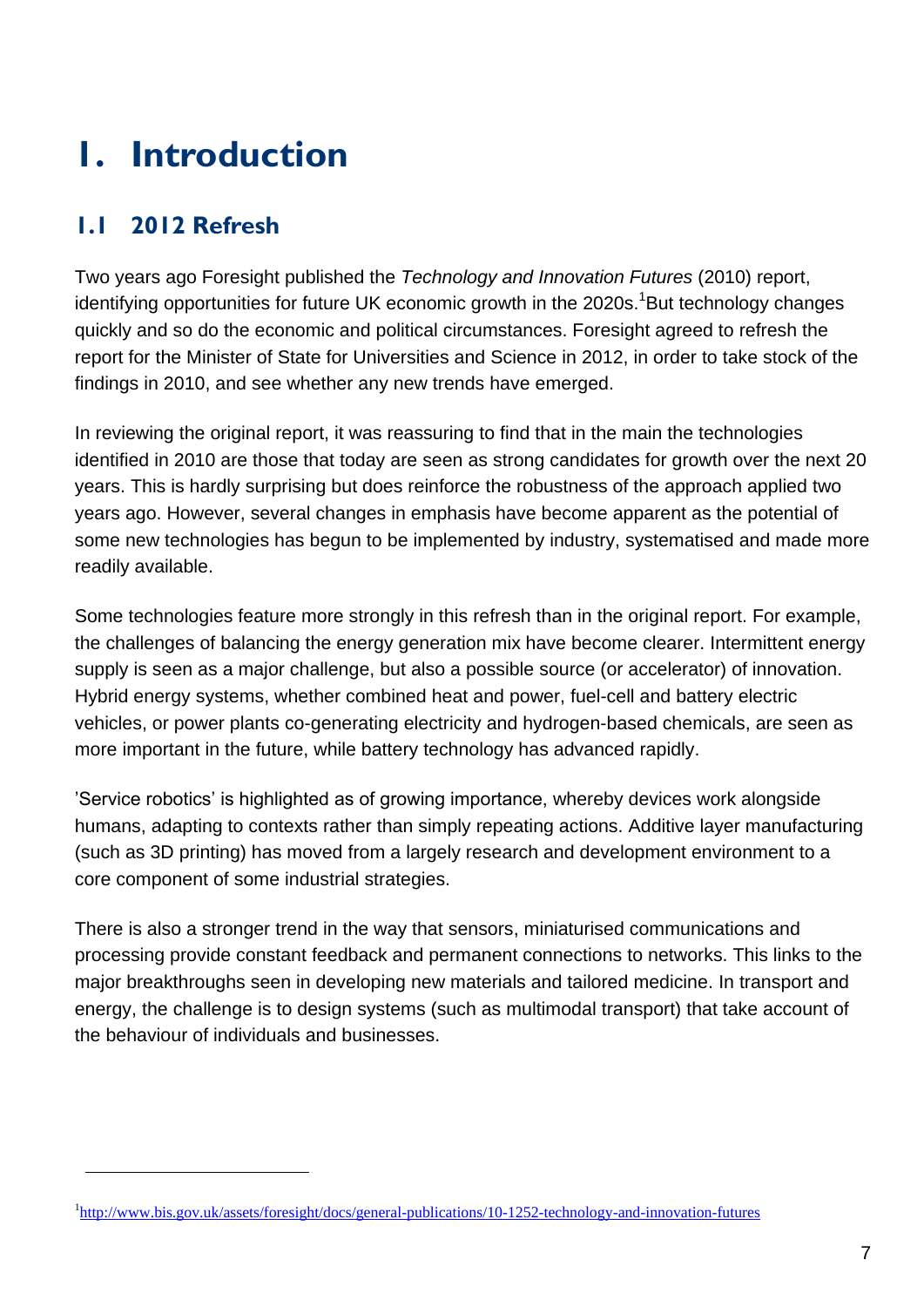### <span id="page-7-0"></span>**1.2 Our approach**

l

For this 2012 Refresh, Foresight conducted structured interviews and a survey with 15 leading academics and 26 industry experts on the 53 technology areas identified in the 2010 report. They were asked what interesting new technologies or other developments had taken place recently, or might take place over the next 10 years, that could create growth opportunities for the subsequent decade. The same questions in a survey were sent out to over 180 contributors to the original 2010 report, asking them to flag any interesting technological developments. Annex 1 contains a full list of contributors. The 53 technologies, from the 2010 Technology Annex,<sup>2</sup>were reappraised in blue throughout and a fresh executive summary was added.

Section 3 sets out three new themes that are emerging from individual technologies and may be important: the *energy transition* to smart grids and an energy mix that balances intermittency from growing renewable sources and the accessibility of gas *on demand*, describing how new printing technologies that are revolutionising traditional manufacturing processes and expanding the potential of regenerative medicine and *human-centred design*, where connectedness and sensors that are growing in ubiquity and generating data will be processed by increasing computing power, but challenging the designers of algorithms to harness the full potential. More detailed information on each technology can be found in the original Technology Annex of the 2010 report.

<sup>&</sup>lt;sup>2</sup><http://www.bis.gov.uk/assets/foresight/docs/general-publications/10-1252an-technology-and-innovation-futures-annex.pdf>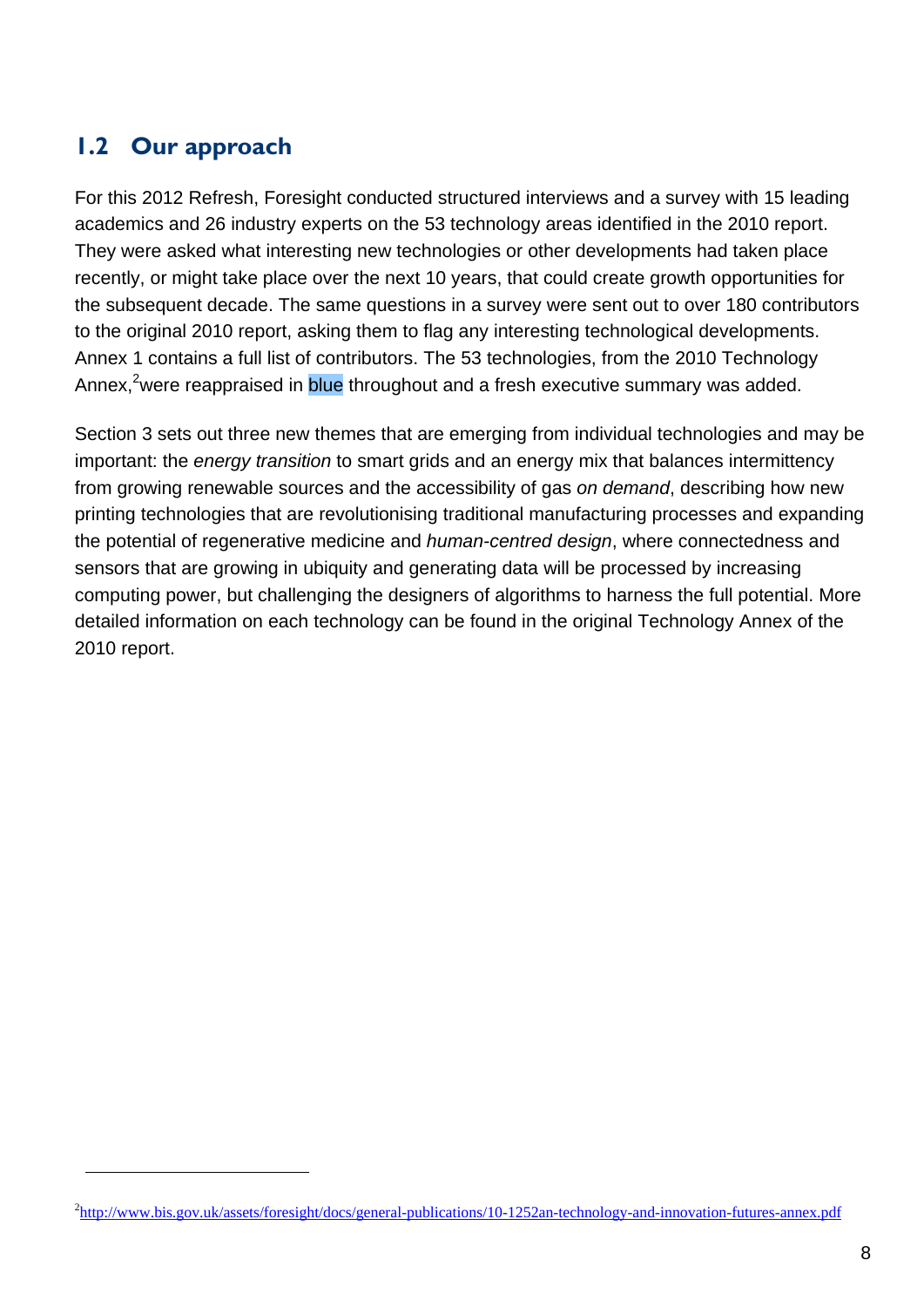# <span id="page-8-0"></span>**2. Potential growth areas**

# <span id="page-8-1"></span>**2.1 Biotechnological and pharmaceutical sector**

#### **GENES AND CELLS (1–6)**

#### *2.1(1) Genomics, proteomics and epigenetics*

Since the discovery of DNA in 1953, scientists have sought to uncover the entire complement of genes (the genome) of organisms and especially of humans. Researchers have discovered massive numbers of genes that encode for proteins as they sequence more genomes. However, we cannot use just genomic information to understand how organisms function. For instance, an understanding of the final structural modifications to proteins, environmental factors and inherited information not encoded in DNA (epigenetic information), are all necessary to fully understand basic life processes, such as reproduction, development, disease, cellular signalling, metabolism and bioenergetics.

Genomics is the study of the entire complement of genes in an organism. A raft of genomic techniques has been developed, including microarray technology, to analyse genome-wide expression levels, and DNA sequencing technology. In 2001 the first drafts of a human genome were published.<sup>3</sup> However, our understanding of the human genome still remains limited. Key future issues include understanding the basis of genetic variation (and its applications to medicine) and understanding biological pathways and networks. As the cost of genome sequencing falls this may enable genomic sequences to be compared across populations, facilitating our understanding of variation. Genomic techniques are also invaluable in our study of other organisms and in the development of agricultural technologies.

The term 'proteome' defines the entire protein complement in a given cell, tissue or organism. In its wider sense, proteomics research also assesses protein activities, modifications and localisation, and the interactions of proteins in complexes. Proteomics is very much a technology-driven enterprise. Like genomics, the sheer scale of proteomics research makes it a community effort, with the Human Proteome Organisation (HUPO)<sup>4</sup>playing an important role in coordinating projects worldwide.<sup>5,6</sup> Furthermore, proteomics technologies are large and expensive, which means that they are not available to the whole research community. We need to find ways to allow widespread use of

<sup>3</sup> <http://www.nature.com/nature/journal/v409/n6822/abs/409860a0.html> <sup>4</sup><http://www.hupo.org/>

<sup>5</sup> <http://www.nature.com/nature/journal/v456/n7223/full/456702a.html> <sup>6</sup><http://www.hplusmagazine.com/articles/neuro/tweaking-your-neurons>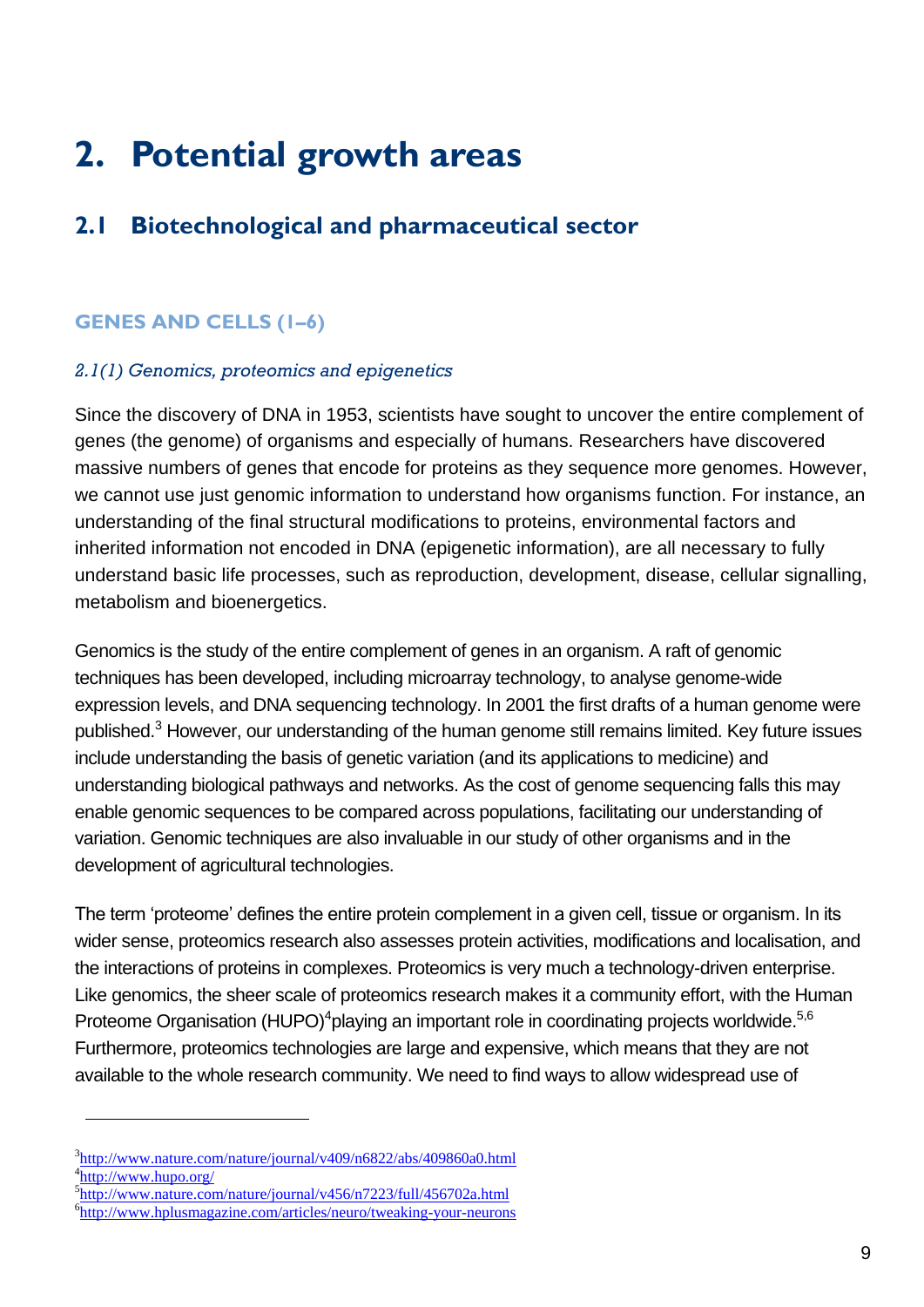proteomics tools.<sup>7</sup> The major input from proteomics studies in the short term will therefore be the identification of a particular set of biological markers (biomarkers) for a specific disease or trait. More traditional biochemical and immunological tests will then be developed based on these discoveries.<sup>8</sup> By studying patterns of protein content and activity, and how these change during development or in response to disease, proteomics research is poised to increase our understanding of how cells behave at the systems level. It is hoped that clinical research will also benefit from proteomics by both the identification of new drug targets and the development of new diagnostic markers.

Epigenomics is a relatively new field in which inherited epigenetic modifications, such as DNA methylation, DNA packaging and transcriptional modifications, are studied en masse. These processes often function to turn on or turn off particular genes and have been implicated in a range of diseases including cancer and neurological disorders. Knowledge transfer, expertise, reduced costs and miniaturisation of diagnostic tests will allow the utilisation of epigenomic assays to become more widespread.

Bioinformatics –advances in 'omics' have been linked to increased computing power and developments in bioinformatics, which have facilitated increasingly complex analysis of gene, protein and epigenomic function, including pattern recognition, data mining, machine learning and prediction techniques. Associated with this has been the advent of increasingly large and complex datasets with the associated challenges of managing the wealth of information produced. It depends on publicly accessible databases that use agreed standards to describe data, allowing comparison and integration.

Metagenomic approaches to identify genomic signatures from mixed populations of microorganisms, many of which may be unculturable, may become more commonplace for identification of signatures for environmental monitoring or bioprospecting. Developments in bioinformatics will greatly aide these approaches.

#### *2.1(2) Nucleic acids*

l

Nucleic acid technologies comprise a suite of technologies for diagnostics, manipulation and intervention in biological systems. Advances in this field have been driven by an increased understanding of the relationship between DNA and RNA, and the complexity of gene regulation, as well as high-throughput, low-cost techniques that have allowed a shift from studying individual functions of genes to global investigations of cellular activity. Further developments are likely as our understanding of genomics, epigenomics, proteomics and microbiomics develops, with the

<sup>&</sup>lt;sup>7</sup><http://www.nature.com/nature/insights/6928.html> 8 <http://www.pubmedcentral.nih.gov/articlerender.fcgi?artid=1579414>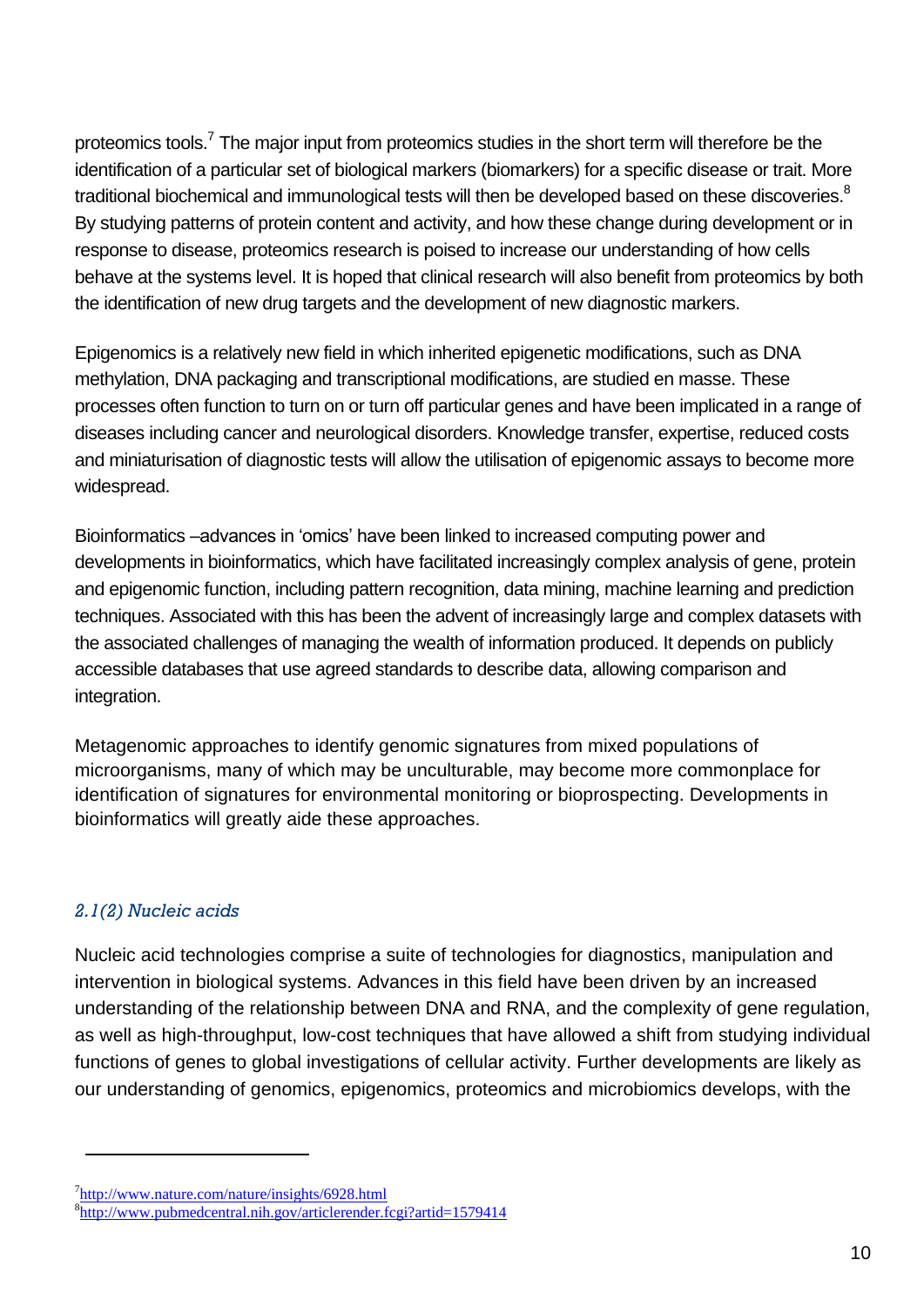miniaturisation of multiple laboratory functions through lab-on-a-chip (LOC) technology, and as the cost of techniques such as gene sequencing continue to fall.

Nucleic acid technologies are used for a range of applications including gene expression profiling, diagnostics, disease characterisation, toxicology, drug development and gene therapy. Nucleic acid probes and diagnostic microarray systems can detect the nucleic acid sequence or sequences that identify a specific infectious disease agent, human genetic disease or individual (DNA profiling). Advances in microarray technology have allowed a shift from studying individual functions of genes to global investigations of cellular activity. For example, genotyping technology can identify blocks of DNA associated with phenotypic traits that help in the location of disease genes. This information aids the understanding of gene regulation, cell proliferation and disease progression. Microarray technologies now provide the potential to develop sensitive diagnostic tests and less toxic individually tailored therapeutics.<sup>9</sup>

#### *2.1(3) Synthetic biology*

l

Synthetic biology is an emerging area of research that involves the design and construction of novel artificial biological pathways, organisms or devices, or the redesign of existing natural biological systems. The application of engineering principles to the design and construction of complex biological systems is likely to provide a step-change from the 'tweaking' of existing genomes, usually described as genetic engineering.

Although in its infancy at present, synthetic biology has the potential to drive industry, research and employment in the life sciences in a way that could rival the development of the computer industry from the 1970s to the 1990s. The global synthetic biology market is expected to reach \$16.7 billion by 2018.<sup>10</sup>Synthetic biology offers considerable opportunities, there arealso concerns around potential misuse, in particular the generation of novel pathogens or modification of existing ones to increase virulence or defeat medical countermeasures.

Synthetic biology encapsulates a range of approaches, from top-down redesign of whole bacteria, to bottom-up assembly of new species (although this has yet to be achieved). The concept that has shown the greatest early promise is fashioning bacteria into 'biofactories'to produce specific chemicals or biological compounds. For example, the Lawrence Berkeley National Laboratory in the USA has engineered bacteria to produce artemisinin, a compound

<sup>&</sup>lt;sup>9</sup> Foresight Horizon Scanning Centre Sigma Scan 2008 [www.sigmascan.org,](http://www.sigmascan.org/) paper 468, 'Advances in DNA Microarray Technology'

<sup>&</sup>lt;sup>10</sup>http://www.pr<u>newswire.co.uk/news-releases/synthetic-biology-market-is-expected-to-reach-usd-167-billion-globally-in-2018-</u> [transparency-market-research-166861966.html](http://www.prnewswire.co.uk/news-releases/synthetic-biology-market-is-expected-to-reach-usd-167-billion-globally-in-2018-transparency-market-research-166861966.html)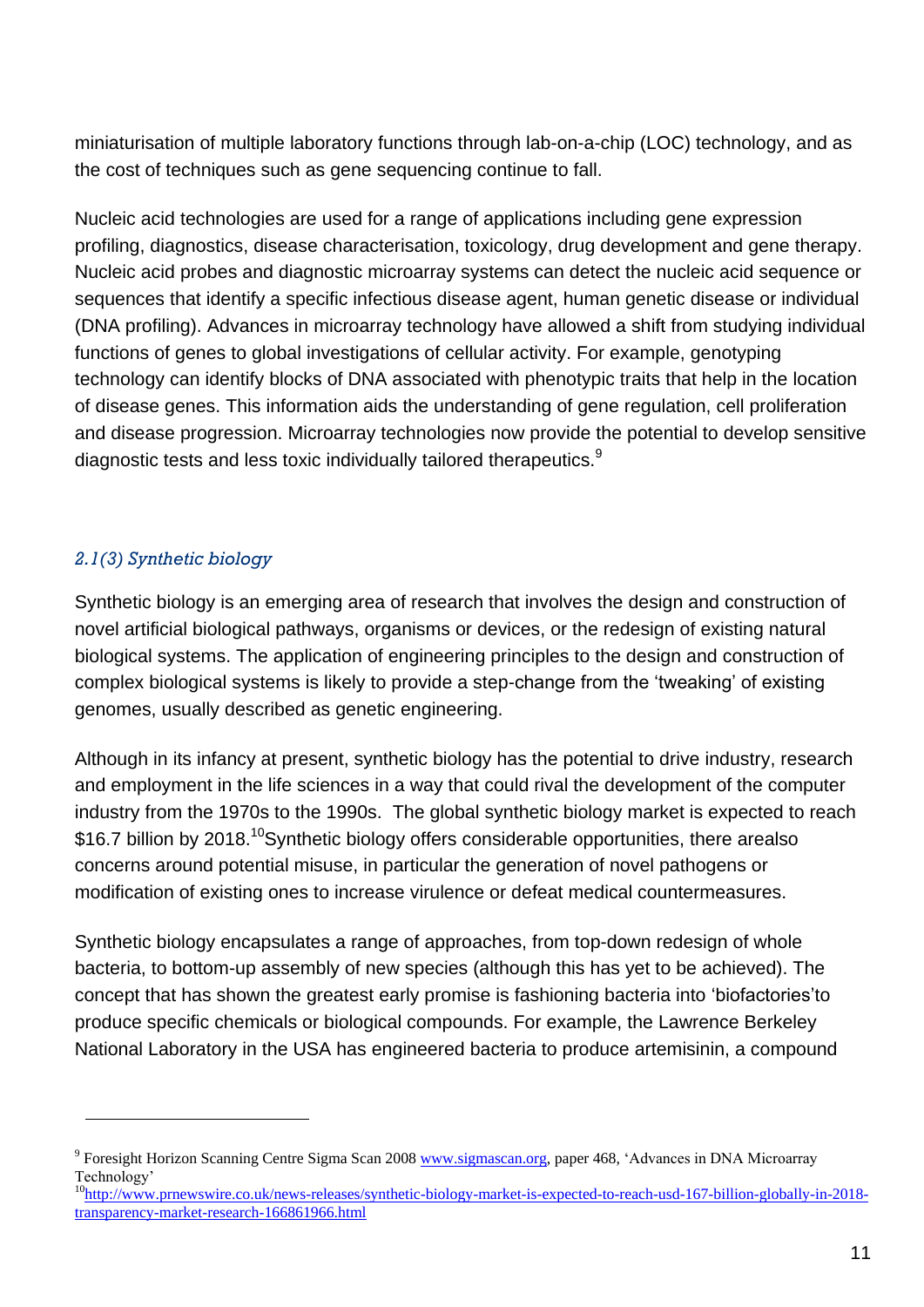used to treat malaria.<sup>11</sup>Artemisinin is found naturally in the wormwood plant but is costly to synthesise chemically or harvest. The same methods could theoretically be used to produce cancer drugs, such as paclitaxel, that are currently expensive. Applications are not, however, limited to producing pharmaceuticals more cheaply; food, energy, materials and structures are also envisaged, as are other uses such as biosensing, decontaminating polluted land and water, and processing information.

Others are working on the construction of standardised sequences of DNAthat could be assembled to produce predictable effects, or a cell that signals how many times it has divided. A registry of biological parts has been set up at the Massachusetts Institute of Technology that aims to produce a library of standard genetic components (called 'bioparts') that can reliably perform a specific function and be connected to form novel genetic circuits.<sup>12</sup> These projects will lead to new tools and methods in synthetic biology in the next 3–10 years and will set the stage for future applications. We can expect to see new technologies in the next 10–20 years.<sup>13</sup> The UK has recently published a roadmap for synthetic biology, and the Technology Strategy Board and the research councils plan further investments<sup>14</sup>, including the recent announcement of an Innovation and Knowledge centre in Synthetic Biology.<sup>1516</sup>

#### *2.1(4) Stratified and tailored medicine*

Knowledge of individual and population-level genomic and environmental data will allow tailored diagnosis, treatment and prevention of disease. Advances in fields such as epidemiology, computation, imaging, sensing and pharmacology will lead to cost-effective and efficient health management. The NHS, healthcare and pharmaceutical industries may be key to the success of predictive health management in the UK.

Current models for treating disease are based around the empirical prescription of drugs. While some drugs are effective for a wide range of the population, many show varying effects in different individuals and population groups. As our understanding of the underlying basis of disease and disease response improves, there will be an increased opportunity to target medicine to those individuals who would benefit from treatment.

<sup>&</sup>lt;sup>11</sup> Foresight Horizon Scanning Centre Sigma Scan 2008[, www.sigmascan.org,](http://www.sigmascan.org/) paper 531, 'Promising Applications of Synthetic Biology'

<sup>&</sup>lt;sup>12</sup>[http://openwetware.org/wiki/The\\_BioBricks\\_Foundation](http://openwetware.org/wiki/The_BioBricks_Foundation)

<sup>&</sup>lt;sup>13</sup>Foresight Horizon Scanning Centre Sigma Scan 200[8 www.sigmascan.org,](http://www.sigmascan.org/) paper 531, 'Promising Applications of Synthetic Biology'

<sup>&</sup>lt;sup>14</sup>http://www.innovateuk.org/content/news/synthetic-biology-roadmap-.ashx

<sup>15</sup>http://www.bis.gov.uk/news/speeches/vince-cable-industrial-strategy-september-2012

<sup>16</sup><http://www.innovateuk.org/content/news/synthetic-biology-roadmap-.ashx>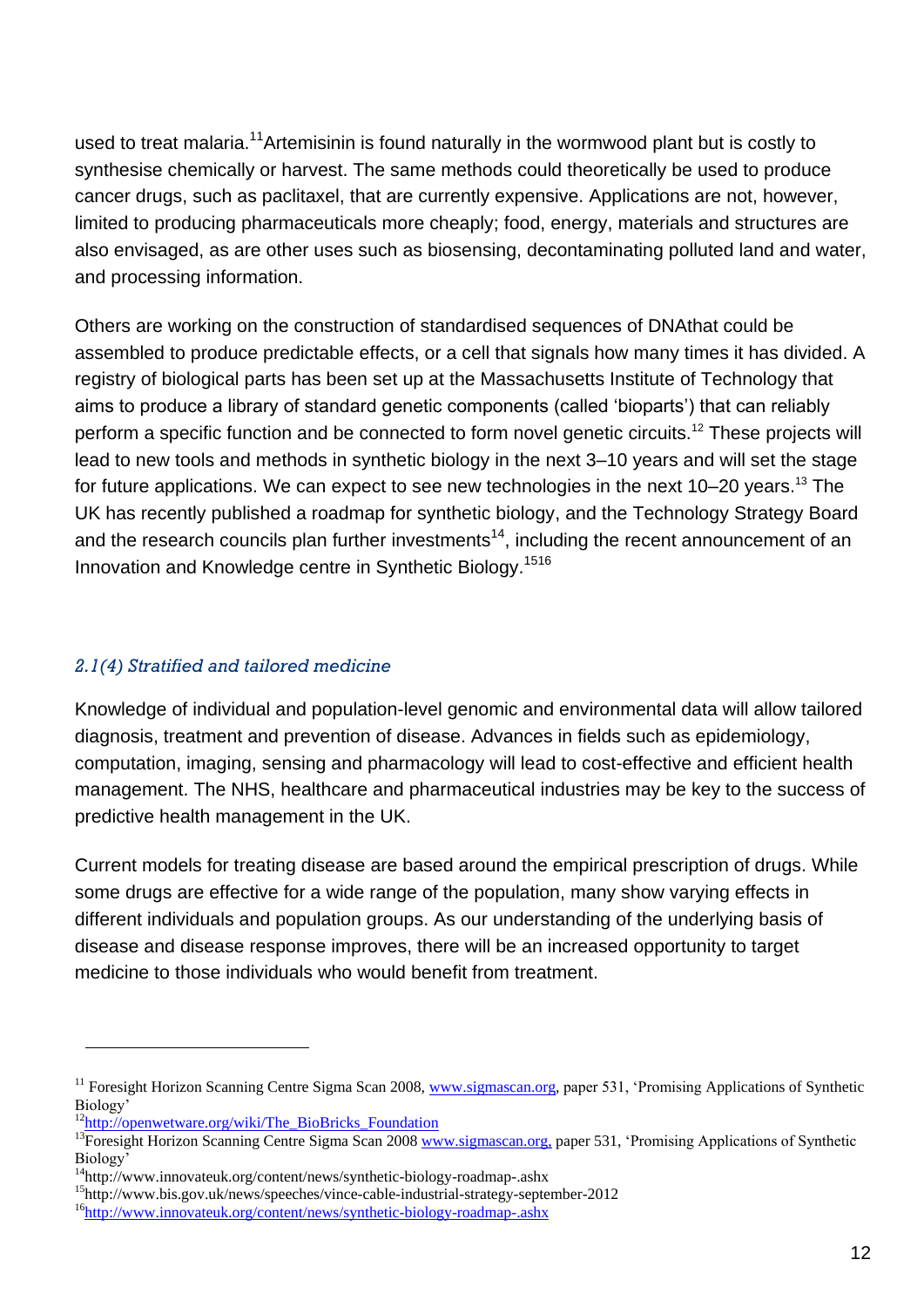Many disease traits have a genetic component. Certain diseases, such as cystic fibrosis, can result from a mutation within a single gene. Other diseases are more complex, with multiple genes contributing to the disease. Furthermore, there is an increased recognition that environmental and epigenetic factors can alter both the manifestation of disease and an individual's ability to respond to treatment. Biomarkers have been used to detect these variances, and combinations of biomarkers can be used to build a picture of an individual's susceptibility to a disease or drug. Gathering information on the association of biomarkers with disease across populations, and the corresponding effectiveness of drug treatment, can allow treatment to be used appropriately, a technique called stratified medicine. As further biomarkers are developed and population data are acquired, it will become increasingly possible to analyse an individual for certain biomarkers to determine the best course of treatment.

Personalised medicine follows a similar principle to stratified medicine, in that it requires knowledge of an individual's genetic, epigenetic and environmental make-up. However, here the individual is either directly tested for known biomarkers or, more interestingly, can have defective cells screened and compared with normal cells from the same individual or tissue. In the case of cancer, this allows treatment to be tailored by gaining an understanding of the underlying cause of cancer in that individual.

Concerns over the adoption of these techniques surround the large-scale collation of data and risks of misuse thereof. There are ethical questions over pre-determination by genetic data.

#### *2.1(5) Stem cells*

Stem cells are 'proto-cells' capable of growing into the full range of specialised tissue (e.g. nervous, muscular, connective) found in adults. Laboratory studies of stem cells enable scientists to learn about the cells' essential properties and what makes them different from specialised cell types. Scientists are already using stem cells in the laboratory to screen new drugs, cure some forms of blindness and develop model systems to study normal growth and identify the causes of birth defects. Research on stem cells continues to advance knowledge about how an organism develops from a single cell and how healthy cells replace damaged cells in adult organisms. While adult stem cells have been used to treat disease for several decades in bone marrow transplants, it is the potential progress in embryonic stem cell research that has been the source of great therapeutic hope, ethical and legal controversy, and international competition.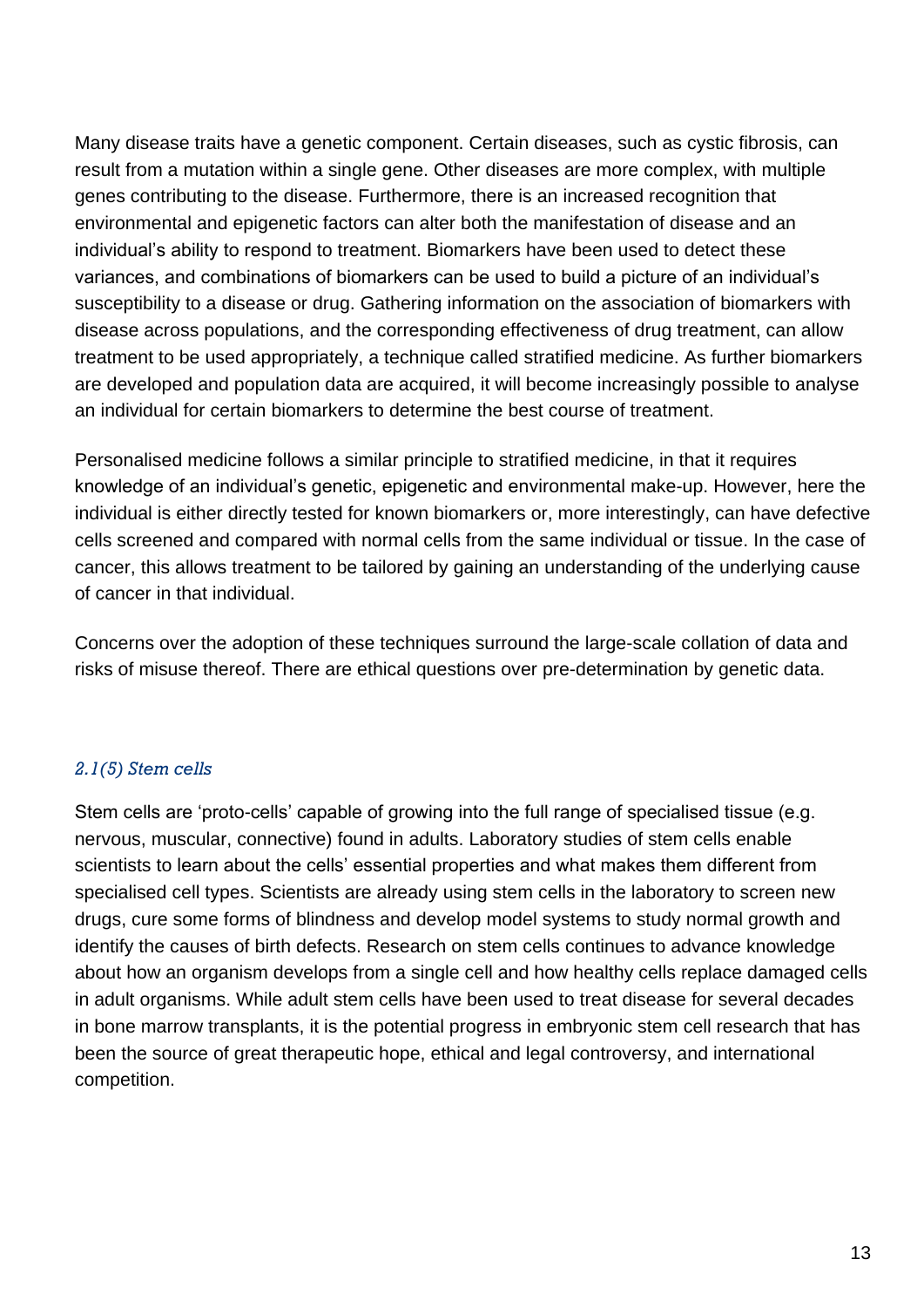Despite successful treatments such as the tissue-engineered trachea, $17$  there is concern about delivery mechanisms, regulation and the costs of such treatments. At this relatively early stage in our understanding of stem cells, there are also uncertainties about the way stem cell treatments actually work and concerns over the safety of some treatments (for example, some have resulted in the development of tumours) – all of which requires further consideration as the science develops. Despite these challenges, the UK is likely to benefit from advances in the sector, which could be encouraged through adapted regulation and the development of new business models.

Embryonic stem cell research has benefited from the UK's regulatory position, which has allowed publicly funded research on certain human stem cell lines since 2002 – in the USA embryonic stem cell research took place only in the private domain until new legislation was enacted in 2009.<sup>18</sup> There is a risk that changes to US legislation, as well as inconsistencies in global regulation and research strengths, might affect the UK in the long term.<sup>19</sup> There is increasing competition globally particularly from the emerging BRIC economies (Brazil, Russia, India and China).Japan is widely recognised for its induced pluripotent stem cells (iPS) research. 20

There may be an opportunity for the UK to take a proactive stance in developing new markets around both 'allogeneic' stem cells (whereby cells are taken from a genetically similar donor) and 'autologous' stem cells (whereby cells are taken from the host, re-engineered and reimplanted). The former might eventually involve the development of a service model similar to that used by the blood donor industry. The remit of the UK Stem Cell Bank might be extended to support such a development, if regulatory hurdles could be overcome, particularly if there was support from the NHS. The UK's strength in health services and the high standards of its healthcare would place it in a good position to compete in the international market of autologous stem cells.

The sector has made robust progress since 2010. Cell-based therapies, whether using stem cells or genetically manipulated cells, continue to progress towards cures for many unmet medical needs. The field is 'moving from the exploration to the exploitation phase', with the cell therapy industry having revenues of over \$1 billion in 2011 and landmark commercial deals such as Shire's acquisition of Advanced BioHealing for \$750 million.<sup>21</sup> The first 'blockbuster', Dendreon's prostate cancer therapy (Provenge), alone accounted for \$280million in revenue in its first year.

<sup>17</sup>[http://www.thelancet.com/journals/lancet/article/PIIS0140-6736\(12\)60737-5/abstract](http://www.thelancet.com/journals/lancet/article/PIIS0140-6736(12)60737-5/abstract)

<sup>&</sup>lt;sup>18</sup><http://www.nature.com/ncb/journal/v12/n7/full/ncb0710-627.html>

<sup>19</sup><http://www.aaas.org/spp/sfrl/projects/stem/report.pdf>

<sup>&</sup>lt;sup>20</sup><http://www.nistep.go.jp/achiev/ftx/eng/stfc/stt032e/qr32pdf/STTqr3201.pdf>

 $^{21}$ <http://www.sistemic.co.uk/storage/EBR%20Summer%202011%20p24.pdf>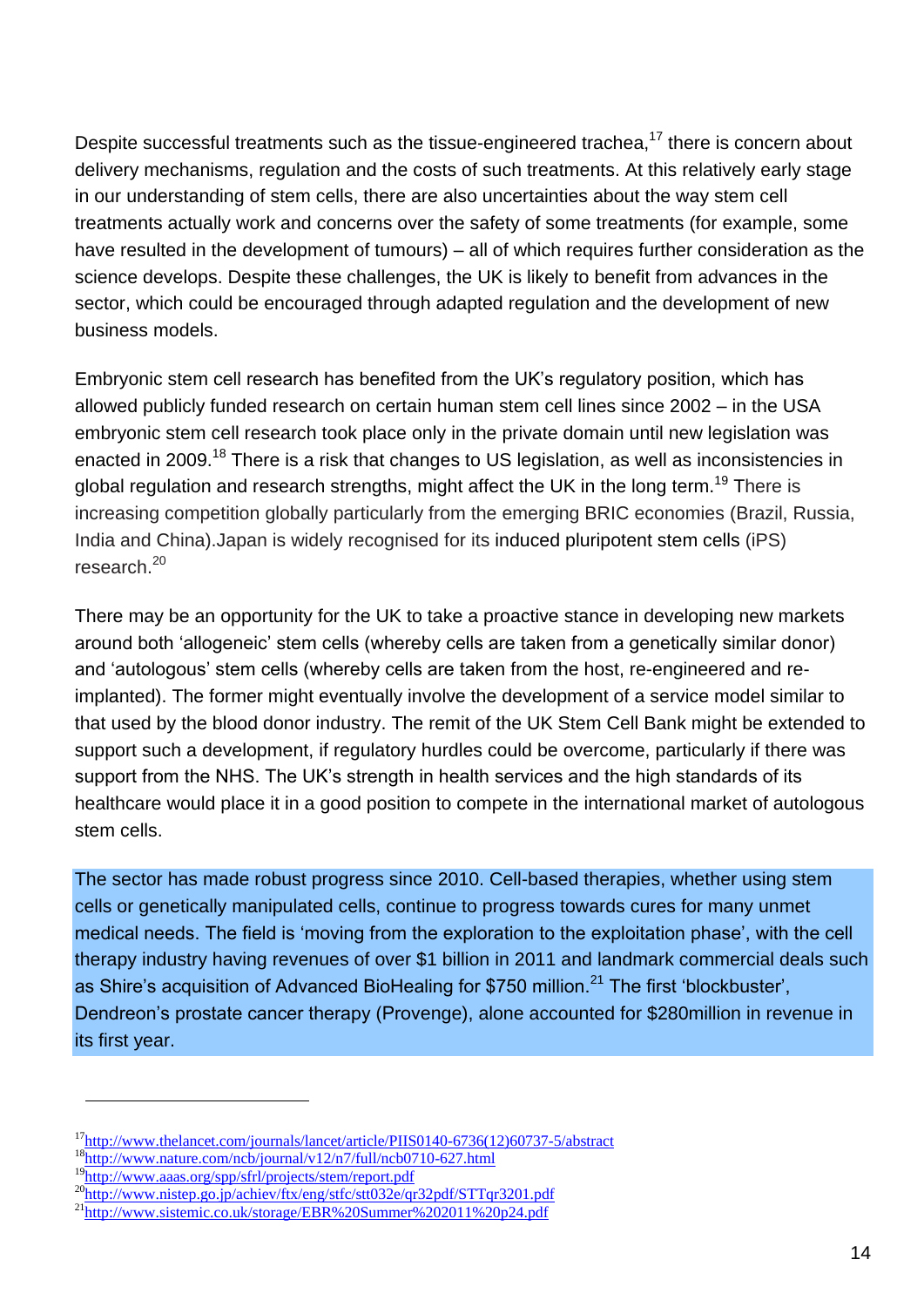The UK is still at the forefront of much of the translation in this area, with University College London a leading global centre.<sup>22</sup> The UK regulatory environment is also supportive. However, the picture is clouded by an exemption agreed to EU regulation in the area, which is being used by a number of other countries to allow cell treatment practitioners to avoid the cost of undertaking clinical trials. The exemption, which was not intended to be applied in this way, is having a negative impact on the market for therapies that have undergone the full trial process, resulting in far fewer companies being active in the EU than in the USA. A verdict from the European Court of Justice, that any patent depending even indirectly on human embryonic stem cell lines is outlawed on moral grounds throughout the EU,is similarly likely to result in fewer companies being active in the EU.

Global progress on cell therapies has been rapid. Today there are over 300 commercially sponsored clinical trials including those for diabetes, cardiovascular disease and stroke.<sup>23</sup> There are also over 1000 clinician-led trials underway.

#### *2.1(6) Regenerative medicine and tissue engineering*

One of the major components of 'regenerative medicine', tissue engineering, follows the principles of cell transplantation, materials science and engineering towards the development of biological substitutes that can restore and maintain normal function. Tissue engineering has a wide range of applications in biomedicine, including in vitro construction of whole organs, in vivo tissue and wound repair, and insitu screening as a replacement for animal testing. The current cost of tissue engineering prohibits widespread adoption of medical technology. Regulatory and ethical barriers can delay the commercialisation of new products.

Insitu tissue regeneration material is implanted directly in the body and regenerates the tissue over time as the material degrades. Cells are seeded onto materials and implanted directly. The seeded cells are not expected to survive for long but to deliver factors to encourage dormant cells to repair/regenerate damaged tissue.

Tissue engineering material can act as temporary scaffold for cell culture and tissue growth in vitro. The tissue-engineered construct can then be implanted as a material/tissue composite, or the material can be degraded so that only tissue is implanted. Stem cells are potentially ideal for tissue engineering as they can be manipulated in vitro to produce a range of differentiated cell types. The use of autologous stem cells taken from a host and re-implanted would potentially reduce immunogenic issues with transplantation.

 $^{22}$ <http://www.ucl.ac.uk/cell-gene-therapy/>

 $23$ <sub><http://www.futuremedicine.com/doi/pdf/10.2217/rme.12.45></sub>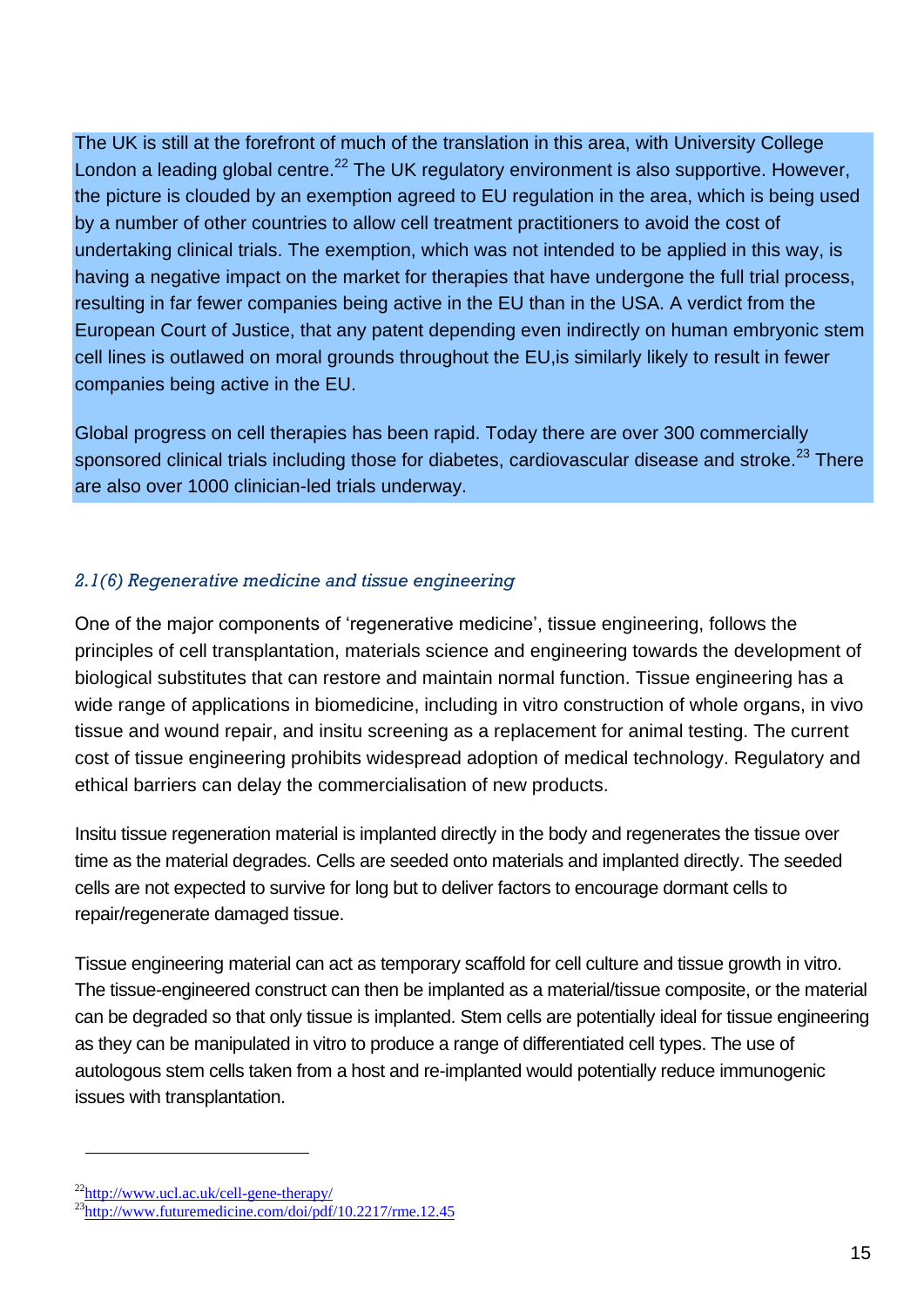Biomaterials:typical approaches to tissue engineering utilise three types of biomaterial as scaffolds: (1) naturally derived materials, e.g. collagen and alginate; (2) acellular tissue matrices – e.g. bladder submucosa and small intestinal submucosa; and (3) synthetic polymers – e.g. polyglycolic acid (PGA), polylactic acid (PLA) and poly(lactic-co-glycolic acid) (PLGA). A key issue with biomaterials is designing robust, reproducible and biocompatible scaffolds. Naturally derived materials and acellular tissue matrices have the potential advantage of biological recognition. However, synthetic polymers can be made reproducibly on a large scale with controlled properties of strength, degradation rate and microstructure.

Automation Techniques:micro-masonry<sup>24</sup> and 3D organ printing techniques<sup>25</sup> use different methods of automating the construction of 3D structures. Micromasonry is a biocompatible method for construction of 3D structures that works by laying down cells encapsulated in cubes allowing 'Legolike' construction on a matrix. Organ printing sequentially layers gels, cells or aggregates onto gel paper to build a 3D structure. The gel is then dissolved to give rise to the functional organ.

### **SENSORS AND COMPUTING (7–12)**

#### *2.1(7) Lab-on-a-chip*

l

LOC devices integrate and scale down biomedical and other analytical laboratory functions and processes to a miniaturised chip format. Their small size and low power requirements, and the speed at which they provide results, offer possibilities for moving many diagnostic and analytical activities out of fixed, centralised, facilities and provide real-time information to, for example, health staff at surgeries and other remote locations. LOCs are therefore an important component of 'e-health', as well as having many non-health applications, such as pollution and contamination monitoring. Applications of LOC devices include rapid insitu detection, clinical diagnosis, forensic science, electrophoresis, flow cytometry, blood chemistry analysis, and protein and DNA analysis.

The devices can be fabricated from many types of material including polymers, glass, silicon or combinations of these. A broad range of fabrication technologies are used for LOC devices. LOC systems have several common features, including microfluidics and optical or electrochemical sensing. Microfluidics deals with fluid flow in tiny channels using flow control devices (e.g. channels, pumps, mixers and valves). Progress in microfluidics – one of the key engineering challenges of the early 21st century – will enable fabrication of LOCs to analyse and control biochemical systems.

 $^{24}$ <http://onlinelibrary.wiley.com/doi/10.1002/adma.200903893/abstract>

<sup>&</sup>lt;sup>25</sup> <http://ukpmc.ac.uk/abstract/MED/12679063/reload=0;jsessionid=vHBUGfz8dg5xsrC5kxfS.12>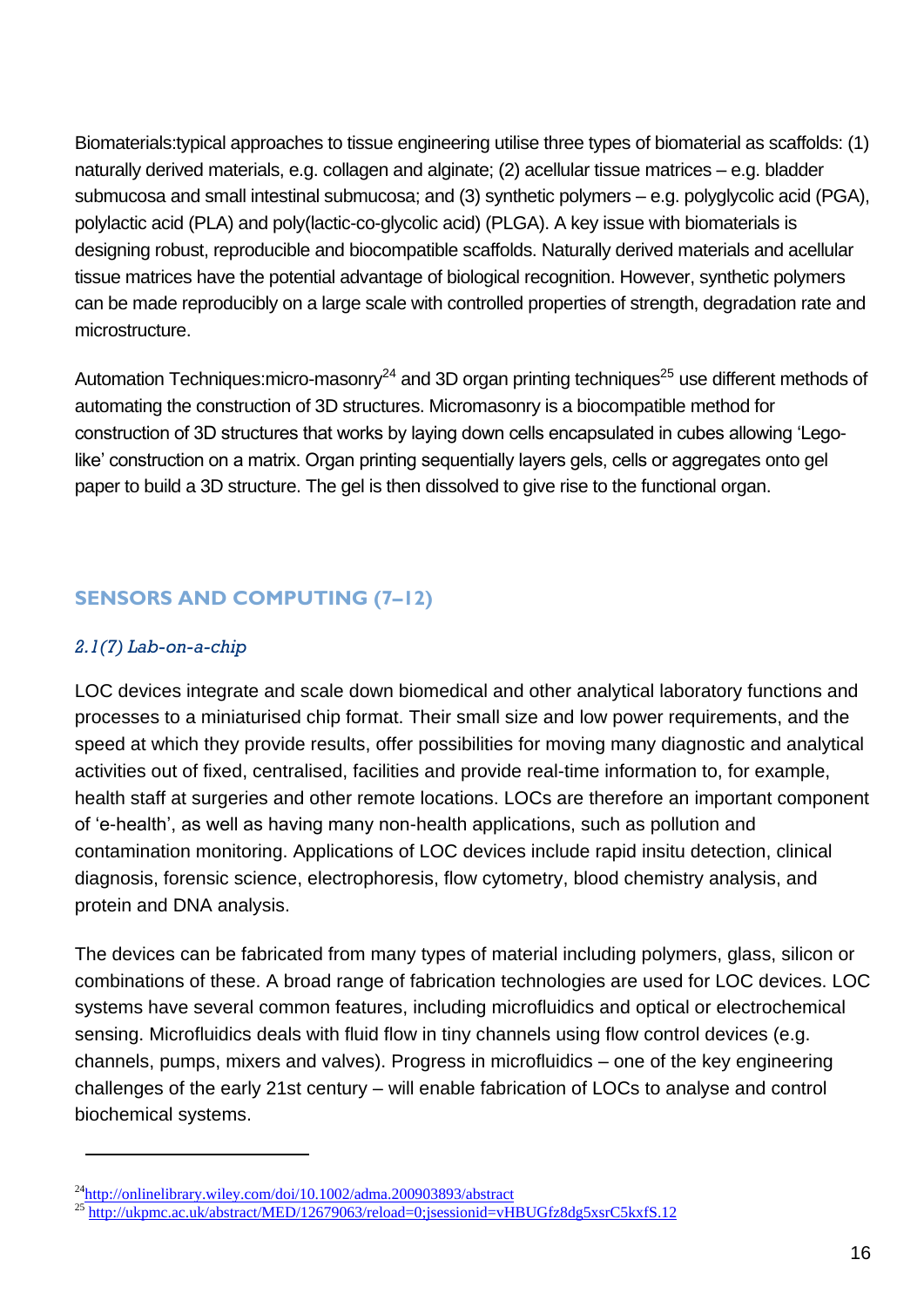#### *2.1(8) Medical and bioimaging*

l

Medical imaging plays a vital role in the diagnosis and treatment of disease, as well as enabling scientific research. Radiology uses radioactive substances and electromagnetic and sound waves to develop images of structures within the body. Advances in imaging techniques, including brain imaging, may provide opportunities for improved diagnosis and monitoring.

Radiology encompasses a range of non-invasive techniques from the familiar X-ray and ultrasound during pregnancy to advanced magnetic resonance imaging (MRI) and positron emission tomography (PET). Advances in medical imaging, computation and visualisation techniques have led to increased resolutions and the development of 3D imaging techniques. Further developments will lead to improved abilities to image and reconstruct 3D models and allow more detailed information to be extracted from each image. For instance, fluorescenceassisted resection and exploration (FLARE) technologies,<sup>26</sup> which combine both visible light imaging with near-infrared imaging of fluorescent biomarkers, can detect particular pathologies associated with tumours without the need for biopsy. Similarly, colour X-ray or tomographic energy-dispersive diffraction imaging (TEDDI) can be used to biopsy tissues by utilising scattered X-rays to build a spatially resolved picture that can distinguish between different materials.

While medical imaging has been successfully applied to the treatment of many forms of disease, the diagnosis of neurological diseases and disorders is still in its infancy. Advances in understanding how the brain functions, coupled with improved in vivo neuroimaging, both the tissue and the cellular level, could yield healthcare benefits through, for example, improved diagnosis and condition monitoring of physical and mental states.

The development of microscopes that can image beyond the diffraction limit of light (superresolution microscopes and atomic force microscopes) or that can image the human body in vast detail (high strength MRI) is also likely to make a significant contribution to advances in to the agriculture/food and drink sector as exemplified above, a sector which is the largest manufacturing sector in the UK. The impact of bioimaging in relation to Alzheimer's disease could benefit the NHS by hundreds of millions of pounds leaving aside the social benefits that would stem from a greater understanding of the disease itself.

<sup>&</sup>lt;sup>26</sup> http://www.siemens.com/innovation/pool/en/publikationen/publications\_pof/pof\_fall\_2008/early\_detection/imaging/pof208 [med\\_imaging\\_pdf\\_en.pdf](http://www.siemens.com/innovation/pool/en/publikationen/publications_pof/pof_fall_2008/early_detection/imaging/pof208_med_imaging_pdf_en.pdf)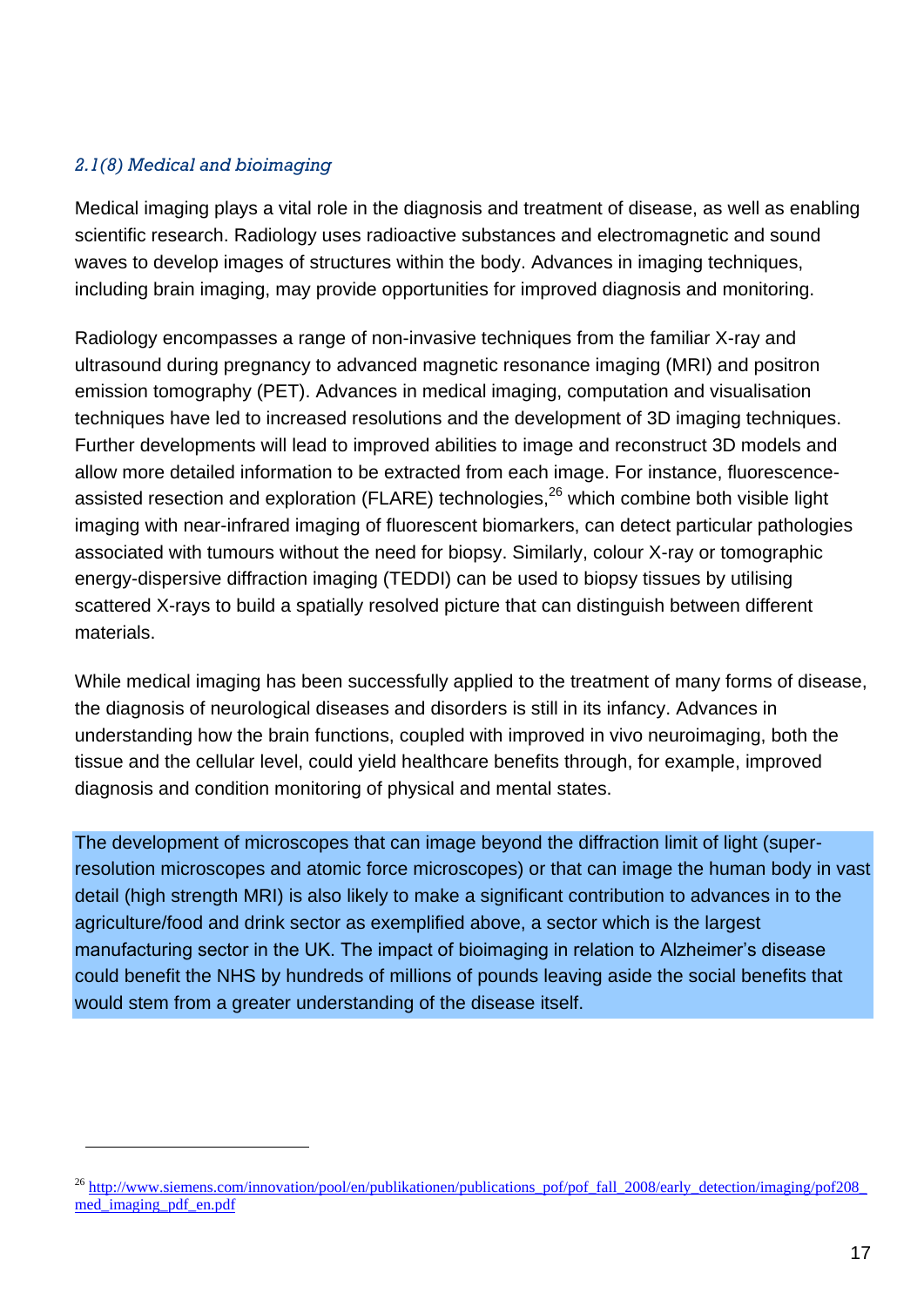#### *2.1(9) Performance-enhancing pharmaceuticals*

Advances in our understanding of brain function are likely to provide a better understanding of mental health. They could also lead to new treatments for, for example, neurodegenerative conditions such as dementia and provide a better understanding of the effects of legal and illegal so-called 'recreational' drugs on different people and how to treat addiction. Other possibilities include 'cognition enhancers': substances that enhance the performance of our brain in specific ways, such as improving short-term memory and increasing our speed of thought.<sup>27</sup> Enhancement through lifestyle drugs may well become the norm, thanks in part to a wealth of drugs currently being developed to counter Alzheimer's disease and other problems connected with age and cognitive function.

'Emoticeuticals', drugs that act by changing hormone levels in the body, may mediate our responses in our private lives and work. 'Sensoceuticals' might enhance pleasure by restoring or accentuating the senses. Scientists have even predicted the advent of a drug that mimics the positive-feeling effects of alcohol without its drawbacks.<sup>28</sup>

#### *2.1(10) e-Health*

l

e-Health technologies include tools for health authorities and professionals as well as personalised health systems for patients and citizens. Examples include health information networks, electronic health records, tele-medicine services, personal wearable and portable mobile devices, health portals and other tools that assist in health monitoring, diagnosis and treatment. e-Health may help to deliver better care for less money.

e-Health has applications in the expansion of a personalised system of medicine in which access to medical information and diagnostics is available at home and on the move, including via mobile devices. Combined with home monitoring systems, this could enhance preventative and responsive care for vulnerable people. LOC technologies could also bring diagnostics down to the personal level, at which patients can test themselves and transmit data electronically for analysis and treatment.

The gains in quality of care, provided at lower cost, that e-health may deliver are important in a context in which health expenditure in Europe is expected to increase from 9% of gross domestic product (GDP) at present to around 16% by 2020 on account of ageing populations with more patients with chronic disease and higher expectations for healthcare.<sup>29</sup> The Whole

 $^{27}$ [http://www.bis.gov.uk/files/file15385.pdfa](http://www.bis.gov.uk/files/file15385.pdf)nd <http://www.bis.gov.uk/assets/foresight/docs/brain-science/bsad-review>

<sup>&</sup>lt;sup>28</sup>Foresight Horizon Scanning Centre Sigma Scan 200[8 www.sigmascan.org](http://www.sigmascan.org/), paper 511 'Growing Market for 'Lifestyle' Drugs' <sup>29</sup>[http://ec.europa.eu/enterprise/policies/innovation/files/lead-market-initiative/1ehealth\\_en.pdf](http://ec.europa.eu/enterprise/policies/innovation/files/lead-market-initiative/1ehealth_en.pdf)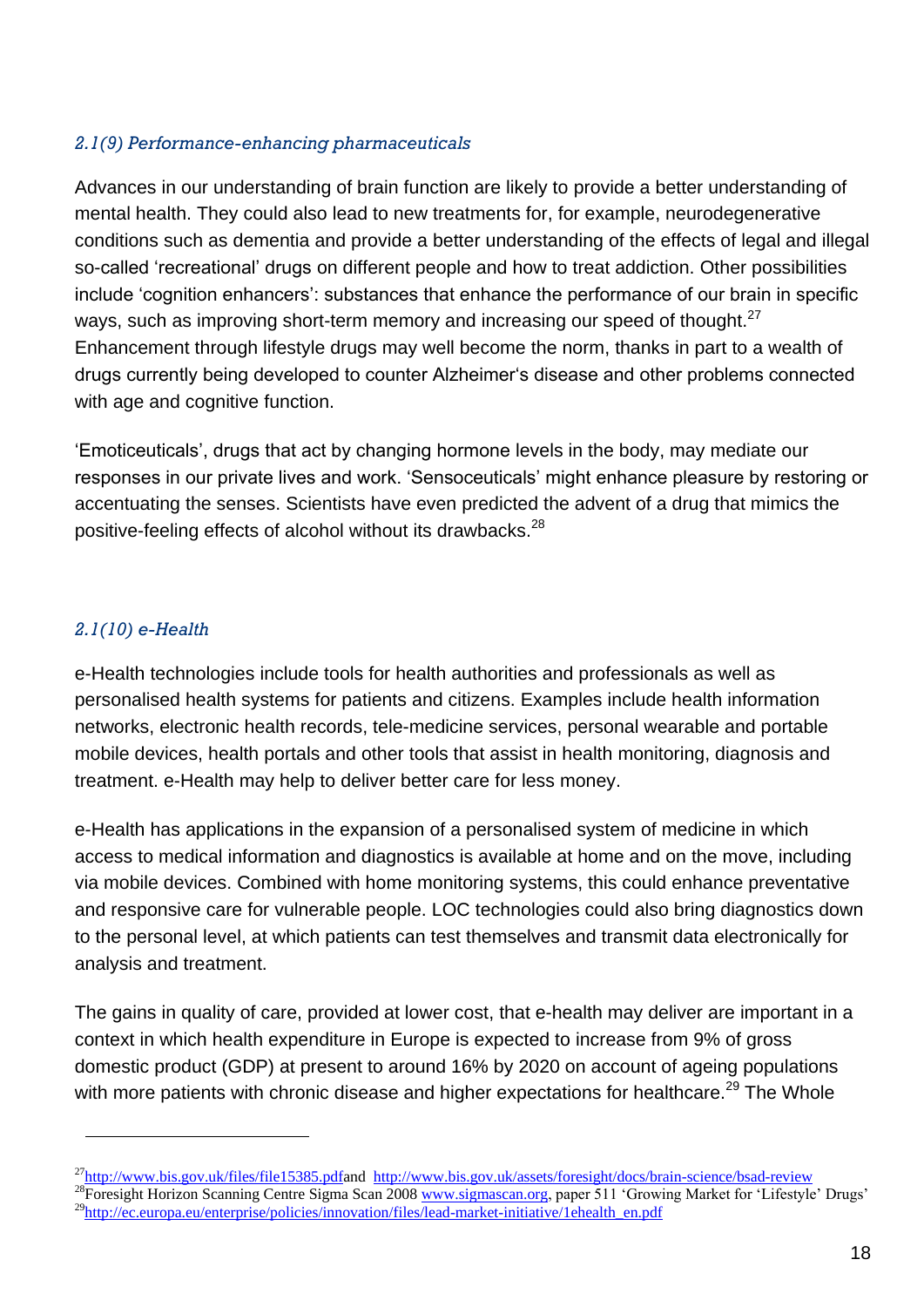System Demonstrator programme, run by the Department of Health, suggests that 'if used correctly e-health can deliver a 15% reduction in accident and emergency unit visits, a 20% reduction in emergency admissions, a 14% reduction in elective admissions, a 14% reduction in bed days and an 8% reduction in tariff costs. More strikingly they also demonstrate a 45% reduction in mortality rates.<sup>30</sup>

#### *2.1(11) Modelling human behaviour*

l

Our increasing understanding of human behaviour and society, and our increasing ability to model it, will increasingly allow computing power to be used to display complex relationships, and to present and evaluate alternative options. This should allow the social sciences to complement economics as a source of evidence and analysis underpinning policy and other decision making.

Understanding complex relationships, such as the links among diet, lifestyle and physical health, or those among environment, education, life experience and mental health, relies on identifying and quantifying the sources of variation. Developments in mathematics, modelling and simulation will in turn make the visualisation and comprehension of complex relationships more tractable. The applications of these techniques are widespread, including greater use of modelling in place of animal testing; use of social identity theory in conflict management, and simulations and gaming in contingency planning; and better informed decisions by individuals and institutions.

Quantitative analysis methods in social sciences that use statistical and numerical rather than verbal data have been limited, not just by the costs of gathering data but also by the amount of data that can be processed. Researchers have typically relied on small sets of data. As a result, they have tended to use the same information in many different circumstances. Computer simulations that borrow methods from applied physics make it much easier to use a greater range of information and to more thoroughly evaluate each alternative.

The big challenge, however, will be to develop statistical techniques for finding patterns in these huge datasets. Much quantitative analysis does not yet take account of insights from complexity theory, but this is likely to change as simulations that harness techniques such as agent-based modelling demonstrate their power. Because agent-based modelling involves developing rules about the behaviour of individuals in a system, quantitative and qualitative approaches may eventually merge.

<sup>&</sup>lt;sup>30</sup>http://www.dh.gov.uk/prod\_consum\_dh/groups/dh\_digitalassets/documents/digitalasset/dh\_131689.pdf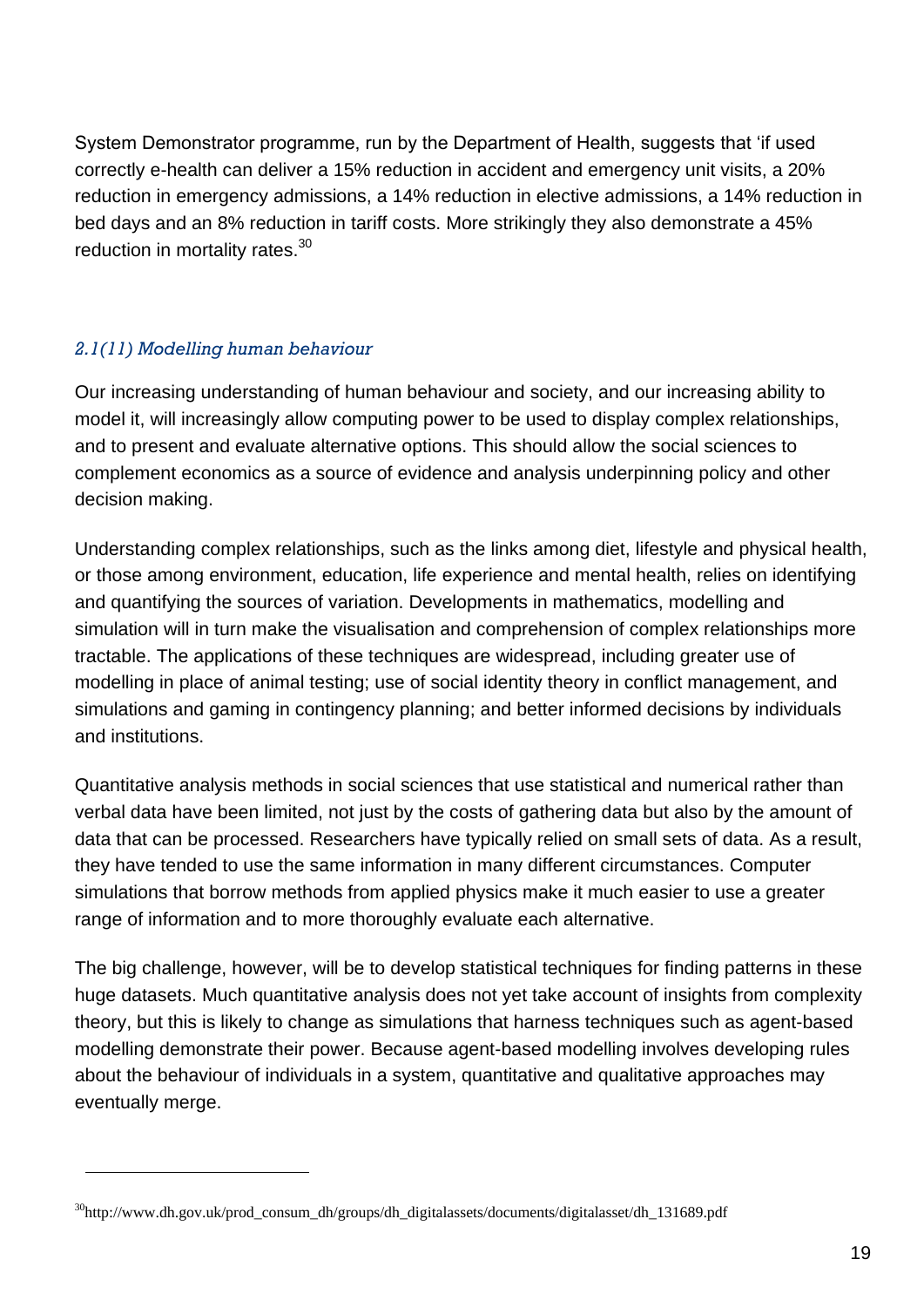These analytical tools show promise in areas such as modelling urban growth, traffic modelling and the testing of interventions to reduce congestion, overcrowding and crime, the rise and fall of housing markets, and the growth of clusters of small, high-tech industries.<sup>31</sup> In all cases, the challenge will be to be certain that our understanding of human behaviour (both individual and collective), and our ability to capture that understanding in computer code or in sets of rules, is sufficient for the intended use of the model.

#### *2.1(12) Brain–computer interface*

Direct connections between a human being's nervous system and external devices, including computers, are already occurring routinely in laboratories around the world. However, there is great potential for their use becoming widespread in order to repair, assist or augment human cognitive or sensory–motor functions. This has implications for all aspects of life and work.

A brain–computer interface(BCI), which may alternatively be referred to as a direct neural interface or a brain–machine interface, is defined as a direct communication pathway between the brain or nervous system of a human or animal (or cultures of neural cells or neural networks in cultures) and an external device, which is usually a computer. In the wider field of neuroprosthetics, the connection can occur between any part of the nervous system (such as peripheral nerves, for example) and a device. The techniques for measuring brain activity comprise non-invasive, partially invasive and invasive techniques. BCIs can be used to help repair, assist or augment human cognitive or sensory–motor functions. Early experimental applications include a brain–controlled helicopter<sup>32</sup> and legs<sup>33</sup>. It should be noted that there is a growing concern over the potential vulnerability of such systems to hacking.

<sup>&</sup>lt;sup>31</sup>Foresight Horizon Scanning Centre Sigma Scan 200[8 www.sigmascan.org,](http://www.sigmascan.org/) paper 435, 'Quantitative Simulation for Social Prediction'

<sup>32</sup>http://www.newscientist.com/blogs/onepercent/2012/08/thought-controlled-quadcopter.html

<sup>33</sup>http://www.wired.com/wiredscience/2012/09/brain-controlled-robotic-legs/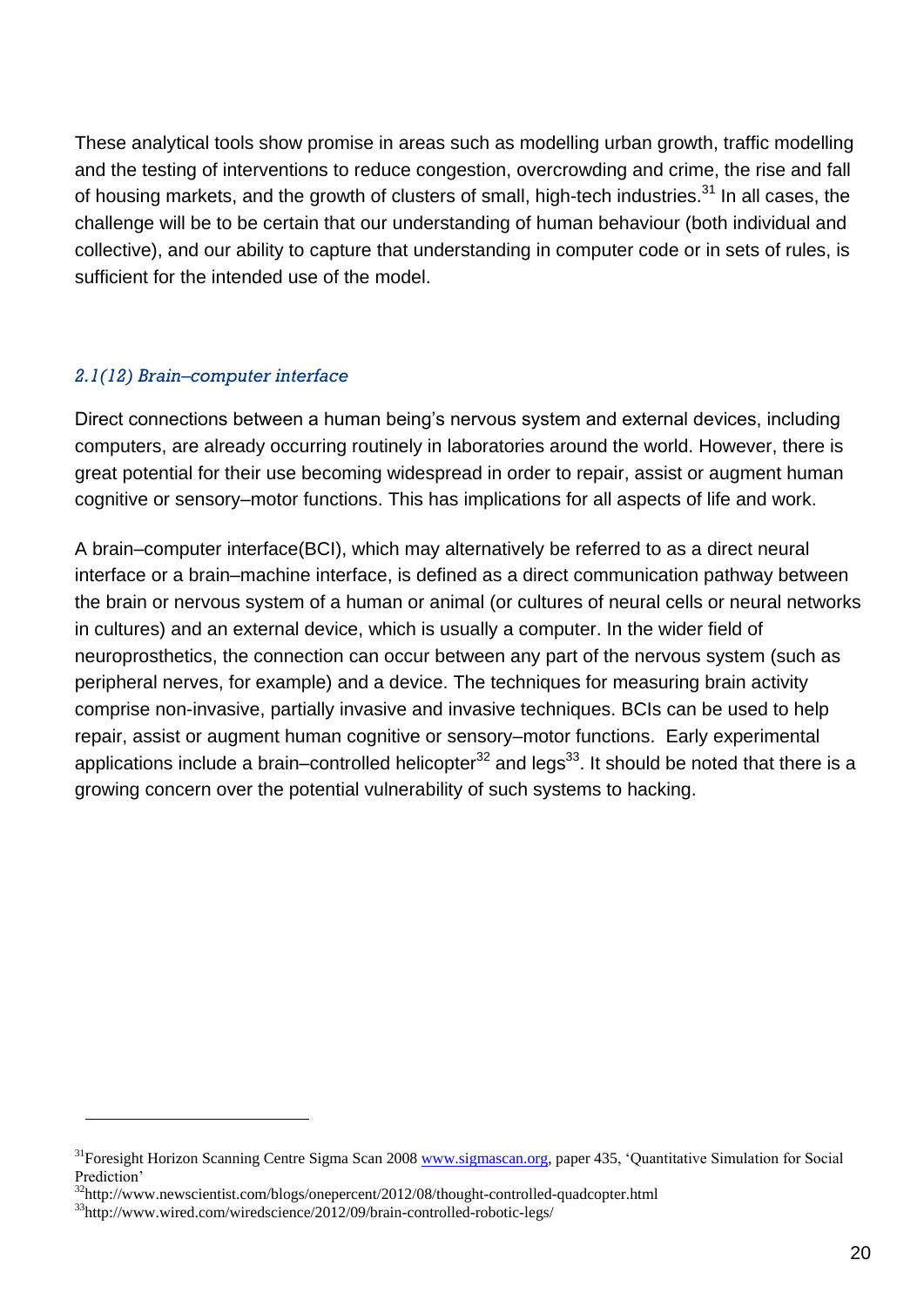### **PRODUCTION (13–14)**

#### *2.1(13) Agricultural technologies*

The global population is set to increase from 6.9 billion people in 2010 to 8.3 billion in 2030 according to United Nations' mid-range predictions, with the UK population set to grow by 9.8% to 68 million people.<sup>34</sup> The rising population poses significant challenges to global agricultural productivity, compounded by increased competition for land, water and energy. To date, technology has enabled per capita food production to increase despite a decline in the availability of land.<sup>35</sup> However, new agricultural technologies are likely to be required to meet future demands. Agricultural technologies range from novel farming techniques to thirdgeneration crops.

Already important in the agri-food industry, biotechnology continues to generate new tools and techniques based on molecular and genomic approaches to food, nutrition, health and wellbeing. Biotechnology offers the potential for greater efficiency for producers and processors, as well as additional benefits for consumers. In foods, biotechnology may allow better and more efficient use of raw materials and by-products, through improved and novel enzymes and microbes optimised for fermentation. Biotechnology could also improve food safety and ensure traceability across the food chain. For example, state-of-the-art polymerase chain reaction based tests will radically cut the time it takes to find and identify pathogenic bacteria in food, while increasing the sensitivity with which pathogens can be detected.<sup>36</sup>

Genetically modified (GM) agricultural technologies fall into two main categories, according to the crop traits that are targeted:

Inputtraits: existing commercial GM crops traits include herbicide tolerance and insect resistance, utilising non-plant genes, for example glyphosate for herbicide tolerance and Bt (genes from the soil bacterium *Bacillus thuringiensis)* for insect resistance. New approaches will extend the current technologies to a wider range of crops and develop newer traits, such as tolerance to herbicides other than glyphosate and glufosinate (for exampledicamba), resistance to a wider range of pests and diseases (for example fungus-resistant potatoes, nematode-resistant soybeans), and improved utilisation of nutrients such as fertilisers.

Output traits: this encompasses agronomic traits that improve plants' ability to withstand stresses, such as drought, salt and cold, and improves their photosynthetic capacity. Drought-tolerant maize, in particular, is an emerging area, with hybrid strains commercialised in the USA and expected in Africa

<sup>34</sup><http://unesdoc.unesco.org/images/0021/002154/215492e.pdf>

<sup>35</sup><http://www.ipcc.ch/pdf/assessment-report/ar4/wg3/ar4-wg3-chapter8.pdf>

<sup>36</sup>[http://www.inea.it/public/pdf\\_articoli/1159.pdf](http://www.inea.it/public/pdf_articoli/1159.pdf)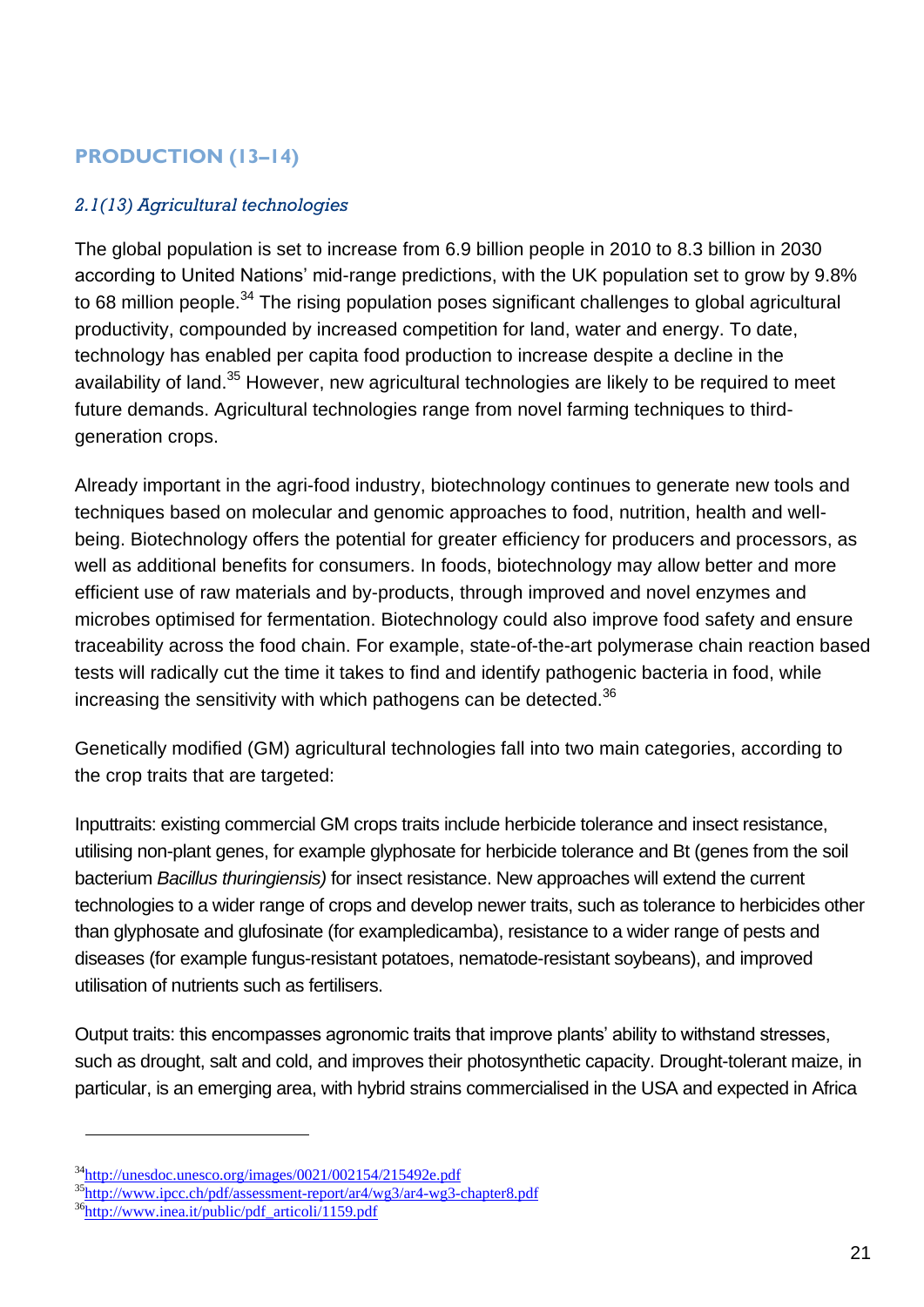by 2017.<sup>37</sup> This approach includes modification of plants to change their quality characteristics to give a higher value product, such as a higher content of omega 3, higher levels of vitamins, suitable for the production of plastics, improved animal feed value (altered protein, lysine and phytase contents), enhanced starch content and improved suitability for use as biofuels.

Biotechnologists also anticipate so-called second- or third-generation products. The term s*econd generation* usually describes the development of newer input traits targeted at pests, diseases and weeds, as well as some of the output traits closest to commercialisation such as altered oil profiles in some oilseeds and crops with improved ability to produce desirable starches. *Thirdgeneration* products tend to include those furthest from commercialisation and include the agronomic traits targeted at improving the ability of plants to withstand environmental stresses.

To meet UK  $CO<sub>2</sub>$  emission targets it will be necessary to decarbonise agriculture. Approaches could include the use of engineered feed stocks to reduce  $CO<sub>2</sub>$  emissions from livestock; conversion of  $CO<sub>2</sub>$  to methane fuel; the use of biowaste to synthesise biogas and syngas though anaerobic digestion; the use of algae to mop up  $CO<sub>2</sub>$ ; development of long-life food to allow lowcarbon transport; and recycling of waste to produce non-petroleum-based fertilisers.

New farming approaches could also alter our dependence on traditional farming methods. These include precision farming, in which farming techniques are applied at a microclimate level,for example plants are fed only the nutrients and water they need at the time they need it, and vertically integrated agriculture, in which large-scale agriculture occurs in high-rise structures minimising land requirements.

In the coming years the maturing field of nanotechnology is likely to bring radical new products and approaches to assist crop production and storage (including packaging). Exploiting a convergence of nanotechnologies, genomics and microelectronics, new diagnostic tools for animal and plant diseases are dramatically improving our capacity to detect and monitor the spread of plant and animal diseases. Already today, nanotechnologies have delivered improvements to pesticide delivery through encapsulation and controlled release methods. Capsules can remain inert until the make contact with leaves or insect digestive tracts, at which point they release the pesticide. In combination with the use of nanoemulsions, pesticides can be applied more easily and safely. Smart sensors, applied to the field, may in future allow early detection of disease, phenotypes fed back to animal and plant breeders, and monitoring of soil conditions to improve the impact of water, fertilisers and pesticides.<sup>38</sup> However, as with any new technology, the potential risks (on human health and the environment) must be investigated and weighed against the benefits.

<sup>37</sup><http://www.isaaa.org/resources/publications/briefs/37/download/isaaa-brief-37-2007.pdf> <sup>38</sup>[ftp://ftp.cordis.europa.eu/pub/nanotechnology/docs/nanotechnology\\_in\\_agriculture\\_and\\_food.pdf](ftp://ftp.cordis.europa.eu/pub/nanotechnology/docs/nanotechnology_in_agriculture_and_food.pdf)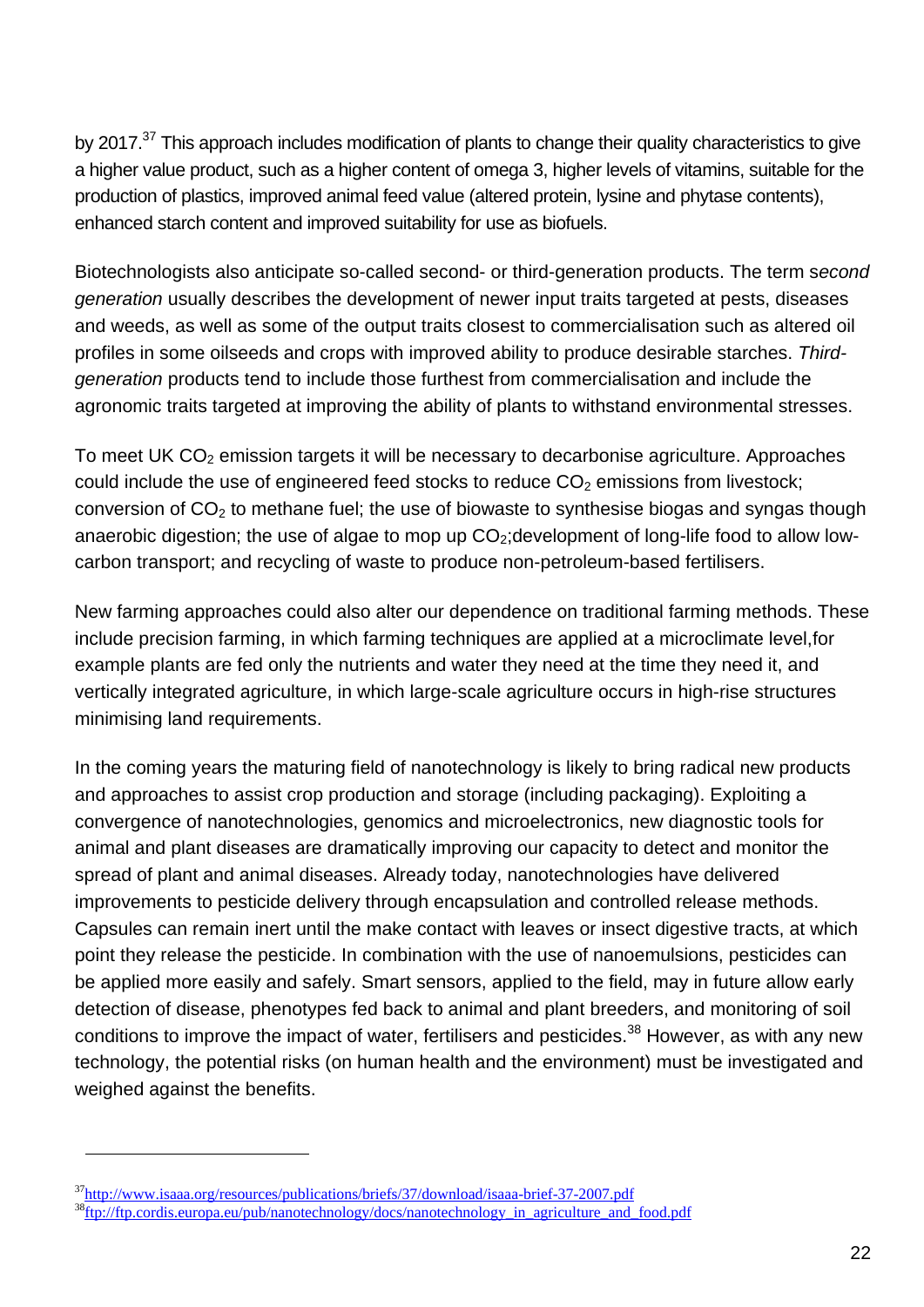#### *2.1(14) Industrial biotechnology*

Industrial biotechnology involves the use of biological resources to produce and process materials, chemicals and energy.<sup>39</sup> A range of molecular biology and engineering techniques are used to develop processes for large-scale manufacture of products such as enzymes and chemicals. These processes can be applied across the full range of manufacturing sectors, with key growth markets including speciality and fine chemicals and energy.<sup>40</sup>

Eight emerging technology areas underpin the uptake of industrial biotechnology: screening for new biocatalysts in nature; enzyme engineering; enzyme stabilisation and immobilisation; engineered cell factories; plant biofactories; novel processes/industrial scaling; biorefining and very large-scale bioprocessing (VLSB); and meso-scale manufacturing.

The revolution in genomics, particularly the increase in genomic sequence data resulting from highthroughput gene-sequencing techniques, is revealing a huge untapped reservoir of gene sequences that might encode for useful enzymes. New biocatalysts resulting from genomics approaches require complementary computational approaches and high-throughput screening technologies in order rapidly identify the best candidate enzymes. The UK's academic and industrial base is well placed to develop this area further, having invested in studies of a wide variety of novel biocatalysts from a range of terrestrial and marine environments.<sup>41</sup>

Industrial biotechnology is poised to become even more commercially significant by facilitating the processes that convert simple, inexpensive renewable feedstock into an increasing number of end products. The shift over the next 7–15 years, from trial and error to a knowledge-based approach, in which a much higher level of prediction can be incorporated into product manufacture, represents a significant commercial opportunity for the UK, drawing on the country's industrial and academic skill base in both the life sciences and materials technology.

As part of increasing sustainability, the ultimate goal of the biofactory would be to make direct use of sunlight, CO<sub>2</sub> and cheap inorganic nutrients to produce chemicals in plants. As the synthetic biology of microbes develops, similar approaches will be applied to the engineering of plant metabolism, building on successes in the manipulation of speciality oils and starches.

Biorefining is the co-production of a range of fuels and chemicals from biomass. First-generation biorefineries operate throughout the world for the production of bioethanol, producing 17 million gallons in 2008. Bioethanol, however, is not an ideal fuel for motor vehicles. It is corrosive and is generally produced from the edible portions of plants. Second- and third-generation biorefineries could produce more tractable, higher octane fuels from the non-edible portions of plants or algae, as well as

 $40$ Thidem

<sup>39</sup><http://www.berr.gov.uk/files/file51144.pdf>

<sup>41</sup><http://www.biomedcentral.com/content/pdf/1475-2859-7-27.pdf>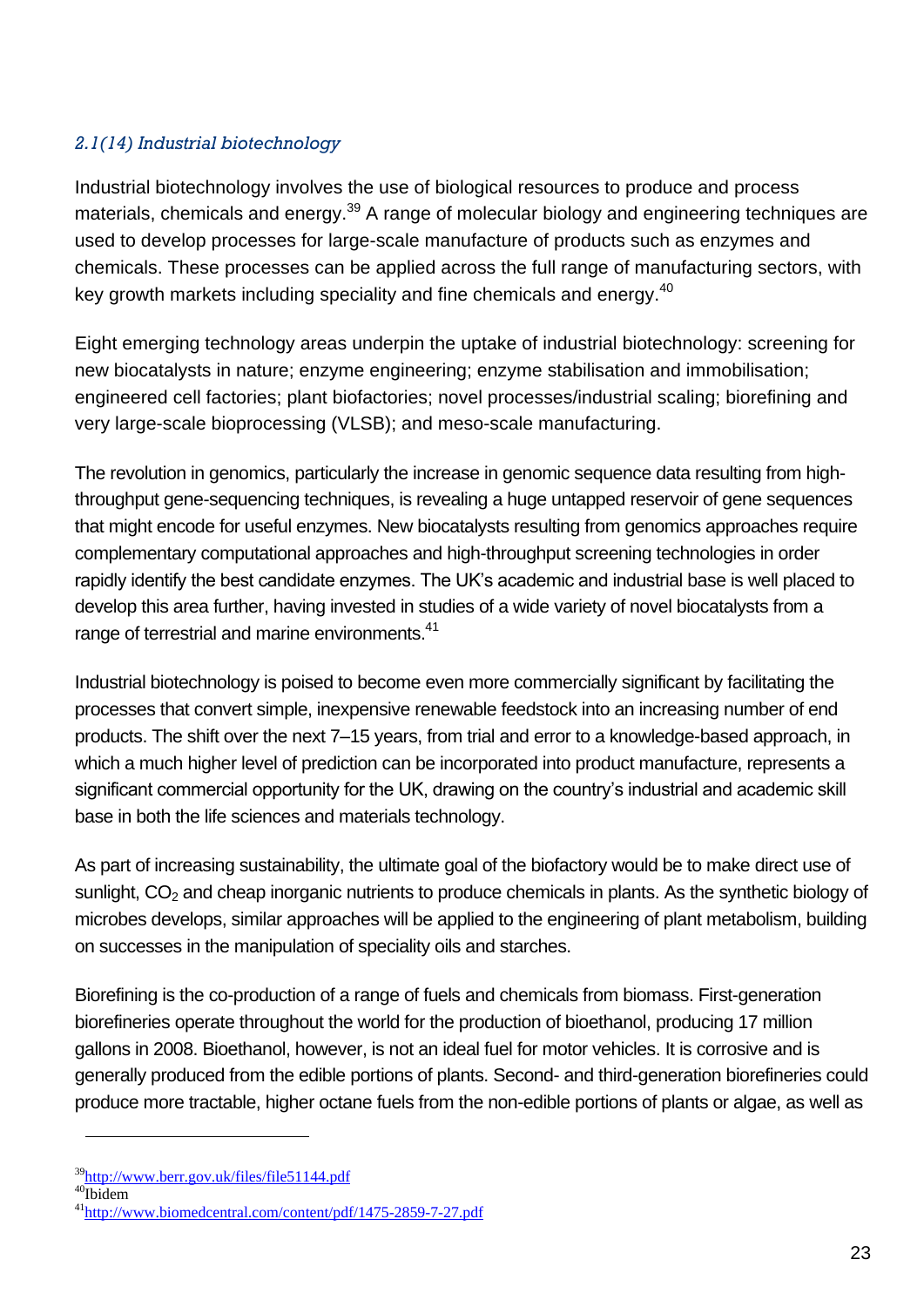a variety of useful co-products that currently can be derived only from hydrocarbons. Possessing both a strong academic base in biocatalysis and a wealth of conventional refining technology, the UK is well placed to become a leader in these areas of VLSB.

# <span id="page-23-0"></span>**2.2 Materials and nanotechnology**

#### **ADVANCED MATERIALS (1–5)**

#### *2.2(1) Nanotechnologies*

Nanotechnologies involve the manipulation of matter at a scale ranging from 1 to 100 nanometres. This is a scale comparable to individual molecules. At such scales the familiar laws of physics of the everyday world do not apply, and instead quantum mechanics determines both the constraints and the opportunities of nanotechnologies. $42$ 

In the shortterm, nanotechnologies could yield smaller, faster computers and sharper, more efficient electronic displays. Putting nanoparticles into paints could reduce their weight. Used on aircraft, this could reduce the total weight by 20%, lowering fuel consumption. Nanoparticles could help to keep the environment clean. Researchers are studying the ability of nanoparticles to transform hazardous chemicals found in soil and groundwater into harmless compounds.

Major medical applications are likely to be longer term. Nanoparticles could deliver drugs to specific parts of the body. They could also be used in lightweight, long-lasting implants, such as heart valves and hip replacements. The development of intelligent clothing that monitors the wearer's blood pressure and heart rate and detects dangerous chemicals in the environment is also possible.

Other potential longerterm applications include nano-engineered membranes to create more energy-efficient water purification processes, longerlasting lubricants and higher performance engines.<sup>43</sup> For example, nano-scale porous membranes could dramatically improve the efficiency and reduce the size and energy consumption of water desalination plants. Nano-scale porous ceramic sponges can remove industrial contaminants such as mercury from waste streams. Nano-scalebiofilters may be able to remove bacteria, viruses and prions. Nano-scale

<sup>&</sup>lt;sup>42</sup>Foresight Horizon Scanning Centre Sigma Scan 201[2 www.sigmascan.org](http://www.sigmascan.org/)Paper No 304, 'Nanotechnologies Transform Computing, Materials Science and Medicine'

<sup>43</sup> <http://royalsociety.org/page.asp?id=1215>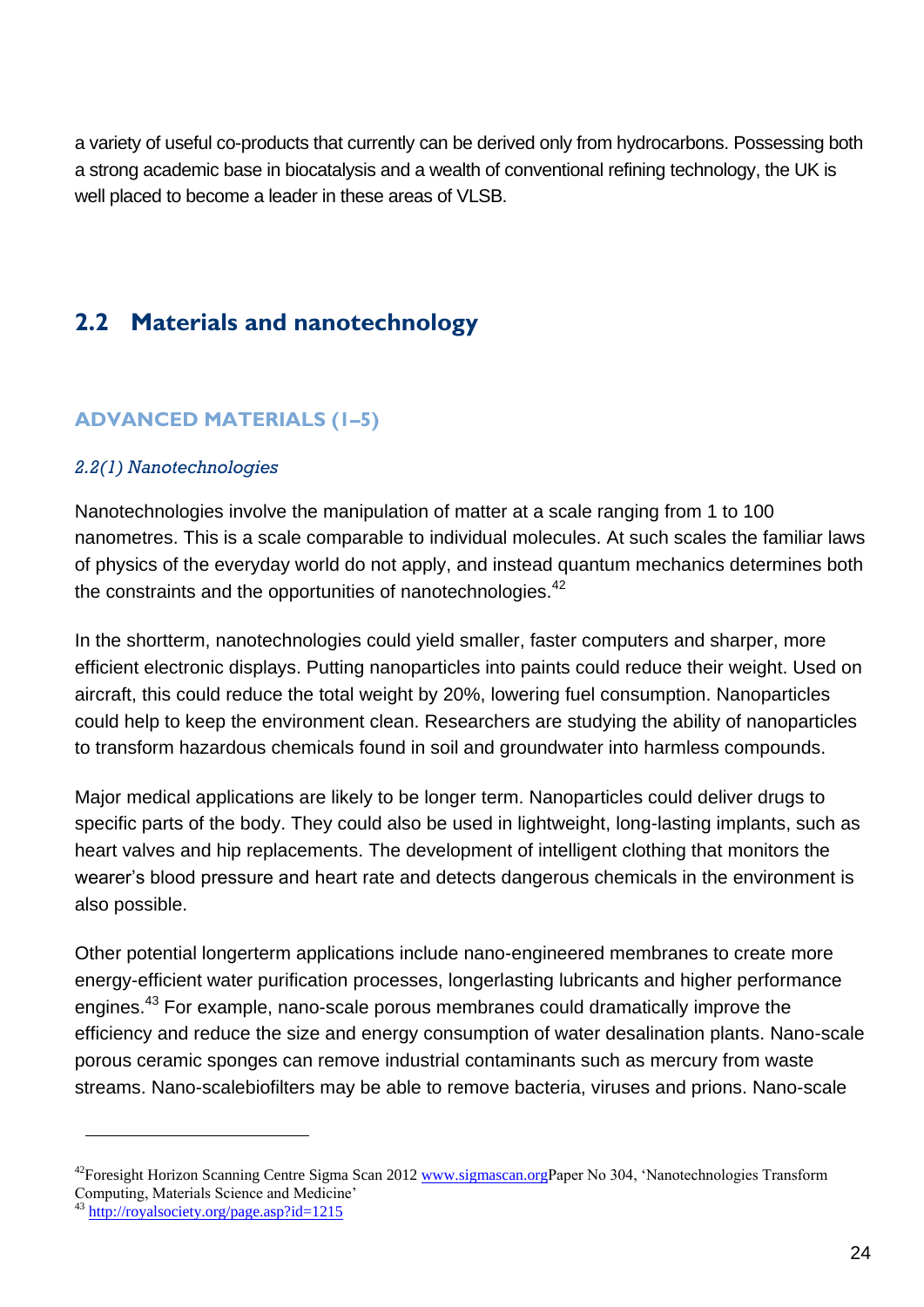purification, disinfection and measurement are expected to become the standard in municipal, industrial and domestic water and wastewater treatment, potentially offering less expensive, more effective and smaller purification plants.<sup>44</sup>

#### *2.2(2) Nanomaterials*

In the last few years London has established itself as a world-leading centre for nanomaterials research.<sup>45</sup> The physical properties of nanoparticles are deliberately tuned, giving them broad potential applications in catalysis, electronic devices and medicine. There are, however, some grounds for caution in developing these uses, as nanoparticles may have an uncertain impact on health and the environment.

#### *2.2(3) Carbon nanotubes and graphene*

A range of carbon-based nanomaterials exists with applications in molecular electronics.<sup>46</sup> sensing, micro- and nano-electronic mechanical systems, and energy.<sup>47</sup> There is also potential for new composite materials in, for example, the aerospace industry, although difficulties in fabrication currently present significant barriers to their adoption.

#### *2.2(4) Intelligent polymers ('plastic electronics')*

Electronic polymers that combine electrical conductivity with plastic's benefits of flexibility, lightness and cheapness (often referred to as 'plastic electronics') offer the potential for new, thin energy-efficient displays that could even be wearable or act as e-paper. Without the need for expensive vacuum facilities, manufacturing costs for electronic polymers should be nearer those of the plastics industry than those of traditional semiconductors. Plastic electronics have applications in a wide range of computer and sensing technologies, displays and communication systems. Two other types of 'intelligent' polymers may be a source of design innovation over the coming decade, especially in the biomedical field.

Electroactive polymers (EAPs): materials that change size or shape in response to an electrical current. These polymers have been used to make motion-producing 'artificial muscle', a material that contracts in response to an electric current. Artificial muscle may replace electric motors in some

<sup>&</sup>lt;sup>44</sup>Foresight Horizon Scanning Centre Sigma Scan 200[8 www.sigmascan.org,](http://www.sigmascan.org/) paper 550, 'Nanotechnologies for water purification'Water Purification'

<sup>&</sup>lt;sup>45</sup><http://www.thomasyoungcentre.org/about-tyc/>

<sup>46</sup>[http://www.idtechex.com/research/reports/carbon-nanotubes-and-graphene-for-electronics-applications-2011-2021-](http://www.idtechex.com/research/reports/carbon-nanotubes-and-graphene-for-electronics-applications-2011-2021-000273.asp) [000273.asp](http://www.idtechex.com/research/reports/carbon-nanotubes-and-graphene-for-electronics-applications-2011-2021-000273.asp)

<sup>47</sup><http://www.ncbi.nlm.nih.gov/pubmed/21419868>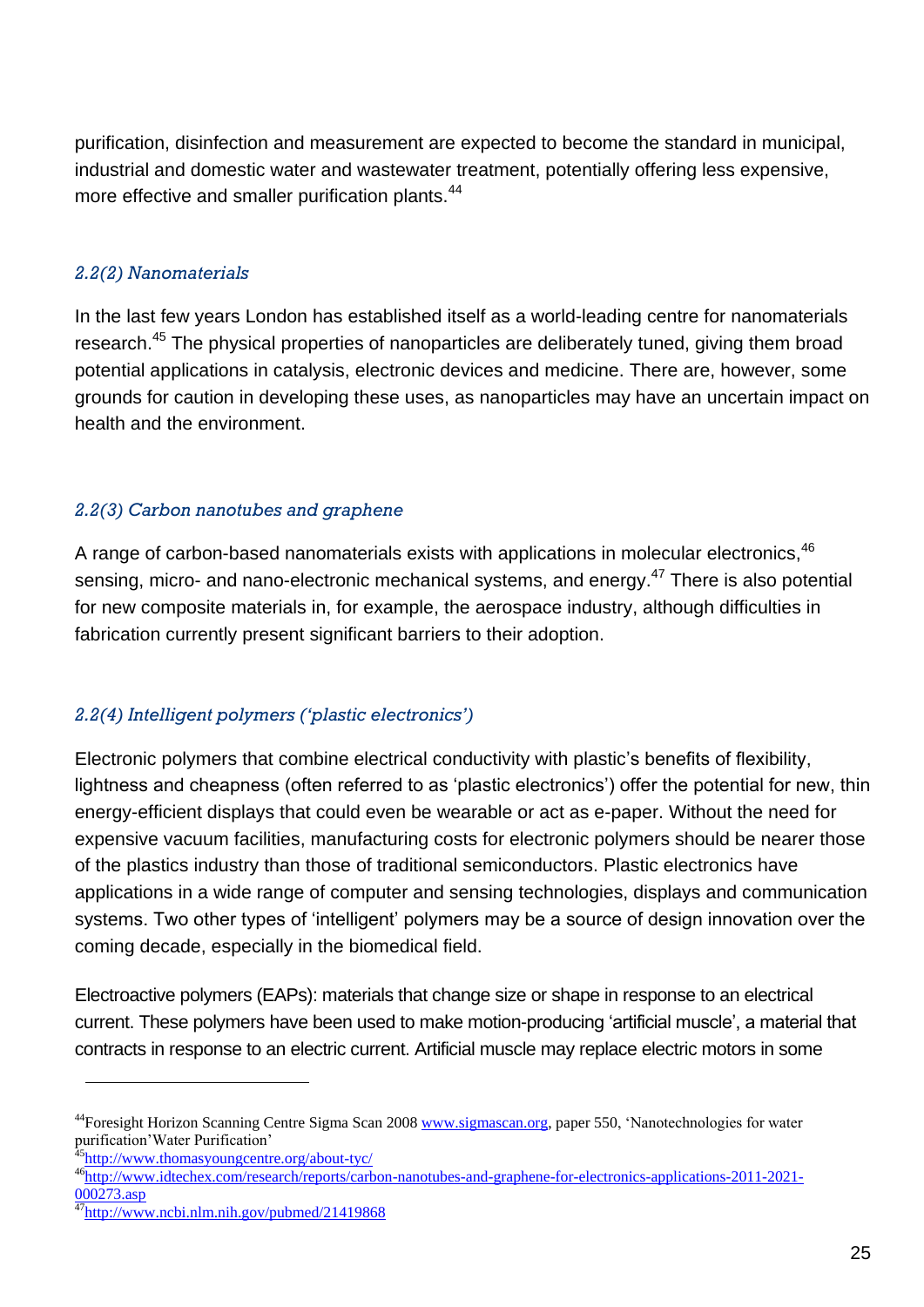applications because it offers advantages in size, weight and manufacturing cost. Applications for springs, pumps, coatings, loudspeakers and small motors have been tested, with particular attention being given to biomedical applications.

Shape-memory polymers (SMPs): materials that remember their original shape after being stressed. Metal alloys that have 'memory' have been known since the 1930s, but research on SMPs since the 1980s has shown the latter to have greater manipulability and ease of production than alloys. These polymers can revert back to an original shape when exposed to heat or to ultraviolet radiation.<sup>48</sup>

Organic light-emitting diodes (OLEDs) orpolymers (OLEPs):in the field of lighting, interest has been sparked around displays based on OLEDs. These technologies are relatively inexpensive to manufacture, efficient, have flexible properties and can emit light from the near ultraviolet to the near infrared<sup>49</sup>

#### *2.2(5) Metal organic frameworks*

*Metal organic frameworks (MOFs) are one of a number of candidates for hydrogen and CO2 storage. The accessible bulk volume and shape of MOFs make them an interesting option for catalysis.The antibacterial market could also grow very large, including packaging, surface coatings, healthcare applications, if efficacy, safety and cost effectiveness is proven.*

### **APPLICATIONS (6–11)**

l

#### *2.2(6) Smart (multifunctional) and biometric materials*

Smart or multifunctional materials are designed to interact with their environment. Applications include materials that self-repair, sunglasses that darken on exposure to light, and engines that sense problems before they malfunction. The development of new materials and applications, combined with the integration of sensor technology, will generate new opportunities to transform the way everyday objects function and to produce novel medical and engineering applications.

Some smart materials are engineered to perform specific tasks and are simply high-performance materials, such as the genetically engineered dragline spider silk used for super-strong, superlight military uniforms. But the smart materials that are likely to have the most impact are those that sense changes in the environment react to them and even signal their state, in other words materials that function as both sensors and actuators.

<sup>&</sup>lt;sup>48</sup> <http://www.signtific.org/en/forecasts/intelligent-polymers-biomedical-and-other-uses>

<sup>&</sup>lt;sup>49</sup> <http://phyast4.leeds.ac.uk/pages/ScienceElectronicPolymers>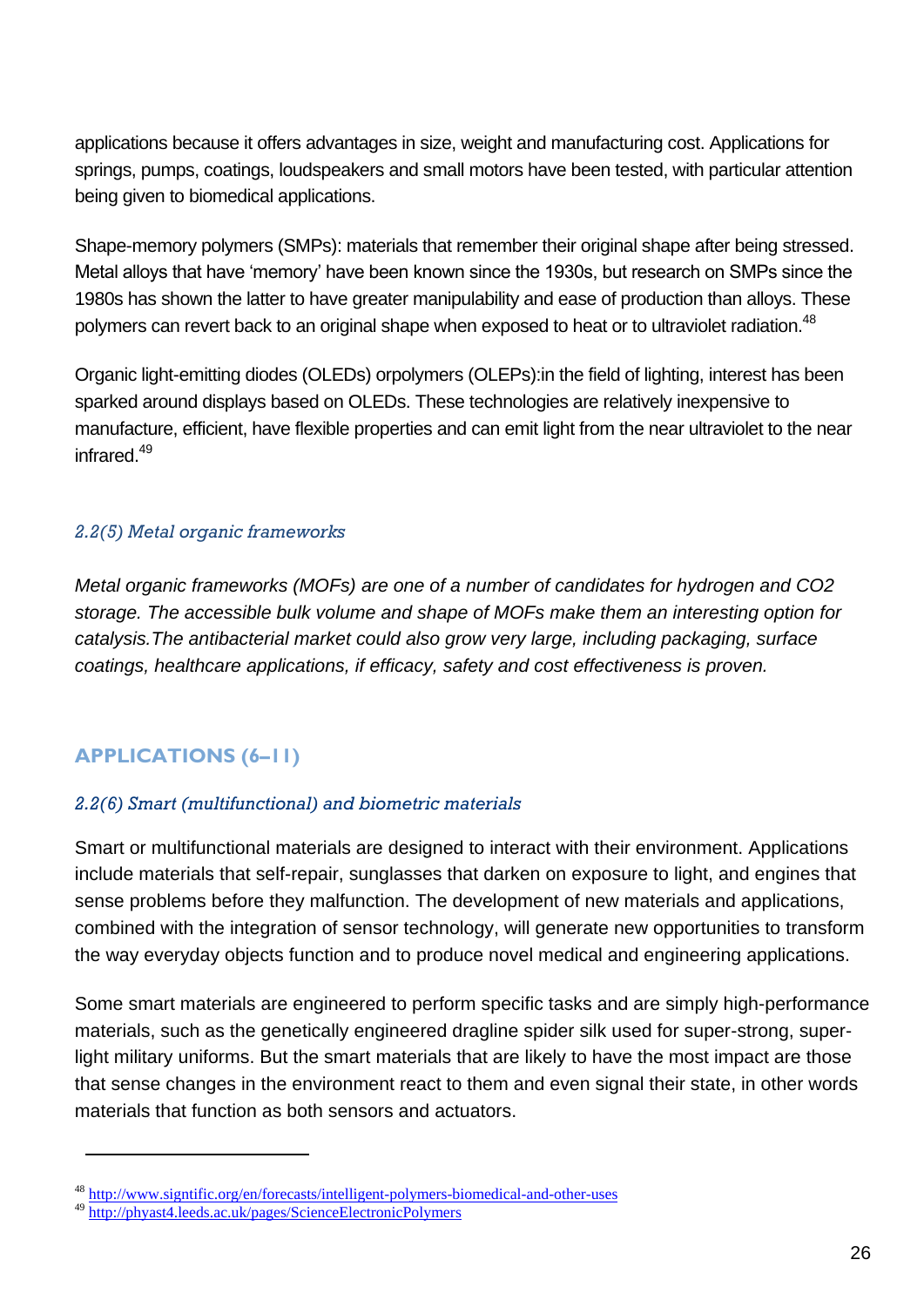A variety of materials can be utilised as smart materials, including thermochromatic materials that change colour according to temperature, magnetorheological materials, fluids that become solids on exposure to a magnetic field, piezoelectronic materials that generate electric currents on mechanical stress, and SMPs that form different structures when exposed to varying stimuli, such as heat or light.<sup>50</sup> SMPs also enable self-repair, for instance to repair damageto a car bonnet from heat exposure.

Smart materials have a range of applications across fields from construction to medicine and electronics. For instance, SMPs have been used to create stents that expand on exposure to body heat to open up arteries. In electronics, technologies have been developed for the active disassembly of electronic waste, with environmental benefits.

Biomimetic materials imitate nature. The aim is to understand how nature produces a useful structure or function and then artificially reproduce it. The underpinning idea is that evolution has caused plants and animals to become highly efficient. Well-known examples include basing designs on the structure of seashells, imitating the skin of dolphins for boat hulls, and waterrepellent paint based upon the surface of lotus flowers. Polymer-based solar cells inspired by photosynthesis in plants are another example. Interdisciplinary approaches are required to understand and then exploit such properties.<sup>51</sup>

Military scientists are attempting to recreate the properties of the scales of the grey birchir, an African freshwater fish, to produce a material that can withstand penetrating impacts<sup>52</sup> yet remain light and flexible enough for dynamic movement, for application in a bulletproof T-shirt.

Elsewhere, aerospace engineers at the University of Bristol are mimicking the healing processes found in nature to create aircraft that mend themselves automatically during flight.<sup>53</sup> Imitating how a scab stops bleeding, a hardening epoxy resin is released from embedded capsules to seal cracks and restore a plane's structural integrity. Researchers are also working with a manufacturer of aerospace composites to develop a system in which the healing agent moves around a plane as part of an integrated network. There are at present, concerns about the weight and cost of these technologies.

<sup>50</sup><http://85.185.231.196/mekanik/Handbook%20of%20Materials%20Selection%20-%20Kutz,Myer/smart%20materials.pdf>

 $^{51}$ <http://www.sciencedaily.com/releases/2012/07/120717100117.htm>

<sup>52</sup><http://web.mit.edu/cortiz/www/nmat2262.pdf>

<sup>53</sup><http://iopscience.iop.org/1748-3190/2/1/P01;jsessionid=42F67D42EFA1BDD2129056E975B21C29.c3>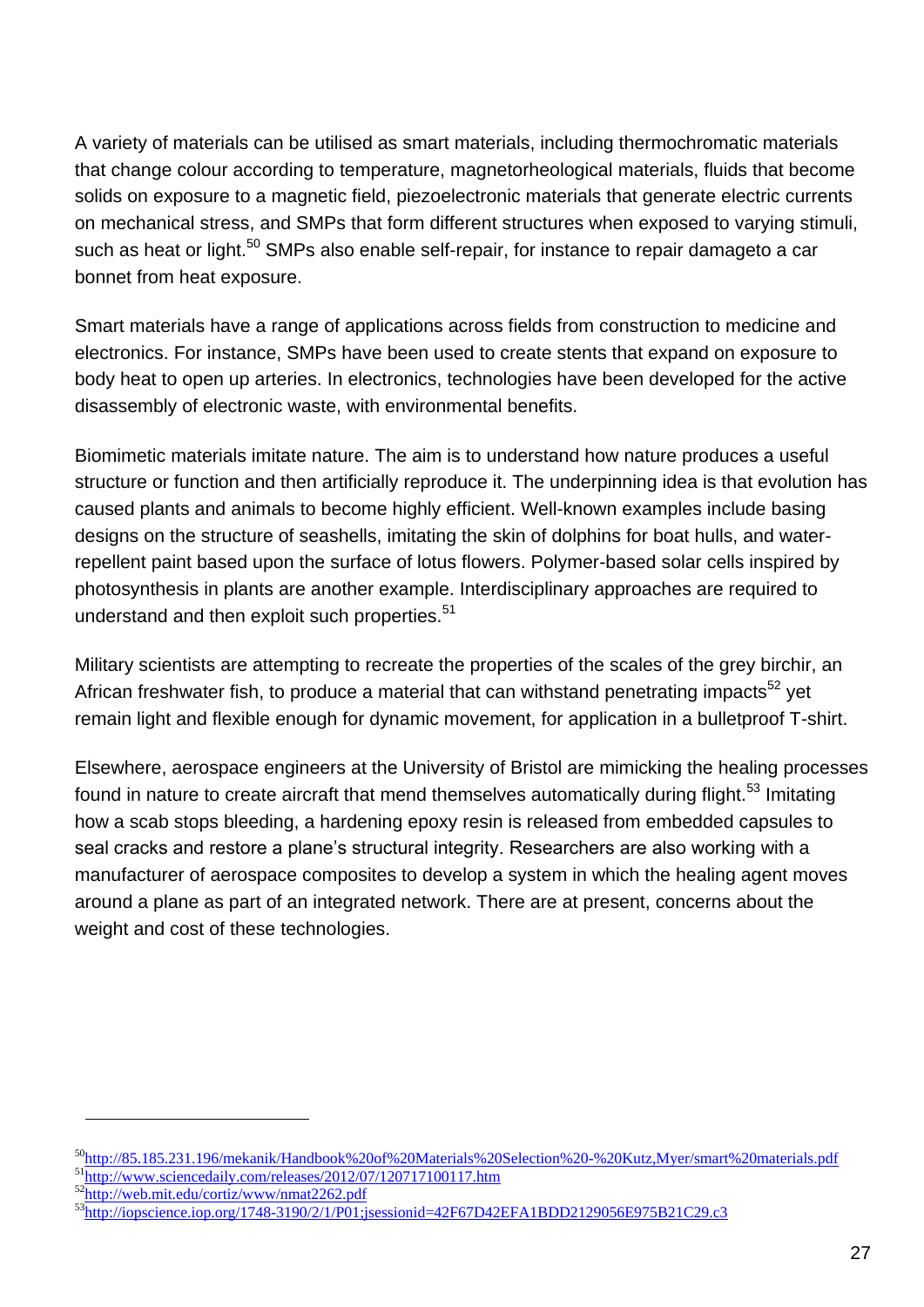#### *2.2(7) Smart interactive textiles*

Smart and interactive textiles (SMITs) can sense electrical, thermal, chemical, magnetic or other stimuli in the environment and adapt or respond to them, using functionalities integrated into the textile's structure. They do not have a fixed set of characteristics, but are an active element that works with their own control and response mechanism.<sup>54</sup> SMITs are usually dependent on stimuli-responsive polymers and/or integration of sensor and communications technologies.

To date, the USA,particularly the military, but also NASA, has led the development of SMITs and applications for such areas as body armour, artificial muscles,<sup>55</sup> biochemical hazard protection, physiological status and location monitoring, and embedded communications and computing. Many of these technologies also have civilian and commercial applications.

In addition to defence, the medical industry has been a focus of SMIT research. Clothing that integrates conductive polymers has been designed for a number of applications, for instance in physiological monitoring. The MyHeart project, an EU Framework Programme 6 project, utilised integrated sensor technology to improve physical activity, nutrition, sleep and stress, as well as to monitor cardiac rhythms for early diagnosis and prevention of a range of heart problems including myocardial infarction, stroke and cardiac arrest.<sup>56</sup> Project Heart cycle aims to take this further to allow information to be shared both with the user and with health practitioners.<sup>57</sup>

The fashion industry is also a potential key market for SMITs. Philips has developed technology that integrates LED's into fabrics, while researchers have developed 'second skin' that acts as an emotional layer to deliver mood-responsive aromas and pheromones.<sup>58</sup> The design industry may make increasing use for SMITs in both clothing and other applications such as sensory wallpaper or clothes that interact with wallpaper or react depending on the input of a remote person.

#### *2.2(8) Active packaging*

Active packaging refers to a range of technologies that extends the function of packaging beyond passive protection. For example, packaging can be modified to allow selective gas exchange, or to change colour in response to changes in temperature. Integration of sensor technology and radiofrequency identification (RFID) into packaging also enables smart monitoring with implications for supply chain management and logistics. Key markets for active

<sup>54</sup> <http://www.electronics.ca/reports/materials/textiles.html>

<sup>55</sup> <http://www.newscientist.com/article/mg19125641.400-wrestling-the-musclebots.html>

<sup>56</sup><http://www.hitech-projects.com/euprojects/myheart/>

<sup>57</sup><http://www.heartcycle.eu/>

<sup>58</sup><http://www.smartsecondskin.com/main/smartsecondskindress.htm>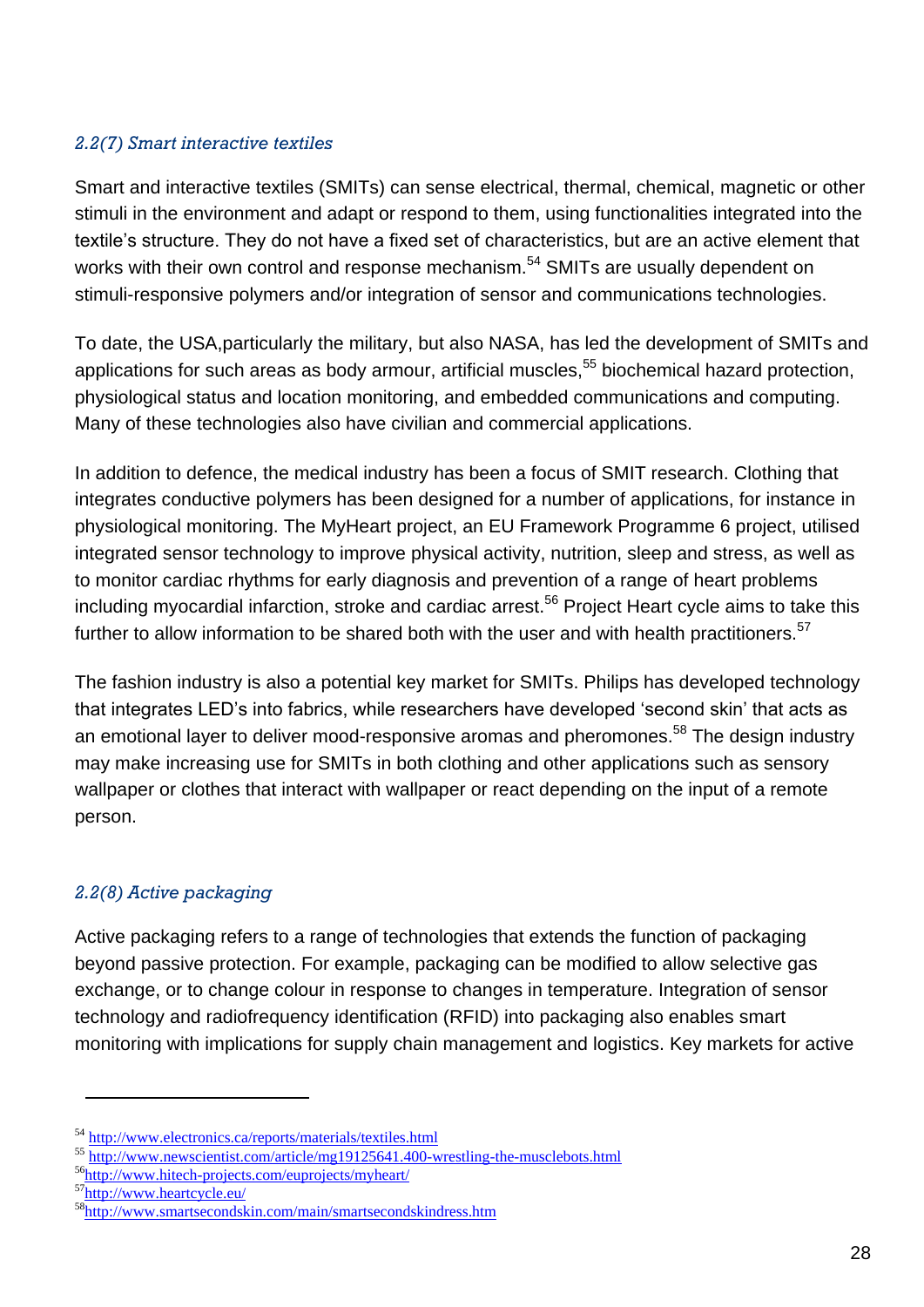packaging include the food and pharmaceutical industries, in which a number of technologies have already been commercialised.

#### *2.2(9) Metamaterials*

Metamaterials are artificial materials that provide the ability to engineer material properties beyond those achieved from conventional materials and composites.<sup>59</sup> The material properties of relevance are those that define the manner in which materials influence a propagating wave. Light (electromagnetic waves including microwaves) and sound waves are the two most recognised types of wave but others include blast, seismic, matter and gravitational waves. Applications expected in five years' time include smaller, lighter and better performing antenna and other microwave components, but the possibility of the 'Harry Potter invisibility cloak<sup>'60</sup> remains distant. Metamaterials may also have applications in thermionics by enabling heat shields that convert heat energy directly to electricity.

#### *2.2(10) Building and construction materials*

Innovations in the construction industry could come from a range of initiatives, including new methodologies for determining the whole life-cycle carbon emissions of construction projects, improvements in supply chains and up-skilling of the workforce, as well as through technological innovation in a number of areas.

Fibrous composite materials offer a new wave of high performance applications, and their growing use is likely to be one of the major changes in this sector in the next decade. The reduced cost and high performance of glass and carbon composites, together with low maintenance requirements, are beginning to make them competitive. Recent examples include concrete embedded with carbon and polyvinyl-alcohol fibres. These composite concretes have improved compressive capacities and flexural strengths.<sup>61</sup>There is research currently looking at use of these materials, for example for foot and road bridges. Phase-change materials may offer advantages for thermal storage and air conditioning in buildings, and load shifting of power demands.<sup>62</sup>

Manufacturers are looking at ways to minimise emissions associated with materials. Concrete, a heavy user of energy in manufacture, is an important building material and companies such as

<sup>59</sup><http://www.cmth.ph.ic.ac.uk/photonics/Newphotonics/pdf/sciam-pendry-4a.pdf>

<sup>60</sup><http://www.nature.com/news/2009/090430/full/news.2009.417.html>

<sup>61</sup>[http://www.qub.ac.uk/research-](http://www.qub.ac.uk/research-centres/CenterforBuiltEnvironmentResearch/Research/ResearchOpportunities/PhDOpportunities/StructuralMaterials/)

[centres/CenterforBuiltEnvironmentResearch/Research/ResearchOpportunities/PhDOpportunities/StructuralMaterials/](http://www.qub.ac.uk/research-centres/CenterforBuiltEnvironmentResearch/Research/ResearchOpportunities/PhDOpportunities/StructuralMaterials/) <sup>62</sup><http://www.jatit.org/volumes/research-papers/Vol4No6/6Vol4No6.pdf>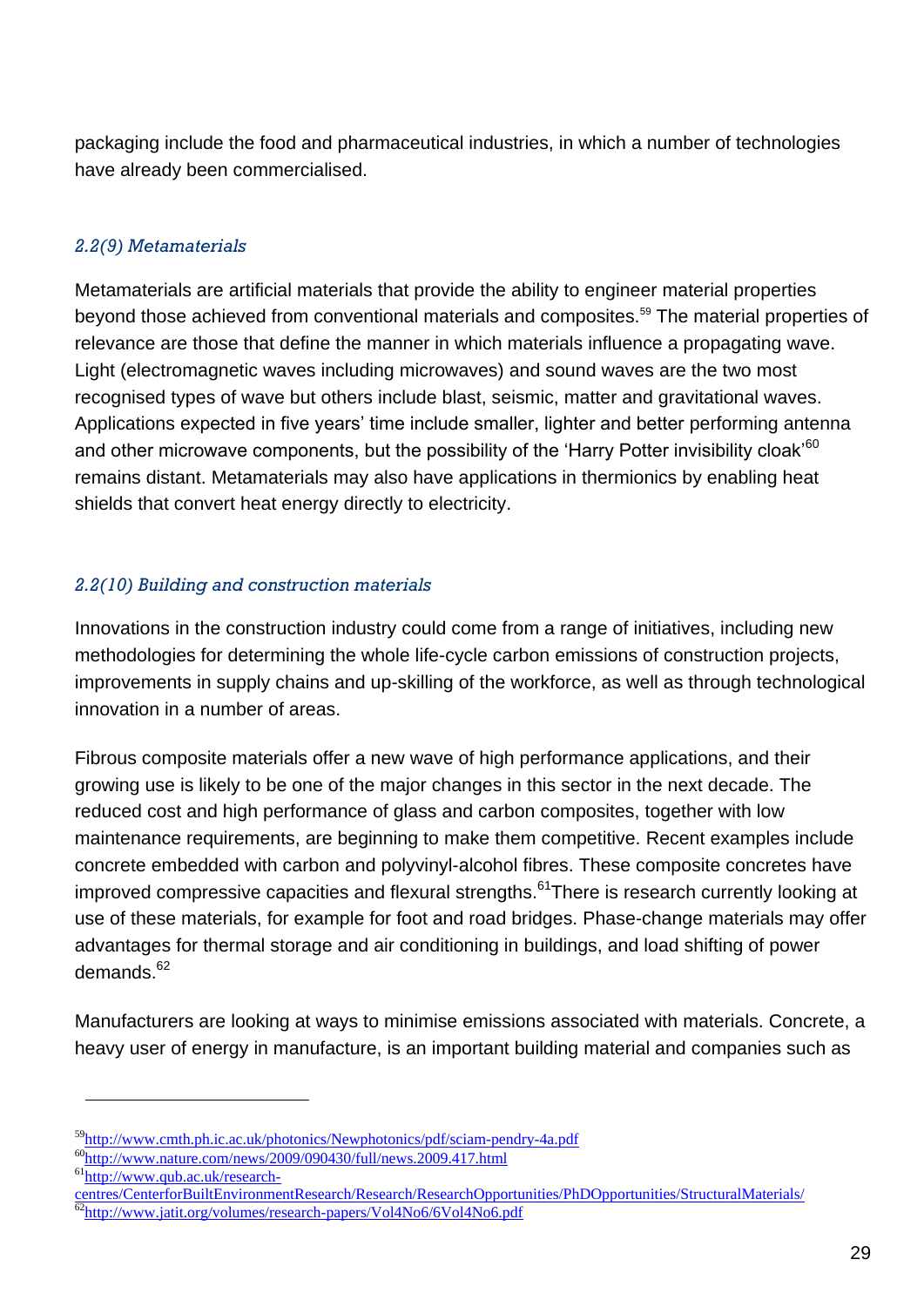Holcim and Novacem, are already developing low- $CO<sub>2</sub>$  concrete.<sup>63</sup> New materials will play a role in meeting low-carbon targets.

Nanotechnology also plays an increasing role in construction materials. Two nanoparticles that stand out in their application in construction materials are titanium dioxide ( $TiO<sub>2</sub>$ ) and carbon nanotubes (see below). TiO<sub>2</sub> is used for its ability to break down dirt or pollution so that it can be washed off by rainwater on everything from concrete to glass, while carbon nanotubes can be used to strengthen and monitor concrete.

#### *2.2(11) 3D printing and personal fabrication*

Inkjet technology could give individuals the power to manufacture their own products. This idea has significant implications for high-tech customisation, for low-income countries' access to advanced technology, and for global economic competitiveness. It would vastly reduce the need to transport finished goods around the world, with substantial impact on the transport industry, including a reduction in its fuel use. Home-fabricated goods would have a small embedded carbon footprint, provided that the raw materials were produced locally. It could make a vast range of products from transplant organs to solar power-gathering materials simple and cheaper to produce.<sup>64</sup>

3D printing techniques have been utilised for a range of applications from product design and manufacturing to building biological tissues and large-scale housing production. Inkjet technology is ready for deployment in manufacturing processes and has already been used to deposit adhesives that bond chips to substrates in the production of memory chips. Scientists and engineers have experimented with using inkjet technology to print simple electronics and for 3D printing of simple structures and prototypes of products.

Progress in the area of 3D printing, or additive layer manufacturing as it is also known, during the past two years has been rapid. Home systems from Makerbot $^{65}$  and 3D System's Cubify $^{66}$ now retail for around £1000, and Solidoodle<sup>67</sup> has recently released a simpler product for about half this cost.£5000–10,000 now buys a very sophisticated product developed at the Eindhoven laboratories, which used to undertake research and development for Philips.<sup>68</sup> Meanwhile

<sup>63</sup><http://www.gizmag.com/novacem-calera-caron-capturing-concrete/14039/>

<sup>&</sup>lt;sup>64</sup> Horizon Scanning Centre Sigma Scan 2010 [www.sigmascan.orgP](http://www.sigmascan.org/)aper No 436, 'From Ink-Jet Printing to Personal Fabrication'

<sup>65</sup><http://www.makerbot.com/>

<sup>66</sup><http://cubify.com/>

<sup>67</sup>[www.solidoodle.com/](http://www.solidoodle.com/)

<sup>68</sup>[http://fablabeindhonven.nl](http://fablabeindhonven.nl/)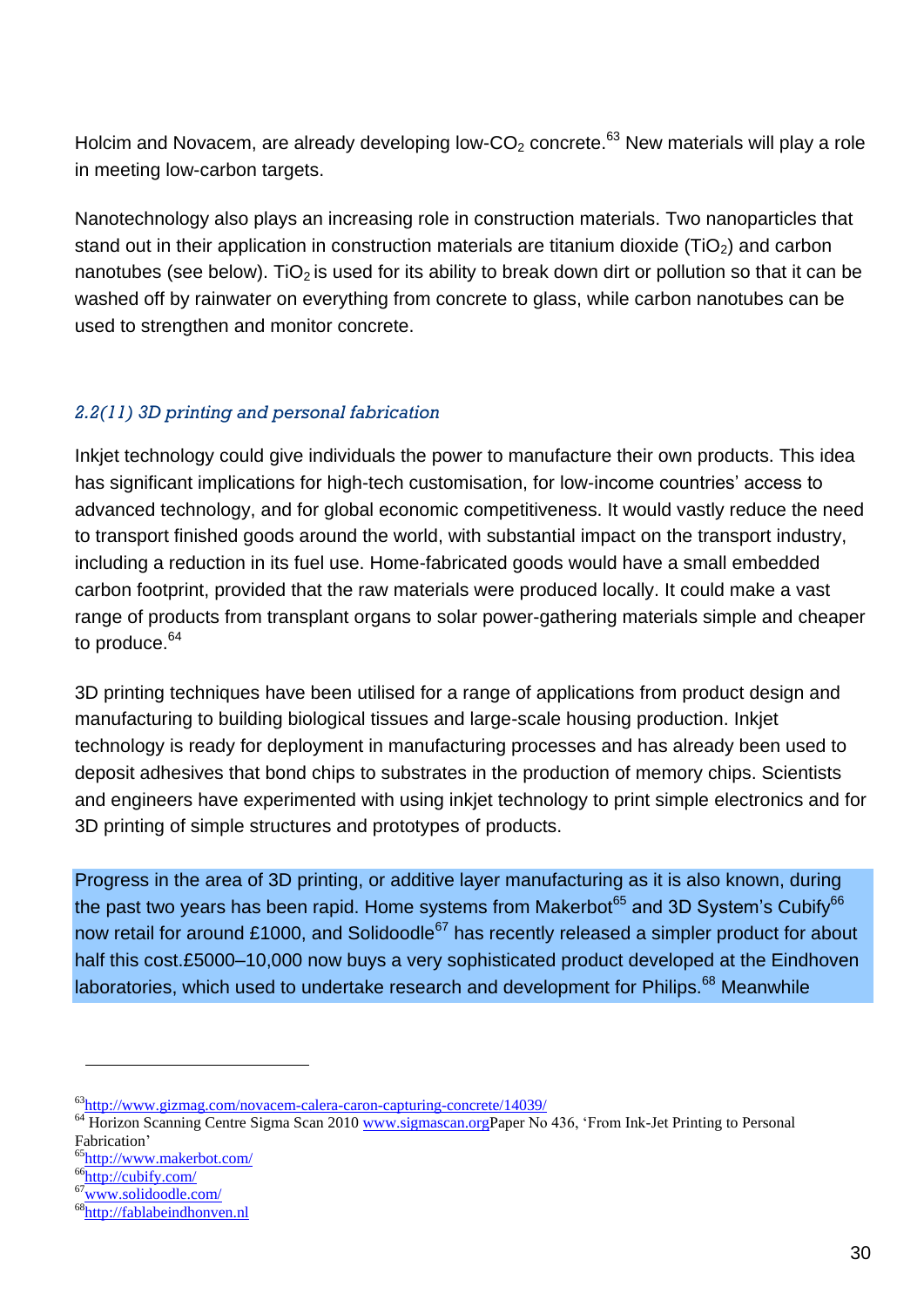companies such as D-Shape<sup>69</sup> offer to print diverse structures ranging from bus stops to harbour sections and altars.

Based on technology from the Materials Research Centre in Germany, the 3D-Bioplotter from EnvisionTEC<sup>70</sup> can be used in the field of tissue engineering to build scaffolds using a range of materials from soft hydrogels to hard ceramics and metals. Recently, researchers from University of Pennsylvania and the Massachusetts Institute of Technology used a 3D printer to build a sugar template to enable an artificial liver to be grown.<sup>71</sup>

A further application of the 3D printing approach developed recently is the 'solid freeform fabrication of food'. This is the term used to describe a process developed at the Cornell University Creative Machines Lab, which enables 'multimaterial food printing with complex internal structure suitable for conventional post-processing', in other words ready to cook.<sup>72</sup> The technology uses liquid or melted versions of conventionally produced ingredients. The next step is to create a range of 'food inks' made from hydrocolloids, which are substances that form gels with water, reducing food waste and the need for fertilisers and packaging.<sup>73</sup>

Decreasing the line width capability of 3D printers will allow for more complex printable structures. Printer head development and base material particle size are important steps while the control of colouring of manufactured objects may add a spectrum of capability and quality.

As 3D printing becomes more commonplace new legislation may be required to protect original objects and limit the scanning of an object for copying purposes.

<sup>69</sup><http://d-shape.com/tecnologia.htm>

<sup>70</sup><http://www.envisiontec.de/>

<sup>71&</sup>lt;sup><http://www.science-news.eu/research-news/cluster139989/></sup>

<sup>72</sup><http://creativemachines.cornell.edu/node/194>

<sup>73</sup><http://www.ifst.org/documents/misc/HydrocolloidsSEPT09.pdf>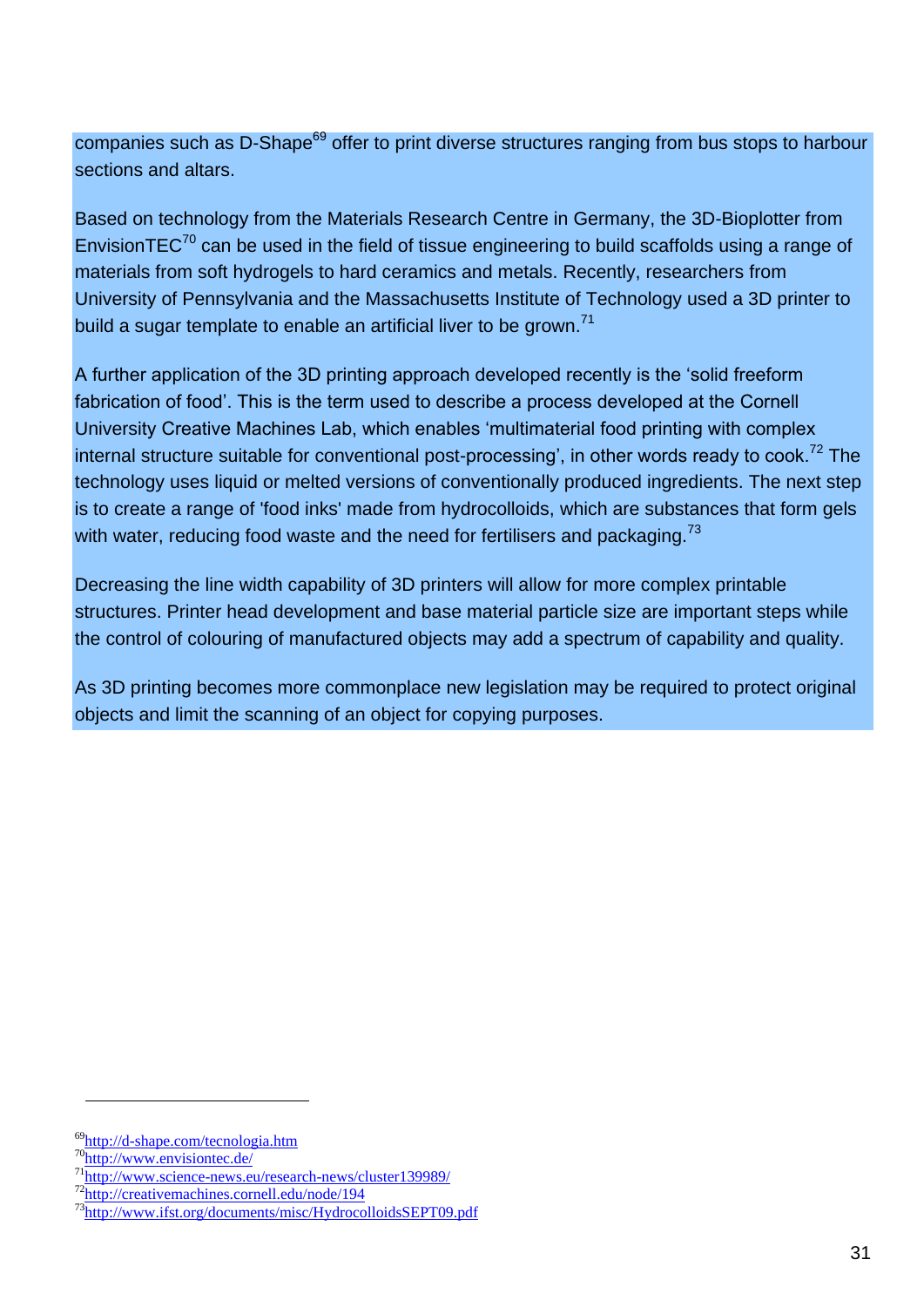# <span id="page-31-0"></span>**2.3 Digital and networks**

#### **E-INFRASTRUCTURE (1–5)**

#### *2.3(1) Complexity*

Complexity theory arose in the natural sciences as a response to the fact that the behaviour of many systems cannot be wholly explained by reference to their component parts, for example an ant colony appears vastly more complex than an ant. Complexity theory demonstrates that much of the order in such systems has arisen not from centralised control, nor from individual purpose, but from a natural, unplanned, self-organising behaviour that emerges as the components interact. Its areas of application range from risk assessment to the modelling of consumer behaviour.

The influence of complexity science is increasing in the areas of security, intelligence, nuclear proliferation research, and modelling and understanding terrorist networks. Complexity methods may be used to assess opportunities, risks, contingencies, and low-probability, high-impact 'black swan' events. Complexity principles in combination with scenario planning have been used to build on our understanding of leadership practice and decision-making processes to create new approaches in conflict resolution and resource management.

The issues posed by complexity are central to the future development of the natural and artificial worlds, and the possibility of blending them. In areas of technology such as robotics and nanotechnology, scientists are already building complex autonomous systems using the principles of emergence. By understanding how the human brain works, we may be able to engineer systems, such as prosthetics, controlled directly by the brain. To meet future demands it has been suggested that new information technology should be based on software that can create emergent intelligence or self-organise to react to unpredictable disturbances, as well as co-evolve over time alongside changes in their operating environment. Similarly, development of machine learning, for instance pattern recognition based on complex systems (for example, human cognition), would facilitate the development of novel 'fuzzy' searching software.

#### *2.3(2) Supercomputing*

Supercomputers have vast processing capability and are typically used to work on scientific and engineering applications, e.g. weather forecasting, aircraft and automotive design, pharmaceuticals, etc. Supercomputers are also employed in areas of research that generate huge datasets, such as particle physics and genetics. Over time, these capabilities will be available to the mass market, as new applications in media, gaming and ubiquitous computing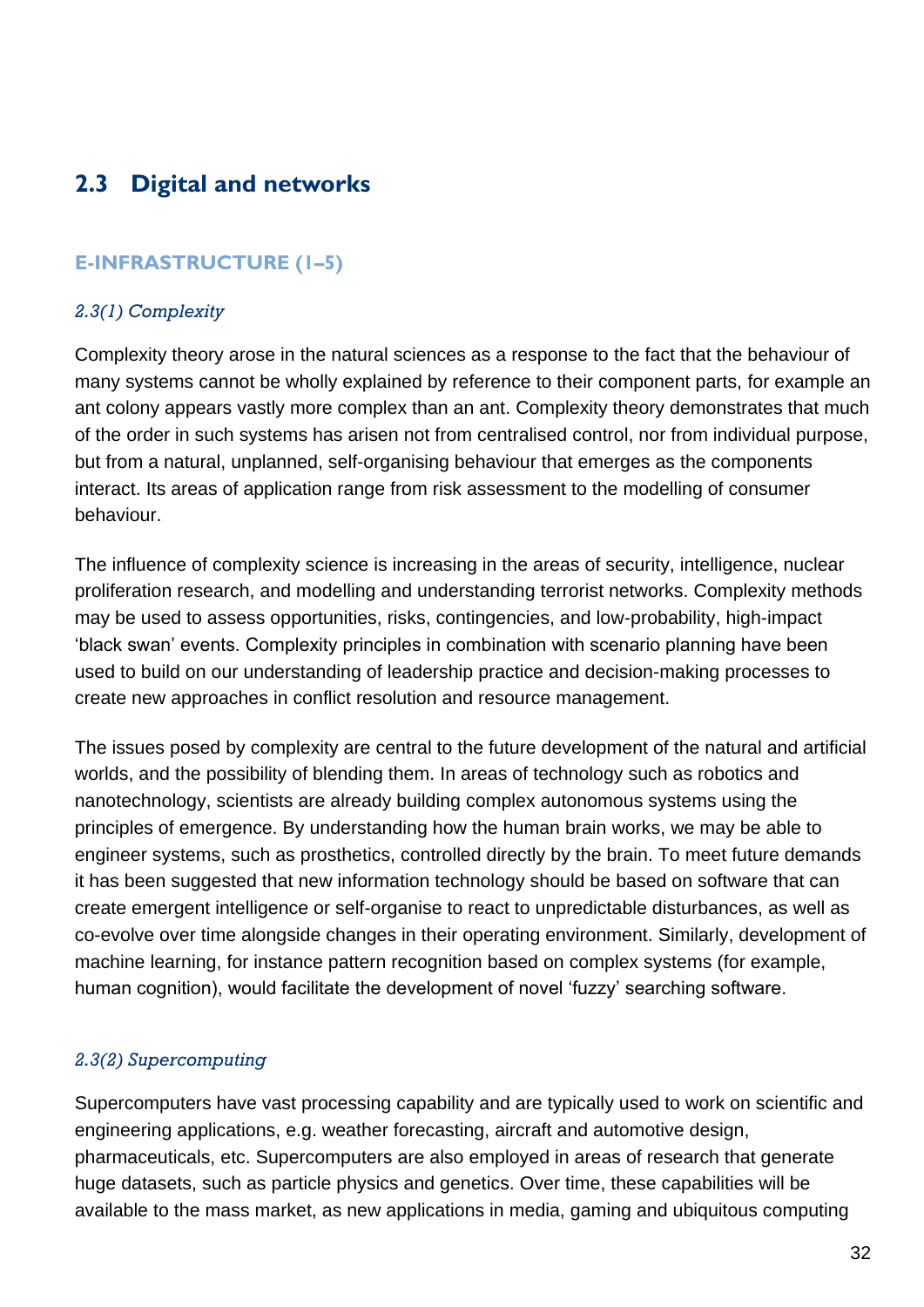require massive resources. The major computer and Internet companies are already recognising and exploiting the known opportunities. Realising these opportunities may depend on the skills to design software that can exploit the massive processing power.

On-demand supercomputing is only one of many names for the idea of high-performance computing programs linking supercomputer systems across broadband networks. This technology, currently under development in many research programs, includes grid computing, autonomic computing, adaptable computing, cluster computing and utility computing. The intention is to make computational power accessible in the same way that electricity is available from the electric grid – users simply plug into it without worrying about where the power is coming from or how it got there. In this method of computing, if more computing power is required, spare cycles on other computers are used. This means that the power of supercomputing is accessible without the huge costs of supercomputing, and that central processing unit cycles that would otherwise be wasted are put to good use.

There are competing visions of how this architecture is to be achieved. While the common view has been of a vast distribution of small resources, some now believe that it will be necessary to operate a more centralised grid infrastructure with, at its core, a network of massive resource nodes (peta-scale supercomputers).<sup>74</sup>

#### *2.3(3) Cloud computing*

l

Cloud computing is a general term for anything that involves delivering hosted services (for example business applications such as office suites) over the Internet. Cloud services have three distinct characteristics that differentiate them from traditional hosting: (1) they are sold on demand, typically by the minute or the hour; (2) they are elastic –users can have as much or as little of a service as they want at any given time; and (3) the service is fully managed by the provider – the consumer needs nothing but a personal computer and Internet access.

A cloud can be private or public. A public cloud sells services to anyone on the Internet – currently Amazon Web Services is the largest public cloud provider. A private cloud is a proprietary network or data centre that supplies hosted services to a limited number of clients.

Cloud services are broadly divided into three categories: infrastructure-as-a-service (IaaS), platform-as-a-service (PaaS) and software-as-a-service (SaaS). IaaS providers such as Amazon Web Services provide 'virtual servers' with unique IP addresses and blocks of storage on demand. Customers use the provider's application program interface (API) to start, stop, access and configure their virtual servers and storage. In this enterprise, cloud computing allows a

<sup>&</sup>lt;sup>74</sup>Foresight Horizon Scanning Centre Sigma Scan 200[8 www.sigmascan.org,](http://www.sigmascan.org/) paper 502, 'Supercomputing on Demand'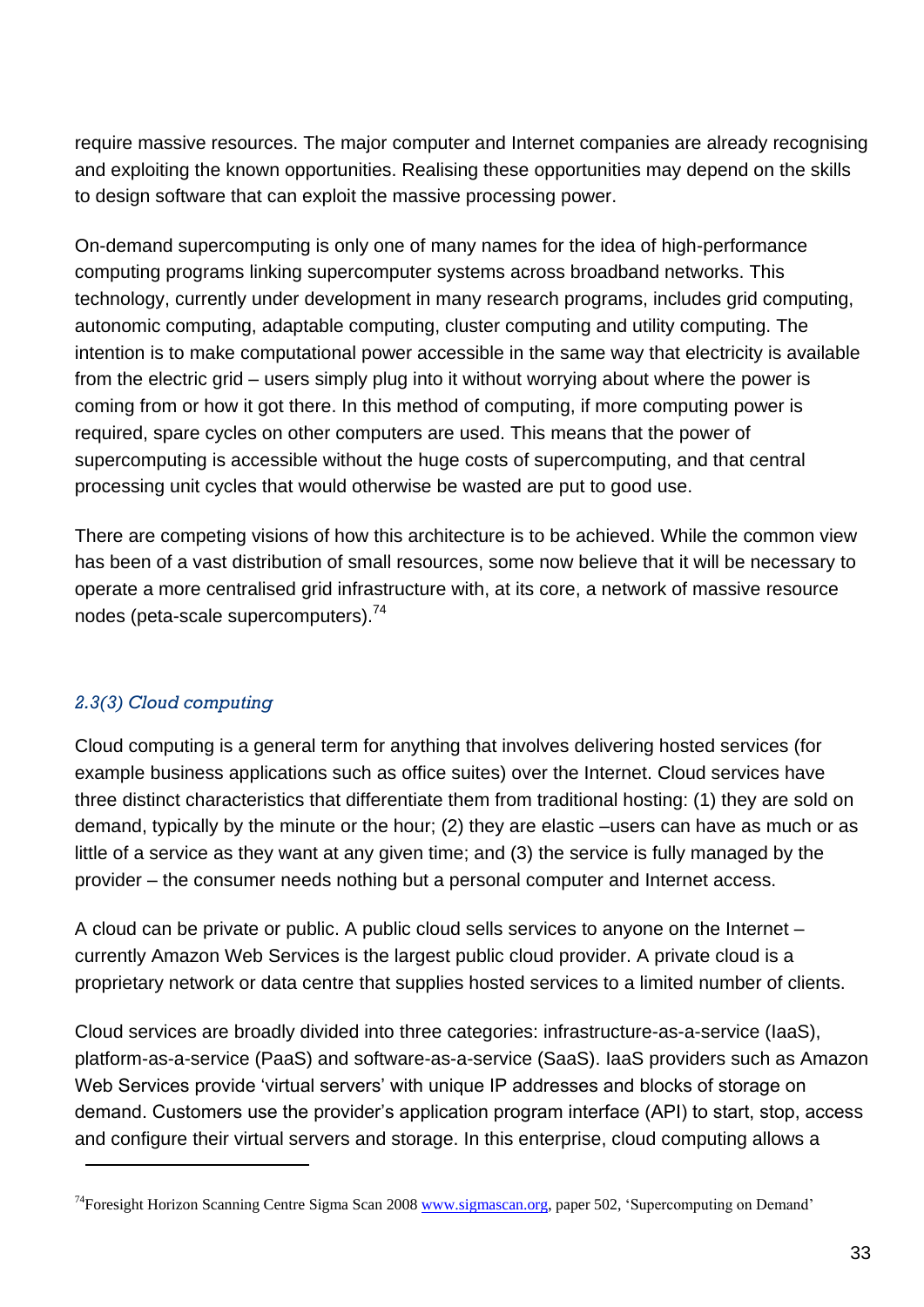company to pay for only as much capacity as it needs and can bring more computing capacity online as required. Because this pay-for-what-you-use model resembles the way that electricity, fuel and water are consumed, it's sometimes referred to as utility computing.

PaaS is defined as a set of software and product development tools hosted on the provider's infrastructure. Developers create applications on the provider's platform over the Internet. PaaS providers may use APIs, web portals or gateway software installed on the customer's computer. Force.com<sup>75</sup>, an outgrowth of Salesforce.com<sup>76</sup>, and GoogleApps<sup>77</sup> are examples of PaaS. Currently, there are no standards for interoperability or data portability in the cloud. Some providers will not allow software created by their customers to be moved off the provider's platform. Others have made the customer's ability to move their data a selling point.

SaaS cloud models have the vendor supplying hardware and software and interacting with the user through a front-end portal. SaaS is a very broad market; services can be anything from web-based email to inventory control and database processing. Because the service provider hosts both the application and the data, the end user is free to use the service from anywhere.<sup>78</sup>

#### *2.3(4) Next generation networks*

The demand by customers for a convergence of capabilities (e.g. voice, data, video, etc.) delivered over networks and the Internet is increasing, as business practices and lifestyles change and consumer technology evolves. In order to meet this increased demand, the capability of service provision needs to be faster and of greater capacity. Connecting homes to the Internet over high-capacity fibreoptic cable, rather than copper wire, would provide an orderof-magnitude increase in download capacity, which may open up the potential for the delivery of new services and applications at increased speeds.

However, major telecoms companies argue that they do not yet see a business case for investing in fibre optic outside of new-build sites. They argue that there is limited evidence of demand for fibre optic and that most customers do not use all the bandwidth already available to them.Consumers are not prepared to pay significantly more for fibre optic than they now pay for existing broadband. In the past few years, the cost of broadband access has fallen, even as bandwidth has increased, due to strong competition.

<sup>75</sup><http://www.force.com/why-force.jsp>

<sup>76</sup><http://www.salesforce.com/uk/>

<sup>77</sup>[http://www.google.com/intl/en\\_uk/enterprise/apps/business/](http://www.google.com/intl/en_uk/enterprise/apps/business/)

<sup>78</sup><http://searchcloudcomputing.techtarget.com/definition/cloud-computing>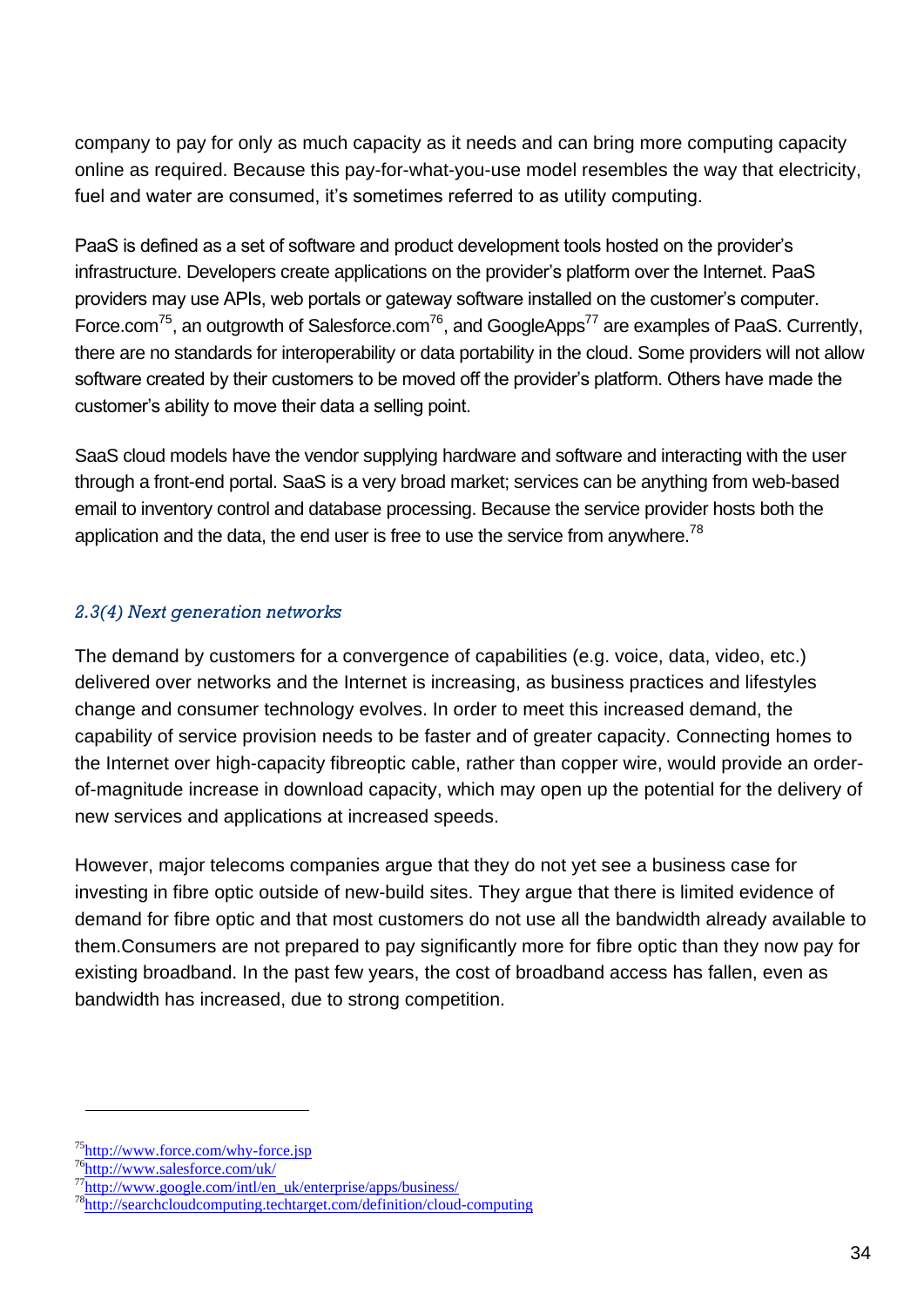#### *2.3(5) Intelligent sensor networks and ubiquitous computing*

Sensors (light, motion, magnetism) are becoming increasingly small and increasingly connected, to each other and to either embedded or remote processors. Energy 'scavenged' from external sources (such as solar power, thermal energy, wind energy, salinity gradients and kinetic energy), can be captured and stored in small, autonomous devices made up of one or more sensors. Sensors will provide unprecedented access to information about the environment and potentially increase our ability to influence and control it, as well as improve detection and monitoring of changes.

We are beginning to see the miniaturisation of sensors, driven by the tools of nanotechnology, to the extent that sensors are already disappearing into all sorts of appliances and everyday objects, e.g. Gillette's insertion of RFID tags into razors. We are also gaining a better understanding of how physical, virtual and human networks behave. One result may be a decreasing distinction between physical and virtual environments, e.g. partial automation of the role of the vehicle driver. This has already happened in banking and online retailing, where complex systems include both physical and virtual components.

Tiny and cheap sensors could monitor the quality of drinking water, detect structural damage in buildings and vehicles, and sense and measure pollution in the environment. Machinery and consumer products could be monitored for the state of their components and materials, enabling them to report when repair or replacement is necessary. With progress in nanotechnology, a vast network of security sensors could provide continuous monitoring of critical infrastructures, such as buildings, bridges and pipelines, and detect chemical and biological agents from terrorist attacks.<sup>79</sup>

Mesh networks and low-energy wireless communication technologies will allow sensors to communicate their data, either as a seamless stream of unprocessed data, or, with improvements to software, to pre-process data, communicating only relevant or required information. Smart dust and speckled computing are two similar approaches to the development of intelligent networks of sensors. Both integrate sensing through MEMS (micro-electromechanical system) devices, or similar technologies, with processing units and communication technologies. While smart dust is essentially a fixed passive system once deployed, speckled computing combines the concept with that of swarm robotics to allow for intelligent reorganisation and reprogramming of the sensor network.

As sensor technologies become more prevalent, they will generate increasing amounts of data, with the associated problems of storage and processing. Advances in intelligent software and

<sup>&</sup>lt;sup>79</sup>Foresight Horizon Scanning Centre Sigma Scan 200[8 www.sigmascan.org,](http://www.sigmascan.org/) paper 527, 'Nanosensors for Innovative Sensing Applications'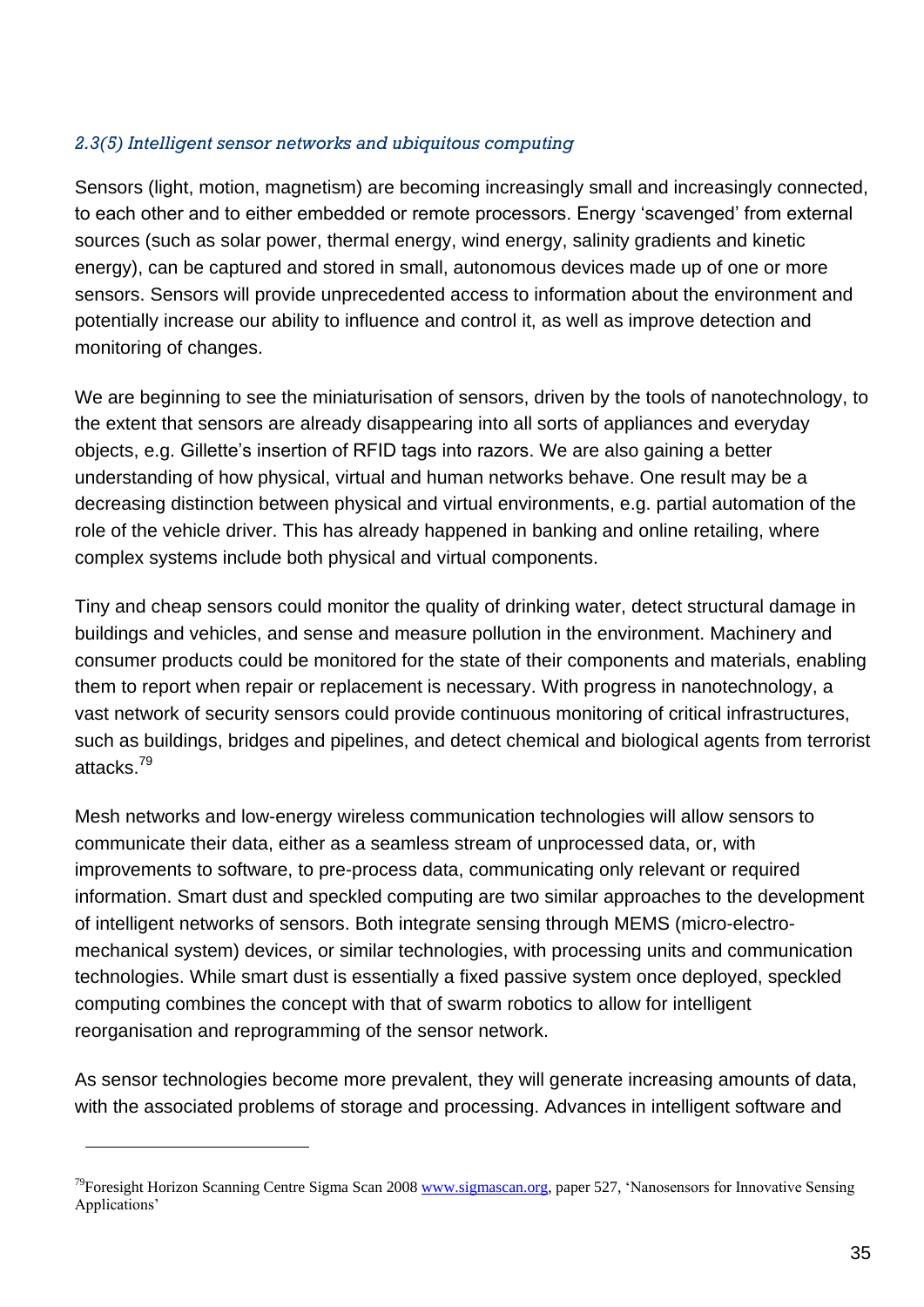data analysis will facilitate adoption and use of sensor networks in a number of areas, including potential development of an electricity smart grid or traffic network management.

### **ANALYTICAL TOOLS (6–7)**

#### *2.3(6) Searching and decision-making*

Advances in mathematical and statistical processing will underpin our ability to manipulate and make use of the greatly increased amount of data generated by advanced sensors and systems. This has the potential to transform decision-making and enhance cooperative ways of working. Searching and decision-making technologies are increasingly available for processing and analysing massive amounts of data. For instance, Wal-Mart handles more than 1 million customer transactions per hour, feeding databases estimated at 2.5 petabytes (2.5 million gigabytes). It uses this real-time information on what is selling, where and in what combinations to give more intelligent, and hence more cost-effective, stock management. Some companies use this data to help identify persistent trends and hidden links between factors, for example types of consumer purchase and the weather. $80$  Tesco has utilised these data-mining techniques to get an in-depth insight into its customers and their behaviour, allowing it to offer discounts at strategic times and target its loyalty card rewards to individual preferences, as discerned from previous purchases rather than based on crude demographic criteria. This so-called relevance marketing increases loyalty and allows customers to be nudged towards new but relevant goods.<sup>81</sup> Since its introduction, this has helped Tesco to become the largest supermarket in the UK.

#### *2.3(7) Simulation and modelling*

Improved modelling of physical, environmental and human characteristics and behaviour, and their incorporation into simulations, offers the potential for innovations and improvements in many fields, including planning, decision-making, industrial processes, and training and education.

In science and engineering, modelling is the formulation of mathematical representations, or 'models', of real-world phenomena and processes. The models are then used as the basis for simulations to produce quantitative predictions.

<sup>80</sup>[http://www.kylemurray.com/MDFP\\_JRCS2010.pdf](http://www.kylemurray.com/MDFP_JRCS2010.pdf)

<sup>81</sup>http://www.technologyreview.com/news/428441/a-phone-that-knows-where-youre-going/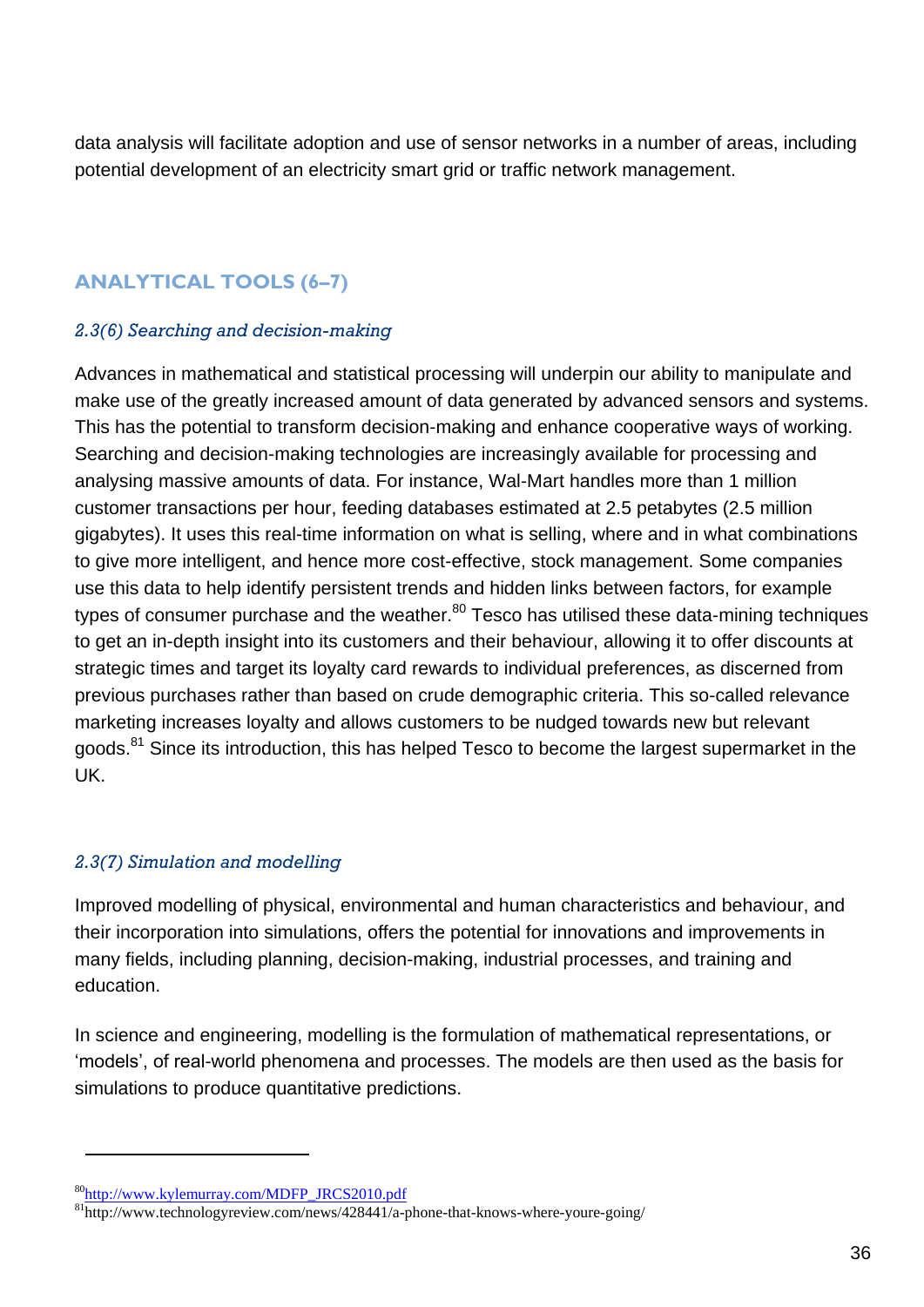Modelling and simulation are widely used in many sectors of the UK, from financial services to health service provision. Models are used to support, and increasingly to replace, experimentation. Incorporating simulation into the design process can bring benefits, especially when the product development cycle is costly and lengthy, such as in the aerospace $82$  and automotive industries. In the words of the US Integrated Manufacturing Technology Initiative: 'Modelling and simulation are emerging as key technologies to support manufacturing in the 21st century, and no other technology offers more potential than modelling and simulation for improving products, perfecting processes, reducing design-to-manufacturing cycle time, and reducing product realisation costs.<sup>83</sup>

Modelling and simulation are also used to support product and process innovation and can help businesses respond to commercial and regulatory challenges. The discipline is well established in military training systems, and there is scope to extend its use into other areas of training, learning and education.

### **PROCESSORS, INTERFACES AND SENSORS (8–14)**

#### *2.3(8) New computing technologies*

l

Silicon-based computing was a major influence on the 20th century and is likely to remain the predominant technology in the near future. However, advances in new computing technologies, including quantum, photonic and biologically inspired computing, offer new opportunities that may change the shape of computing over the next century.

New technologies are being developed to allow computer power to continue to grow despite any physical restrictions on silicon-based transistors.<sup>84</sup> Some approaches aim to improve the efficiency of existing computers, through efficiency improvements or through changes to how transistors operate, moving from high transistor power consumption to ensure reliability to a lowenergy model designed to eliminate stochastic errors, while still other approaches represent fundamentally new methods of computing.

Quantum computing offers the opportunity dramatically alter the way that certain problems are calculated.<sup>85</sup> Quantum computing differs from traditional binary computing – which stores information using 'bits' that are limited to two states – by using 'qubits' (quantum bits) that can occupy multiple states simultaneously. Quantum computers can therefore theoretically perform calculations

 ${}^{82}$ For example, the use of early computational fluid dynamics (CFD) tools to predict supercritical flows over wings was instrumental in enabling Airbus to establish itself as the main competitor to Boeing

<sup>83</sup><http://www.imti21.org/resources/docs/Modeling%20&%20Simulation.pdf>

<sup>&</sup>lt;sup>84</sup>[http://www.iub.edu.pk/Documents/Mamoona../Limitation\\_of\\_Silicon\\_Based\\_Computation\\_and\\_Future\\_Prospects.pdf](http://www.iub.edu.pk/Documents/Mamoona../Limitation_of_Silicon_Based_Computation_and_Future_Prospects.pdf)

<sup>85</sup> <http://esciencenews.com/articles/2010/01/10/quantum.computer.calculates.exact.energy.molecular.hydrogen>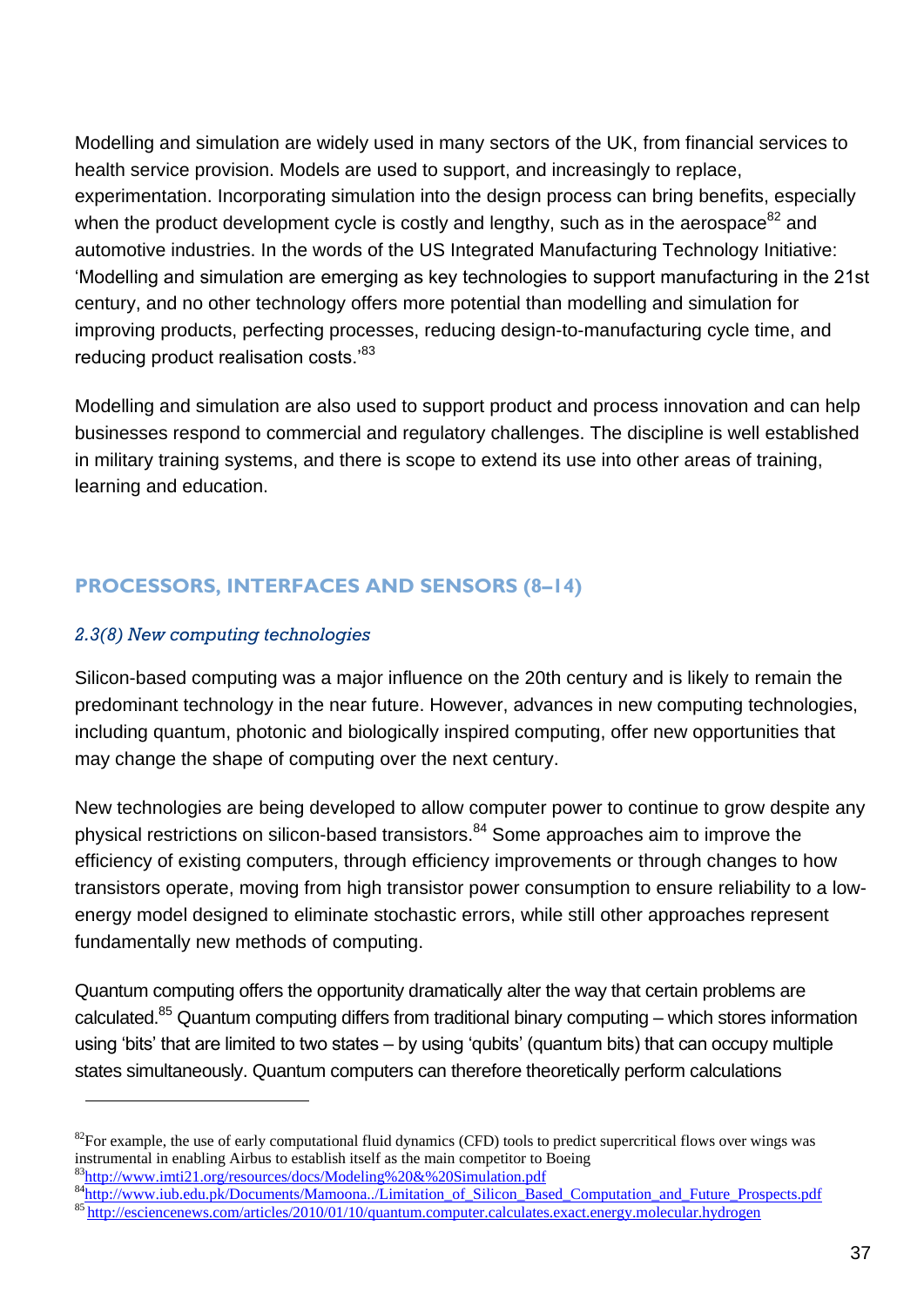significantly faster than any current classic computer. To date most efforts have operated with only a few qubits, when hundreds would be needed for a commercial system.

A US-based company, D-Wave, has built a functional quantum computer operating off 28 qubits with potential for scalability to 128 qubits within a couple of years.<sup>86</sup> Early reports state that Google has used this system for machine-learnt image recognition and searching, at speeds far greater than those available using existing Google data centres. $87$  However, there is some debate about whether D-Wave is truly a quantum computer. Further advances in material technology are necessary to make quantum computing a commercial prospect, for instance to enable quantum computing at ambient temperatures.<sup>88</sup> There is much uncertainty about when (indeed, if) a full-scale quantum computer will be operational. Some estimates say not before 2035.

However, there is a real possibility that a quantum information processor (QIP) simulator will be available before then. Such a simulator would enable the development of quantum algorithms and applications. Whoever has access to such a device would have a significant advantage over those who do not. The bulk of the investment in QIP is from a mixture of governments and commerce so it is not possible to determine who will be the first to gain access to this technology (noting that there is no absolute assurance that it will be possible to build a larger scale QIP device at all, despite the huge worldwide monetary and intellectual investment in the activity).In terms of impact, if QIP is implementable, it will underpin the availability of massive computing power and an advanced cryptanalysis capability. Because of the nascent state of QIP, it is highly probable that further algorithmic and other advantages will be developed as our understanding develops. The opportunity and threat are symmetrical, in that whoever has initial access to QIP will have a portfolio of major, enduring advantages over those who do not.

DNA computing is also in its early stages. While it is unlikely that DNA computing will ever supersede current computers, it has already been applied to applications such as biosensing, including applications for the detection and treatment of cancer.<sup>89</sup> In DNA computing, computational problems are translated into DNA-like strings, which are mixed in a test tube. Their properties guide the way in which these strings combine into DNA strands, and this combination provides the solution to the problem. Because the process takes advantage of the ability of the many different components of DNA to try many different possibilities at once, DNA computers could offer highly parallel processing, using very little energy in the process. But DNA rapidly dissociates into double helixes. Although a DNA computation might be rapid, finding the desired answer represented by a particular strand in a test tube of thousands of other strands might require considerable lab work. While the most advanced DNA computer is almost unbeatable at noughts and crosses, it still requires human intervention to separate out the correct answer and is not reusable. The DNA approach is probably not well suited to

<sup>88</sup>[www.azonano.com/news.asp?newsID=18296](http://www.azonano.com/news.asp?newsID=18296)

<sup>86</sup><http://www.newscientist.com/article/mg20126965.600-most-powerful-ever-quantum-chip-undergoing-tests.html>

<sup>87</sup><http://www.newscientist.com/article/dn18272-google-demonstrates-quantum-computer-image-search.html>

<sup>89</sup><http://www.dna-computing.org/proceedings.html>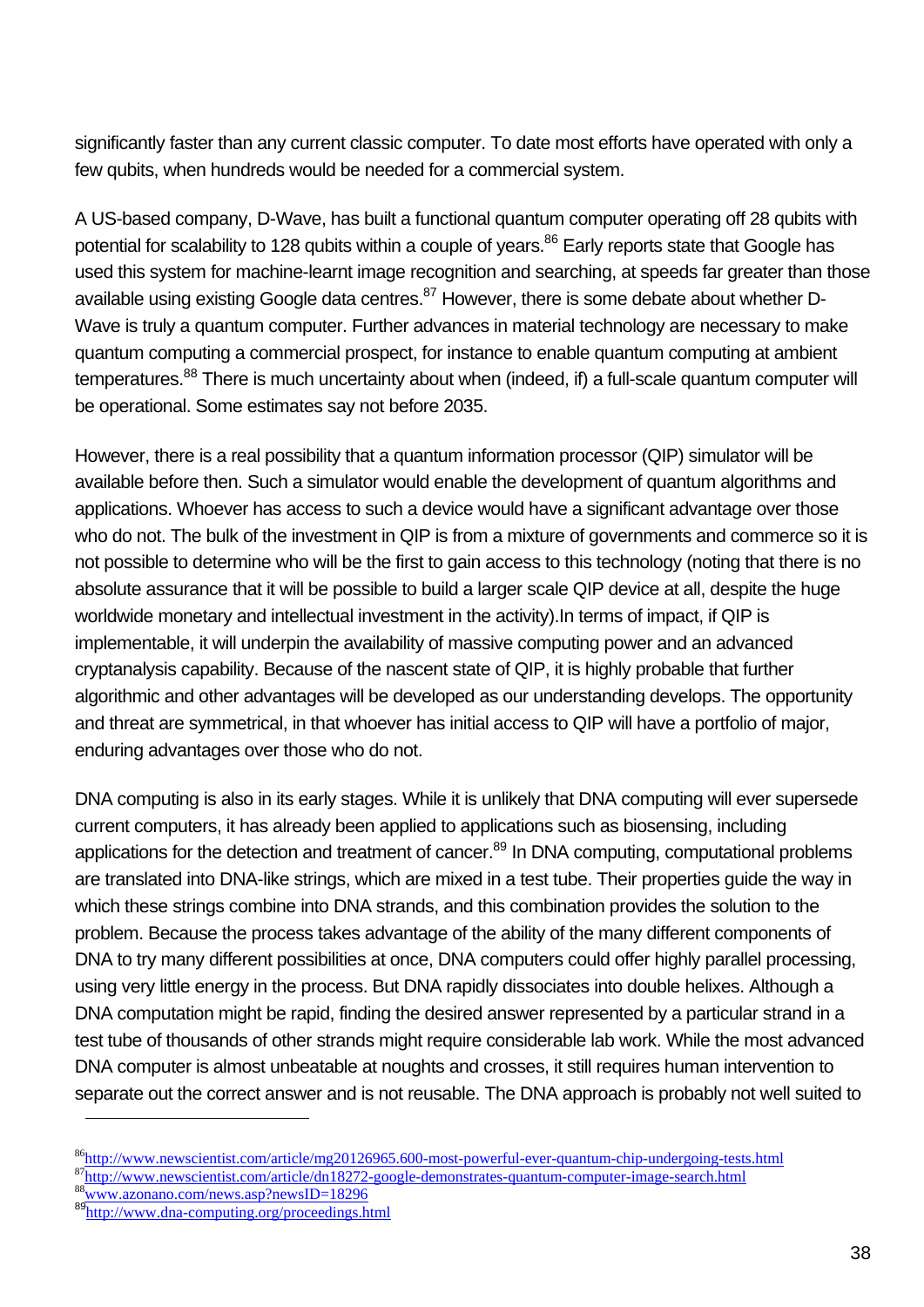general purpose computing such as word processing. If the process can be industrialised to become practical, a nanomolecular or DNA computer could be a cheap and low-energy massively parallel problem-solving machine. It would have a molecular nanomemory to permit fast associative searching, – the process of searching for information online in the context of related data to ensure its relevance. Further research in biocomputing is likely to be most active in the areas of the life sciences such as medicine, healthcare and agriculture.

Chemical computers, unlike DNA and quantum computers, are suitable for traditional computing applications, although likely to be less powerful than traditional computers. However, cheap and robust techniques include reaction–diffusion computing, in which waves carry information through a beaker of chemicals. Chemical computers could offer low-cost computing and allow development of amorphous robots.<sup>90</sup>

Neural computing is an alternative approach to chemical computing being undertaken by UK and European researchers funded by the EU Future and Emerging Technologies Programme.<sup>91</sup> Researchers are developing chemical-based cells that can function in a manner similar to that of the neuron, which aims to simulate or build artificial neural networks.

#### *2.3(9) Photonics*

l

The term photonics, or optoelectronics, covers a field that is analogous to electronics but in which the medium is light rather than electrical current and covers the generation, transmission, detection, manipulation and application of light and other radiant energy. Photonic technologies are already in widespread use (for example in communications systems, the Internet, computer processing and data storage), but further improvements in the performance, and falls in price, of many applications are expected.

Photonics has borrowed many techniques and processes from electronics, and the two fields have many shared applications. However, despite these areas of commonality, a truly integrated electronic-–photonic technology has not yet been realised, although we may be approaching the point at which such convergence is feasible.<sup>92</sup>Photonics technologies are already pervasive, with the US Optoelectronics Industry Development Association stating that 35% of all consumer devices have photonic components, whether in DVD players, or liquid crystal display (LCD) based devices including televisions.<sup>93</sup> Some of the uses and opportunities of photonics, such as the laser and the fibreoptic cable, are already well established and form critical parts of our

<sup>92</sup>Foresight Horizon Scanning Centre Sigma Scan 201[0www.sigmascan.org,](http://www.sigmascan.org/) paper 422 'Information at Light Speed: Convergence of Electronics and Photonics'

<sup>90</sup>[ftp://ftp.cordis.europa.eu/pub/fp7/ict/docs/fet-proactive/chemit-02\\_en.pdf](ftp://ftp.cordis.europa.eu/pub/fp7/ict/docs/fet-proactive/chemit-02_en.pdf)

 $91$ <sub>[http://cordis.europa.eu/fp7/ict/fet-proactive/docs/usef-48\\_en.pdf](http://cordis.europa.eu/fp7/ict/fet-proactive/docs/usef-48_en.pdf)</sub>

 $^{3}$ <http://www.berr.gov.uk/files/file39193.pdf>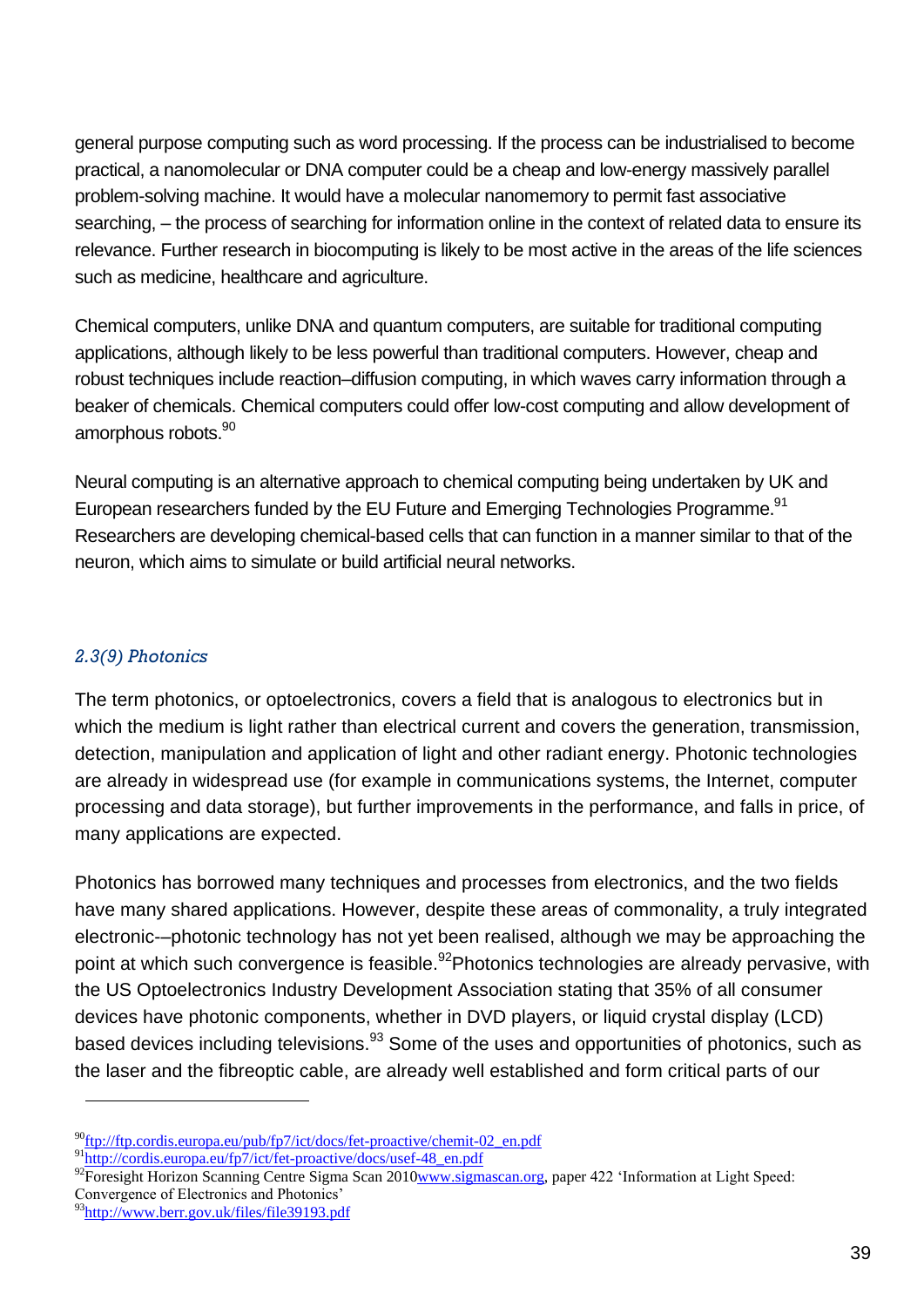global data communications network, the Internet and numerous other systems on which we depend.

One area in which photonics has been suggested as having a large impact is in meeting energy consumption targets. Green photonics<sup>94</sup> currently comprises around 13% of the global market with estimates that this will surpass 50% by 2021, driven by a number of trends, including increased consumerdemand for electronics and a growing need for low-energy solutions for infrastructure, such as data servers, as system capacities and network traffic increases.<sup>95</sup>

#### *2.3(10) Secure communication*

The need to keep data secure is likely to spread to all areas of life. At the same time, we can expect to see increasing effort devoted to cracking codes. New technologies will bring entirely new principles for encryption of data. Among them, schemes based on quantum mechanics are perhaps the most striking. These offer the promise of secure communication by harnessing relatively simple concepts rather than relying on ever more complex or powerful computers and algorithms.The aspiration is to allow the cryptographic 'key', which enables the sender to encode and the receiver to decode the cipher text, to be exchanged between parties in absolute security. Quantum cryptography – or 'quantum key distribution' (QKD) as it should be called – exploits the fact that it is possible to create quantum systems that cannot be probed without becoming irreparably perturbed. In such systems any attempts by an eavesdropper to intercept the key unavoidably disturbs the system and alerts the sender and receiver.

Another approach to data security is steganography, the so-called digital watermark. These are electronic 'fingerprints' imprinted on data files. They are imperceptible to human users when, for example, they view digital images or listen to digital music, but can be detected by computer systems. Digital watermarks can be used to monitor and track the uses of such data files and to protect against counterfeiting and fraud. However, they raise a host of ethical and legal problems.

<sup>94</sup>[http://cordis.europa.eu/fp7/ict/photonics/docs/studies/smart2010-0066-summaryreport](http://cordis.europa.eu/fp7/ict/photonics/docs/studies/smart2010-0066-summaryreport-photonicstechnologiesandmarketsforalowcarboneconomy_en.pdf)[photonicstechnologiesandmarketsforalowcarboneconomy\\_en.pdf](http://cordis.europa.eu/fp7/ict/photonics/docs/studies/smart2010-0066-summaryreport-photonicstechnologiesandmarketsforalowcarboneconomy_en.pdf)

<sup>&</sup>lt;sup>95</sup>Michael Lebby presentation at to EPSRC BT Theme Day 2010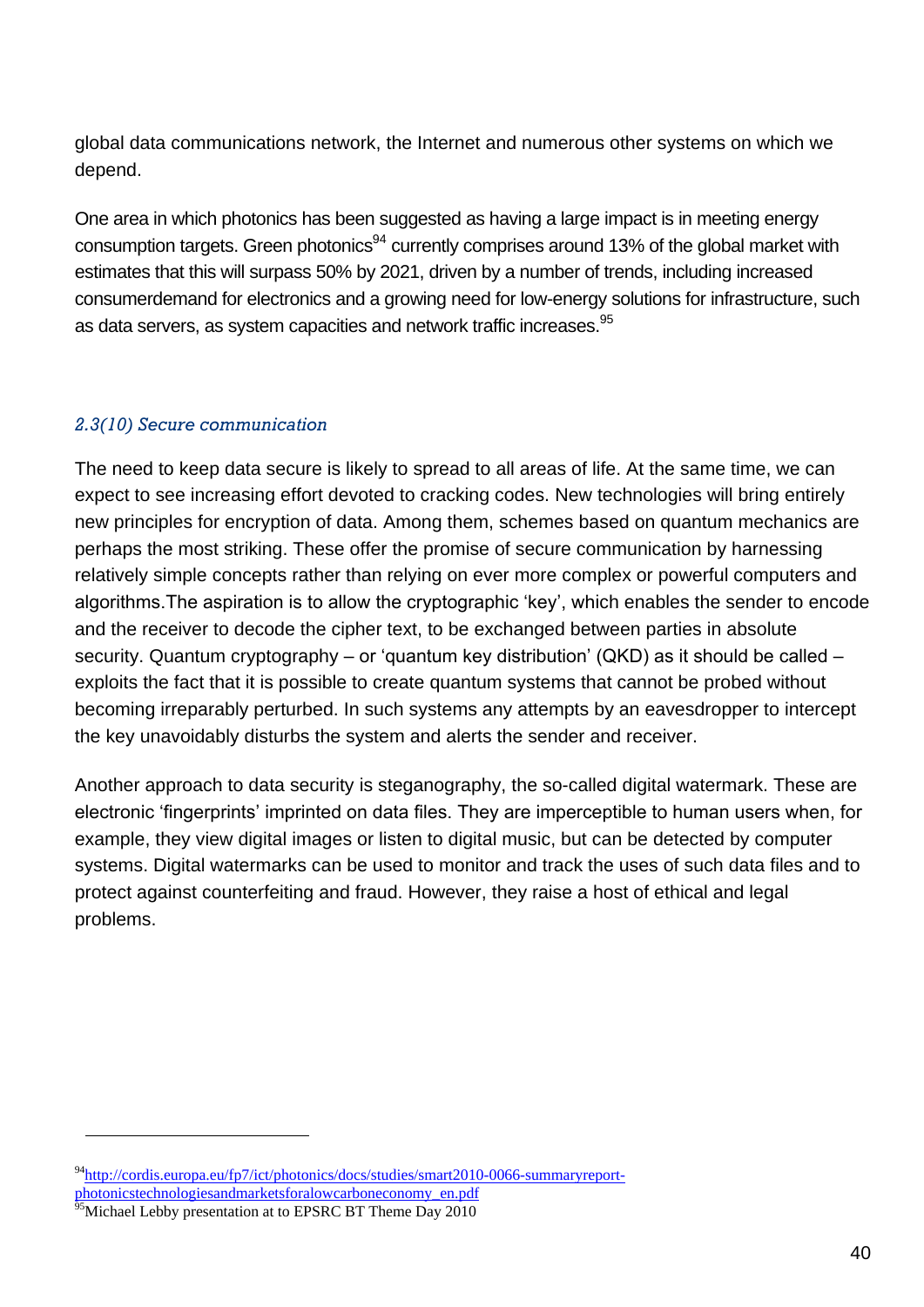#### *2.3(11) Biometrics*

Biometrics are automated methods of recognising a person based on anatomical, physiological or behavioural characteristics. Among the features measured are face, fingerprints, hand geometry, handwriting, iris, retina, vein and voice. Biometric technologies are becoming the foundation of an extensive array of secure identification and personal verification solutions.

Biometric techniques can enable confidential financial transactions and can ensure the privacy of personal data. There is a need for biometrics in central, regional and local governments, in the military and in commercial applications. Enterprise-wide network security infrastructures, government identifications, secure electronic banking, investing and other financial transactions, retail sales, law enforcement, and health and social services are already benefiting from these technologies.<sup>96</sup>

While biometric solutions have been rolled out across UK airports, the UK government has halted plans to rollout biometric passports with stored fingerprint data.<sup>97</sup> However, there is likely to be increased future demand for government bodies and large firms to deploy high-tech security systems in a number of areas. For instance, biometric technology has been successfully utilised in the building industry: the UK Olympic Delivery Authority has utilised face and palm recognition to monitor construction workers and, during the 2012 London Olympic Games, to bolster security. Technology has also found uses in determining benefit and payroll fraud, for instance to eliminate ghost workers and double-dip claimants. Biometrics has also been heavily utilised in the casino industry.

Facial recognition technology and fingerprinting will become increasingly accurate as algorithms improve alongside continued investment in research. However, iris recognition has emerged as a highly accurate technique, with recent research suggesting that the technique remains highly accurate when using low-resolution images.

Recognition algorithms that can utilise existing scanning technology are key to the success of any biometric technology, though advances in imaging will allow increasingly detailed measurement to be made. However, widespread adoption of technologies will be dependent on the development of industry standards and compatible hardware and applications that allow recorded data to be shared.<sup>98</sup>

A significant barrier for adoption of biometric techniques is public acceptance of the technology. Concerns over privacy and data protection are highly pertinent, and parallels can be drawn with the

<sup>96</sup>[http://www.biosig-id.com/wp-content/uploads/2011/08/Biometric-Signature-ID-highlighted-in-Biometrics-Technology-](http://www.biosig-id.com/wp-content/uploads/2011/08/Biometric-Signature-ID-highlighted-in-Biometrics-Technology-Today.pdf)[Today.pdf](http://www.biosig-id.com/wp-content/uploads/2011/08/Biometric-Signature-ID-highlighted-in-Biometrics-Technology-Today.pdf)

<sup>97</sup>[http://www.ips.gov.uk/cps/rde/xchg/ips\\_live/hs.xsl/1691.htm](http://www.ips.gov.uk/cps/rde/xchg/ips_live/hs.xsl/1691.htm)

<sup>98</sup><http://www.sciencedaily.com/releases/2009/11/091104101628.htm>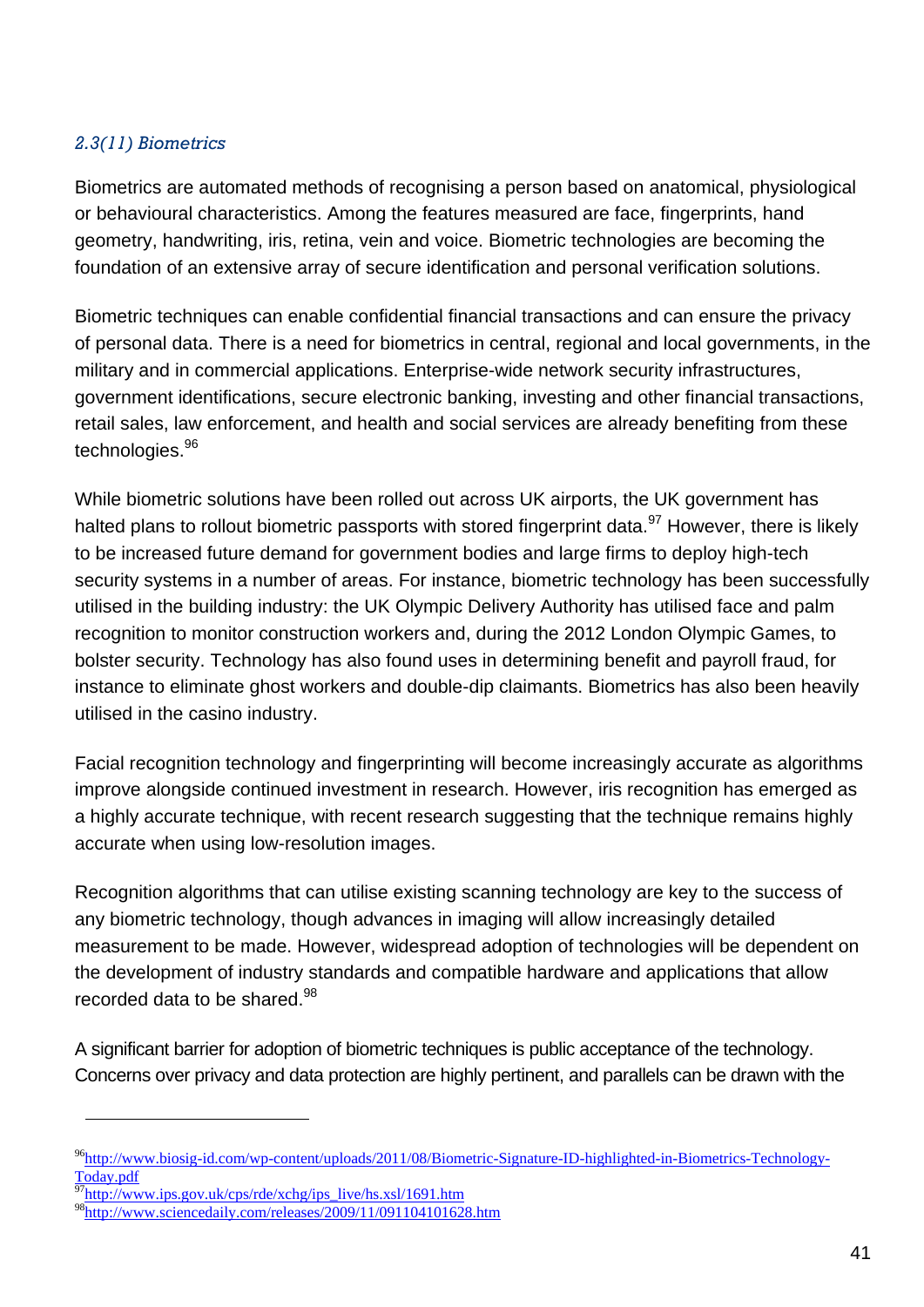debates surrounding the UK national DNA database<sup>99</sup>, and early concerns over the acceptability of DNA fingerprinting technologies used as court evidence<sup>100</sup>. A further concern surrounds the ability to reverse engineer a person's identity by gaining knowledge of their individual biometric profiles.

Novel techniques for biometrics may arise from advances in DNA and related research. The reduced cost of DNA sequencing combined with novel sensor technologies may facilitate the development of biometric technologies and standards around a person's genome.

#### *2.3(12) Surveillance*

A number of technologies will play an increasing role in the future of surveillance. These include video cameras and closed-circuit television (CCTV) systems, satellite surveillance systems, audio receivers and recorders, radar traffic enforcement devices, motion detectors, heartbeat detectors, 'radar flashlights' to detect breathing and other vital signs, devices to 'see' through walls and into enclosed spaces to locate and track concealed persons, and night vision and thermal imaging devices that detect infrared radiation or heat. Analysis of live data streams by 'artificial intelligence' agents will allow more proactive surveillance, potentially alerting operators to crowd control problems or identifying persons of interest. These features will be augmented by facial recognition technologies, which will link up with national biometric databases. Improved large-scale wireless networks could enable a big increase in the range of locations for CCTV cameras and sensors, eliminating previous blackspots. Combined with the emerging field of 'micro-drones' (small unmanned aerial vehicles), it could be possible to keep all areas and spaces under surveillance, a possibility that is likely to raise major privacy concerns.

#### *2.3(13) Service and swarm robotics*

l

Although the number of robots operating in the UK is growing steadily, the tasks they are doing remain predominantly those previously associated with skilled manual labour. Few robots, outside research laboratories,can learn or make decisions or possess other attributes of 'intelligence', despite having a humanoid appearance in some cases. However, the past decade has seen increased utilisation of robotics in agile manufacturing, logistics, medicine, healthcare, and commercial and consumer market segments.

<sup>99</sup><http://www.parliament.uk/documents/post/postpn258.pdf>

 $100$ <sub>[http://heinonlinebackup.com/hol-cgi-bin/get\\_pdf.cgi?handle=hein.journals/cdozo13&section=21](http://heinonlinebackup.com/hol-cgi-bin/get_pdf.cgi?handle=hein.journals/cdozo13§ion=21)</sub>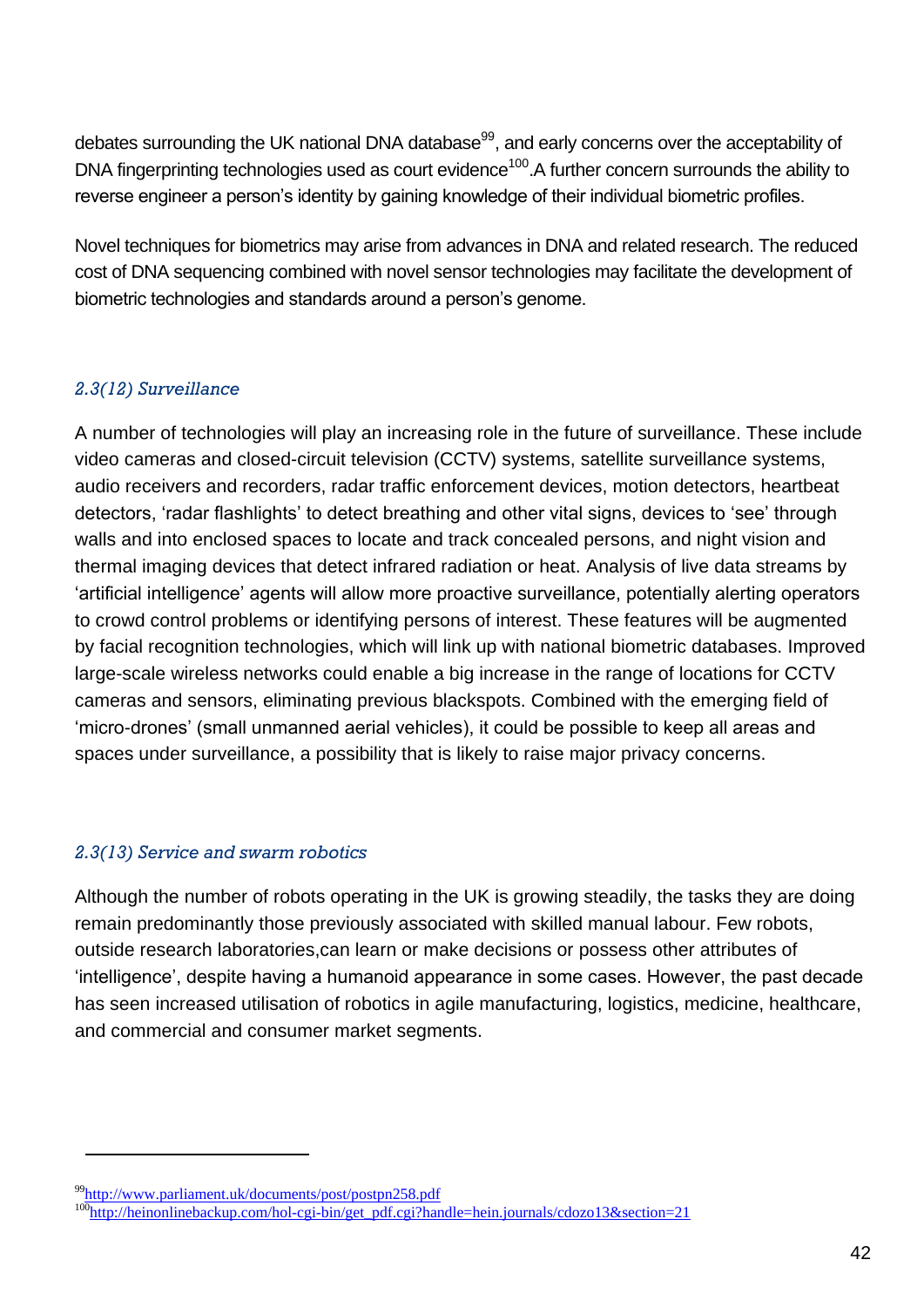Robotics have historically been utilised in arenas such as the manufacturing industry to reduce costs and increase performance in tasks that are unsuitable for humans or that require high levels of accuracy or reproducibility, including automation of car assembly lines**.**

The principal markets for service robotics include defence, healthcare, manufacturing, transport, energy, entertainment and education. Already there are established market positions experiencing significant growth in industrial inspection, agricultural and underwater surveying and surveillance robots.

Using swarms of individually 'stupid' robots to complete extensive or complex tasks will become increasingly commonplace. For example, the Ocean Systems Lab at Heriot-Watt University is developing 'coralbots' to assist with coral reef restoration.<sup>101</sup> Markets for care robots and entertainment robots are also likely to be important.

Autonomous vehicles, either uninhabited or with passengers, were made a reality with Google's car and 'intelligent' uninhabited air vehicles. However, public perception may prove to be the barrier to widespread application, rather than safety.

#### *2.3(14) Bioinspired sensors*

The diverse range of sensors found in nature may be categorised as mechanical (flow, vibration, force, angular rate, tactile and acoustic), electromagnetic (visual and infrared radiation, electric field and magnetic field) and chemical (gustation and olfaction). Emerging understanding of their working, together with the development of new materials and fabrication processes, increasingly allows the realisation of devices that exploit the principles underlying biological sensors without necessarily copying exactly the natural structures. Thus, bioinspired sensors should be carefully distinguished from biosensors.

The emergence of bioinspired sensing as a separate discipline has been reflected in the growth in the number of journals and conferences wholly or largely focused on bioinspired sensing.<sup>102</sup>

Much current bioinspired research has arisen from the vision and flight systems of insects and is related to autonomous vehicle research. MEMS-fabricated arrays of artificial hairs inspired by the cerci of crickets have demonstrated sensitive, directionally discriminating airflow sensors.<sup>103</sup> An insect eye-based, ultra-wide, field-of-view optical sensing system accurately detect and image distant targets has been developed, and image-processing techniques, inspired by the

<sup>101</sup>http://knowledgetransfer.hw.ac.uk/tag/coralbot

<sup>&</sup>lt;sup>102</sup>[http://www.mdpi.com/journal/sensors/special\\_issues/biosensor\\_syst](http://www.mdpi.com/journal/sensors/special_issues/biosensor_syst)

<sup>103</sup><http://biomimetic.pbworks.com/f/Cricket+Inspired+Flow-Sensor+ArraysKrijnen.pdf>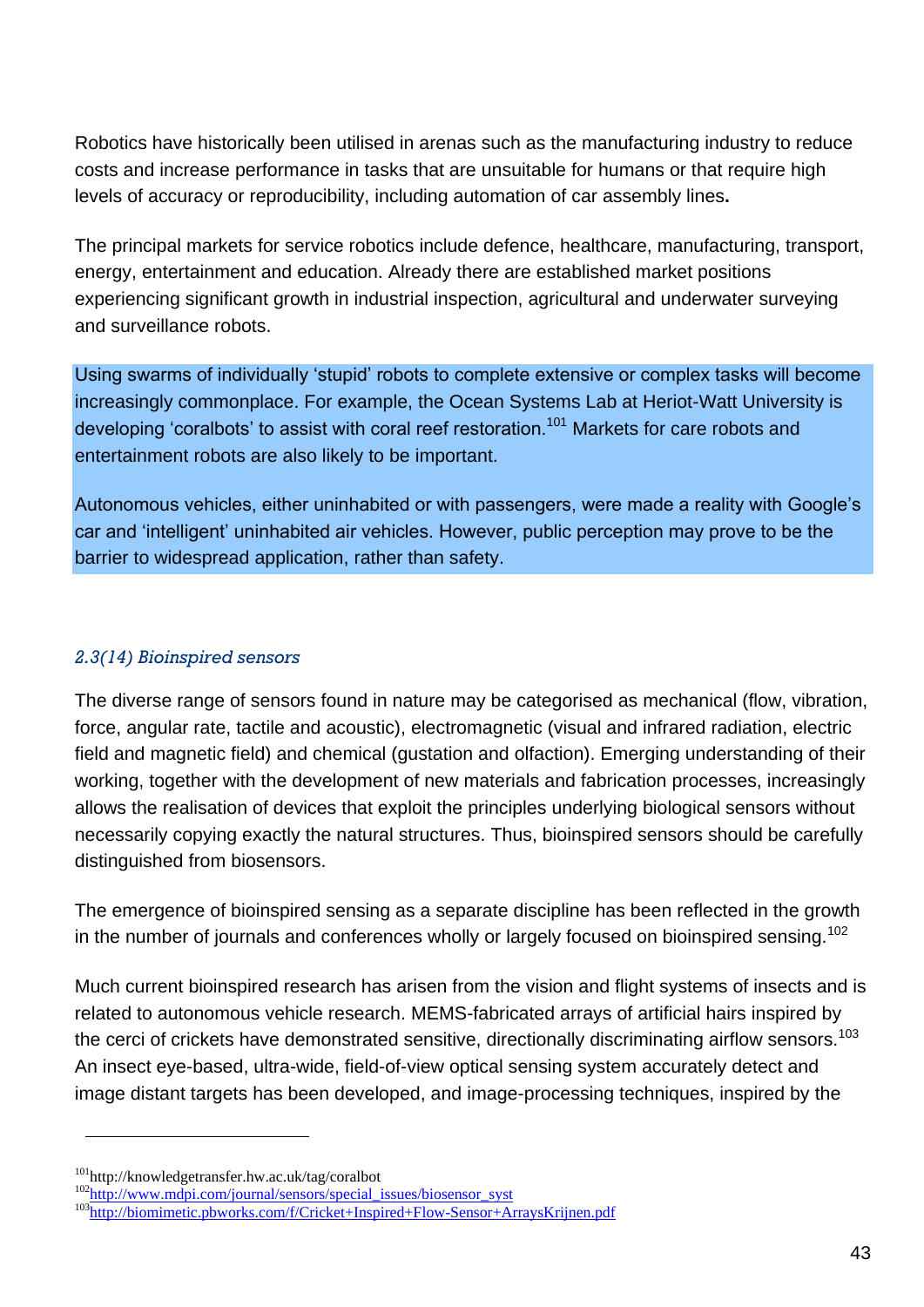relatively low neuron numbers used in insect vision systems, are being developed. The microscopic eye of *Xenospeckii* was the inspiration for BAE's revolutionary new imaging system, 'Bug Eye', for missile-tracking applications.<sup>104</sup>Polarimetric and multispectral imaging systems have been developed for the detection of difficult targets and are bioinspired in the sense that they mimic the imaging systems of insects and mantis shrimp. Other notable achievements include biomimetic strain sensors inspired by the campaniformsensilla of insects developed for space applications.<sup>105</sup>

Many organisations now have established research programmes pursuing bioinspired sensors, and dedicated research laboratories are beginning to be established.

## <span id="page-43-0"></span>**2.4 Energy and low-carbon technologies**

#### **INFRASTRUCTURE (1–3)**

#### *2.4(1) Smart grids*

l

A recent study by the Energy Research Partnership draws attention to the challenge of ensuring that power supplies are maintained when intermittent supplies are not available (in the case of wind energy, for example, when the wind is not blowing). To some extent this can be mitigated by a 'sensible generating mix'. Otherwise, options such as energy and thermal storage technologies and interconnections with other countries' grid systems can be explored, but further work is needed to demonstrate their potential scale and performance.<sup>106</sup>

New energy storage systems will play a role in providing back-up, particularly those that can decouple power output and storage capacity. Work on flow battery technology is taking place at Imperial College London and at Southampton and Manchester Universities, while sodium ion batteries are being researched at St Andrews and Cambridge. Another approach, offered by Highview Power Storage, uses liquid nitrogen to store energy, which is released by bringing the nitrogen back to ambient temperature.

Although significant progress has been made in the development of smart meters, it is increasingly well understood that the major benefit from a smart grid system resides in the ability

<sup>104</sup><http://www.baesystemseducationprogramme.com/what-is-engineering/bug-eye.php>

<sup>105</sup><http://biomimetic.pbworks.com/f/Biomimetics+of+Campaniform+Sensilla+MeasuringVincent.pdf>

<sup>106</sup><http://www.energyresearchpartnership.org.uk/tiki-index.php?page=Flexibility+Options>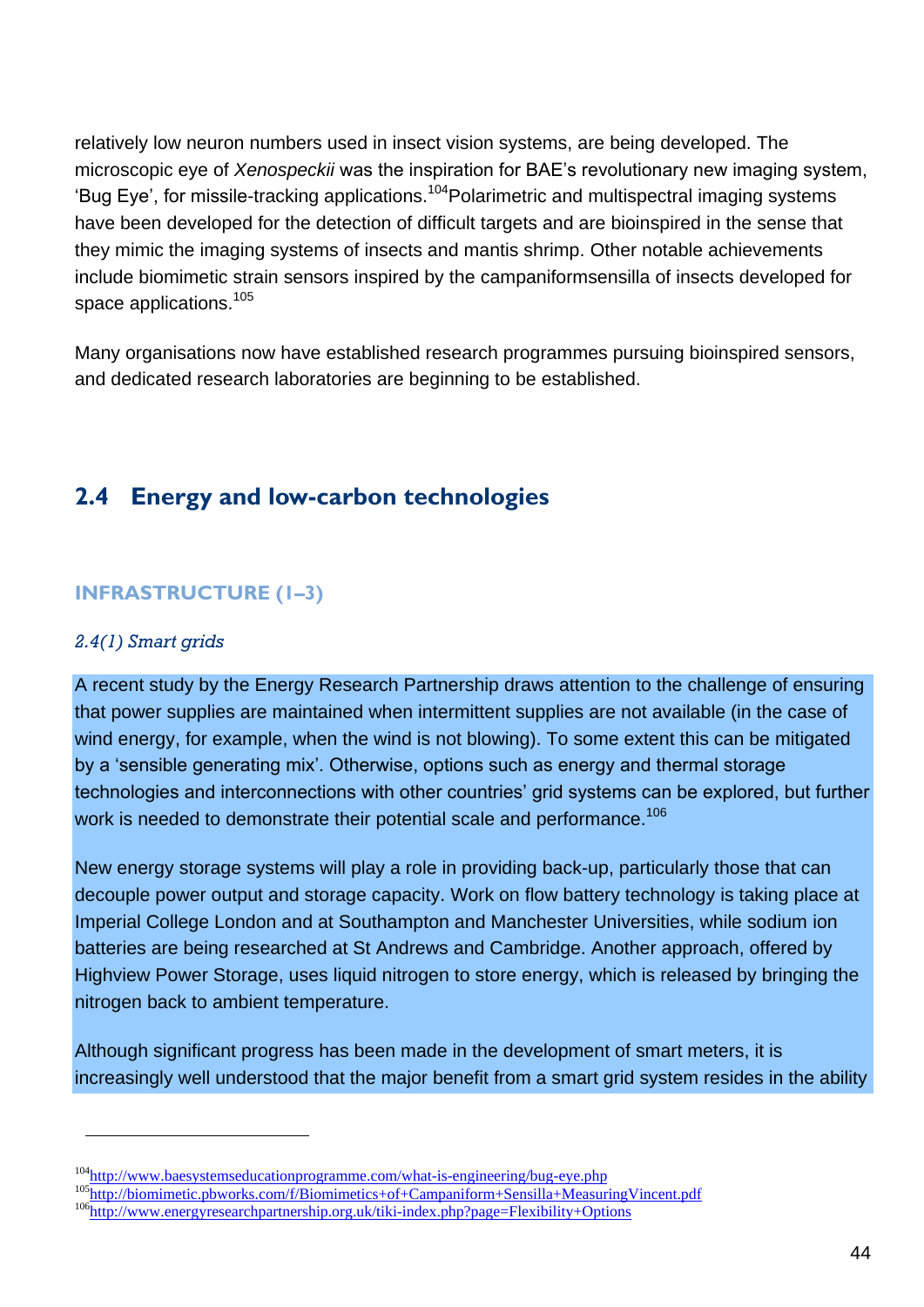to implement automatic control of systems and appliances, which will require the agreement of energy consumers.

#### *2.4(2) Microgeneration*

Microgeneration is the production of heat and/or electricity, usually from a low-carbon source, on a small scale. The potential market may be millions of homes and businesses, although modifications to the nation's power transmission infrastructure are likely to be necessary. Microgeneration technologies include solar photovoltaics, micro-wind turbines, solar thermal water heating, fuel cells, micro-combined heat and power, heat pumps, micro-hydro power schemes and biomass boilers.

The widespread adoption of localised energy generation may require modifications to the nation's power transmission infrastructure to accommodate local generation surpluses. In the next 20 years, new scientific and engineering knowledge may reshape this infrastructure by shifting key points of power generation to very small portable units. Initially, this trend will be marked by miniaturisation of existing technologies such as fuel cells, gas turbines and photovoltaics. Over time, progress in materials and micro/-/nanotechnology may permit power generation and storage via a wider range of techniques than is currently possible.<sup>107</sup>

There is also potential for microgeneration techniques to power a network of remote sensors. This already occurs with weather-monitoring systems, but true miniaturisation of energygenerating technologies would allow a much wider range of applications in sensors.

#### *2.4(3) Advanced batteries*

l

Advanced battery technologies aim to develop modern alternatives to the traditional lead-acid battery, such as lithium-ion.<sup>108</sup> Advanced batteries could replace fossil fuels in transport, cutting CO<sub>2</sub> emissions, if electricity from low-carbon sources could be used to charge the batteries, and if and when they offer equivalent, or better, energy/power density than fossil fuels. The technology could also create local storage for electricity created by microgeneration and a way of balancing the contribution to the grid of intermittent generation from renewables, as well as enabling the development of new portable technologies.

<sup>&</sup>lt;sup>107</sup>Foresight Horizon Scanning Centre Sigma Scan 201[0www.sigmascan.org,](http://www.sigmascan.org/) paper 453, 'Decentralisation of electrical power?' <sup>108</sup><http://www.technologyreview.com/news/419591/a-guide-to-recent-battery-advances/>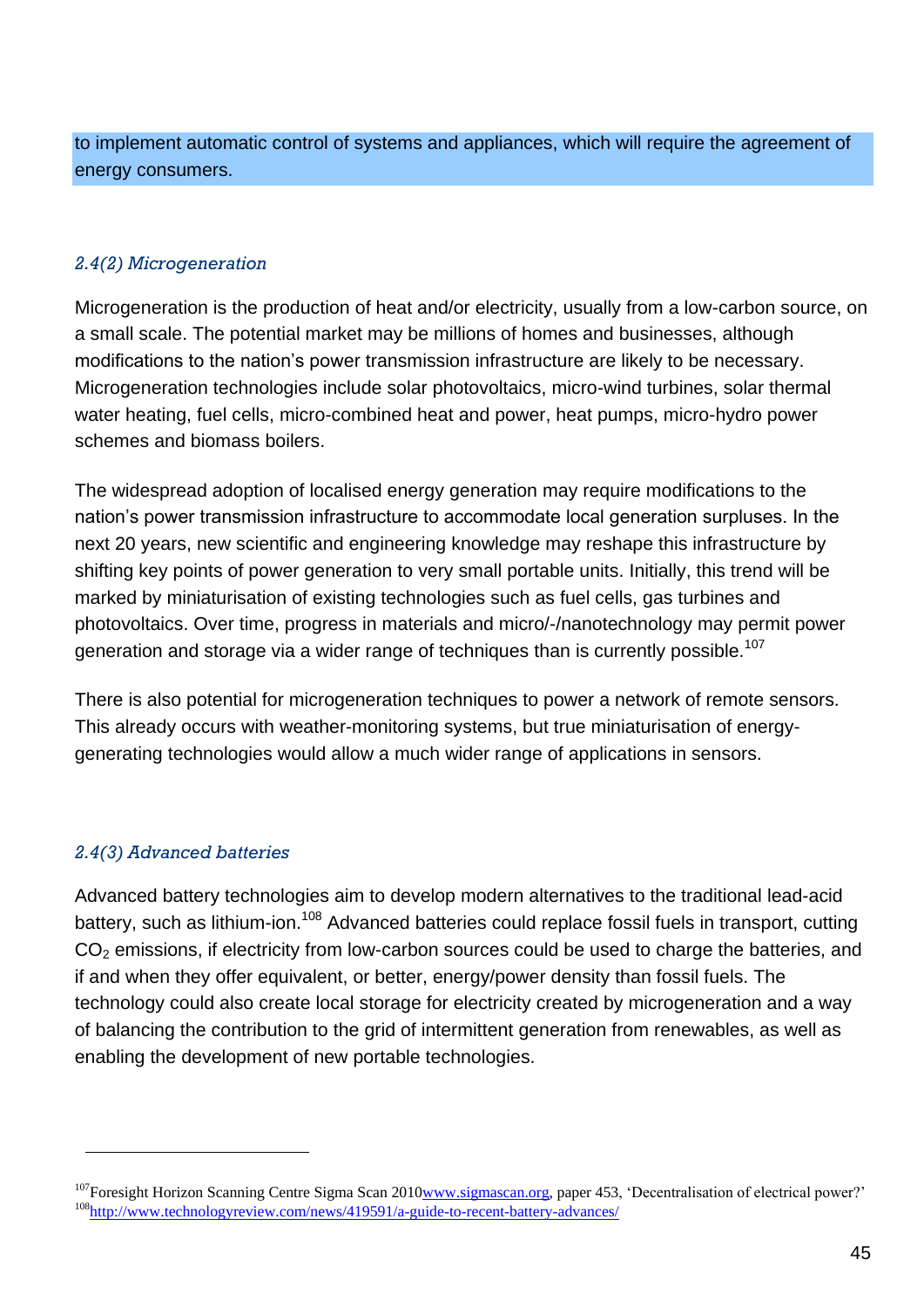### **CARS AND BEYOND (4–6)**

#### *2.4(4) Intelligent low-carbon road vehicles*

It will be necessary to both change consumer behaviour and develop low-carbon transport solutions to meet UK 2020 carbon emission targets. A range of technologies is likely to be available to improve, or even replace, the internal combustion engine, and information technologies and other mechanisms for changing human behaviour are likely to combine with these to reduce overall environmental impact while maintaining individuals' access to personal and public transport.

#### *2.4(5) Fuel cells*

Fuel cells convert either hydrogen or a wide range of hydrocarbons and alcohols into electricity and, in some cases, heat, at high efficiency and with low emissions compared with other technologies. They are being developed for a wide range of applications such as replacing batteries in consumer goods or the internal combustion engine in road vehicles and locally generating power for industry.

The fuel choice depends on the application and the type of fuel cell. Fuels include hydrogen, methanol, ethanol, natural gas, liquefied petroleum gas, diesel and gasoline. Fuel cell R&D is a multidisciplinary field, encompassing material science and engineering, catalysis, electrochemistry, thermal fluids, system design, integration and control, and power conversion.<sup>109</sup>Traditionally, three main fuel cell types have been the focus of UK research: alkaline, polymer and solid oxide, with the polymer and solidoxide fuel cells receiving most attention. More recently, research has spread to novel fuel cell technologies including direct methanol fuel cells, which can be refilled easily with methanol.<sup>110</sup>

The hydrogen fuel cell vehicle market, although less mature than electric vehicles (itself developing), could deliver low-carbon vehicles with greater efficiency and range as fuel cells theoretically have a high energy density and greater efficiency. However, current development is hindered by high capital costs and the lack of a hydrogen infrastructure. Advances in fuel cell technology and scalable manufacturing could drive costs down to a competitive level by 2025.

There are only a handful of global companies that currently develop fuel cells for applications in buildings, but solid oxide fuel cell systems may offer a solution. The cost remains prohibitive for general uptake but is expected to fall in the long term. The ability of such technologies to utilise fossil fuels, as well as low-carbon energy sources, such as hydrogen or biogas, could facilitate

<sup>109</sup>[http://ukerc.rl.ac.uk/Landscapes/Fuel\\_Cells.pdf](http://ukerc.rl.ac.uk/Landscapes/Fuel_Cells.pdf)

<sup>&</sup>lt;sup>110</sup>[http://media.wiley.com/product\\_data/excerpt/75/35273237/3527323775.pdf](http://media.wiley.com/product_data/excerpt/75/35273237/3527323775.pdf)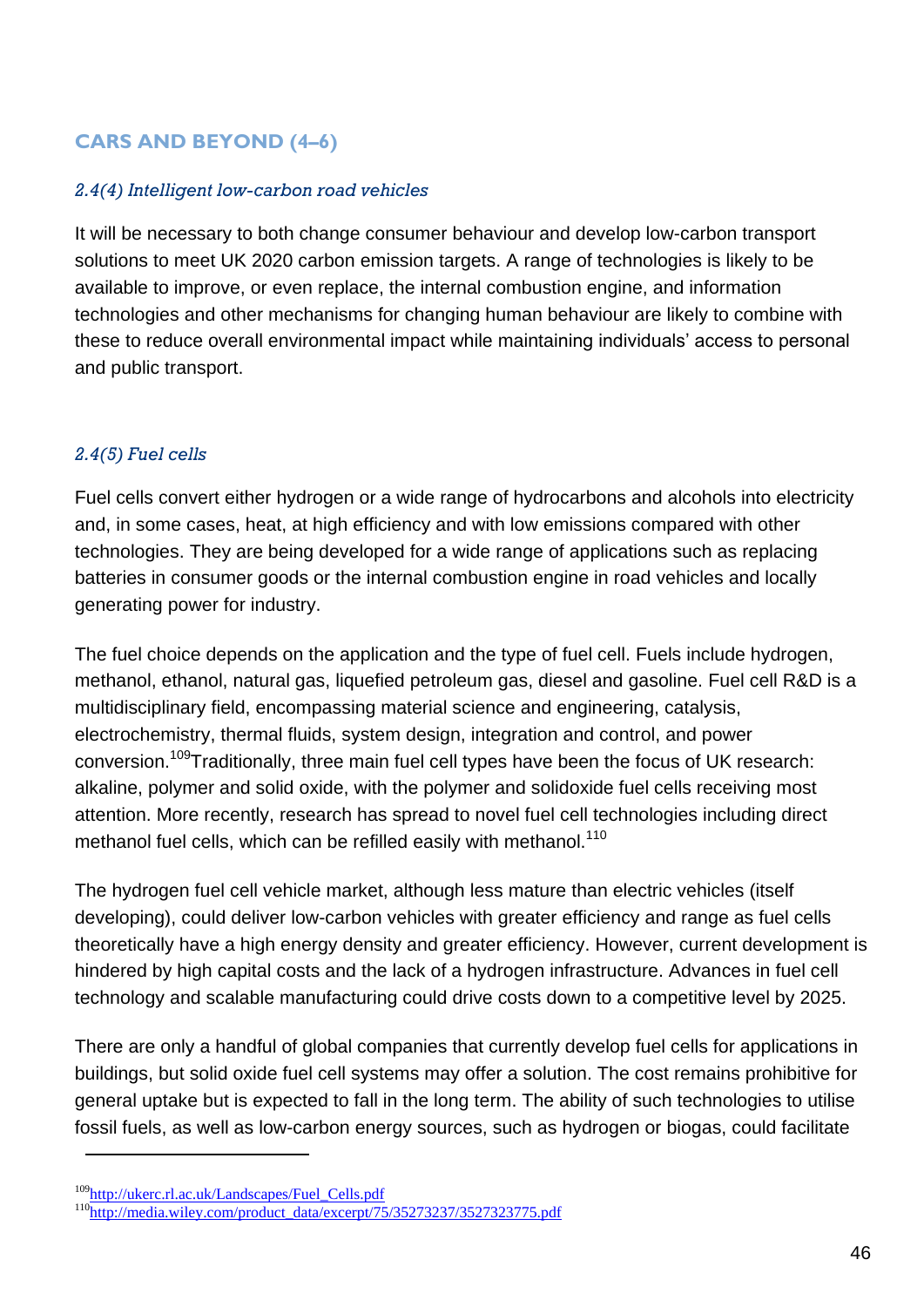the development of energy infrastructure as grids move towards renewables and microgeneration and, potentially, towards a hydrogen economy.

Fuel cell technology has improved since 2010 and made major strides commercially, notably in Japan where in the past 15 months 30,000 domestic micro-combined heat and power systems have been purchased at an installed price of approximately £15,000 per unit after government subsidy.<sup>111</sup> The Ene-Farm system is a gas-derived hydrogen fuel cell offering high energy efficiency, at 46.5%, by generating electricity and using the residual heat to boil water. The system is smart and learns the usage patterns of the household, providing energy and hot water on demand.

Horizon<sup>112</sup> of Singapore commercialises mobile hydrogen fuel cell systems that can power cars and even small aeroplanes. The technology is being brought to the UK through a partnership with Arcola Energy supported by the Technology Strategy Board.<sup>113</sup>

Commercial hydrogen fuel cell vehicles from Toyota and Daimler Chrysler are due to be available from 2015, with other manufacturers in Japan, Germany, China and the USA also developing models for release between 2015 and 2018. To evaluate how the UK should support this activity, a group called UKH2Mobility was launched in January 2012,<sup>114</sup> bringing together three UK government departments and participants from the utility, gas, infrastructure and carmanufacturing sectors.

#### *2.4(6) Hydrogen*

Hydrogen is potentially the most important alternative to hydrocarbon fuels in future low-carbon energy systems. The term 'hydrogen energy' covers all aspects of the use of hydrogen in energy systems, from the production of hydrogen from primary or secondary fuels through the storage and distribution of hydrogen to the enduse of hydrogen (usually but not exclusively in fuel cells) in stationary, transport and portable applications.

Hydrogen is an energy carrier, complementary to electricity and is carbon free at the point of use. It can be produced in many ways, including steam reforming of natural gas, biomass gasification and electrolysis of water. The overall carbon emissions from the fuel chain will depend on the primary fuel used and any carbon capture and storage processes associated with the fuel.

<sup>&</sup>lt;sup>111</sup>[http://www.fuelcelltoday.com/media/1597029/29-02-12\\_ene-farm.pdf](http://www.fuelcelltoday.com/media/1597029/29-02-12_ene-farm.pdf)

<sup>112</sup><http://www.horizonfuelcell.com/>

<sup>&</sup>lt;sup>113</sup>[http://www.renewableenergyfocus.com/view/24267/arcola-energy-horizon-to-launch-global-fuel-cell-product-integration](http://www.renewableenergyfocus.com/view/24267/arcola-energy-horizon-to-launch-global-fuel-cell-product-integration-platform/)[platform/](http://www.renewableenergyfocus.com/view/24267/arcola-energy-horizon-to-launch-global-fuel-cell-product-integration-platform/)

<sup>&</sup>lt;sup>114</sup><http://www.bis.gov.uk/news/topstories/2012/Jan/hydrogen-fuels-lower-emissions>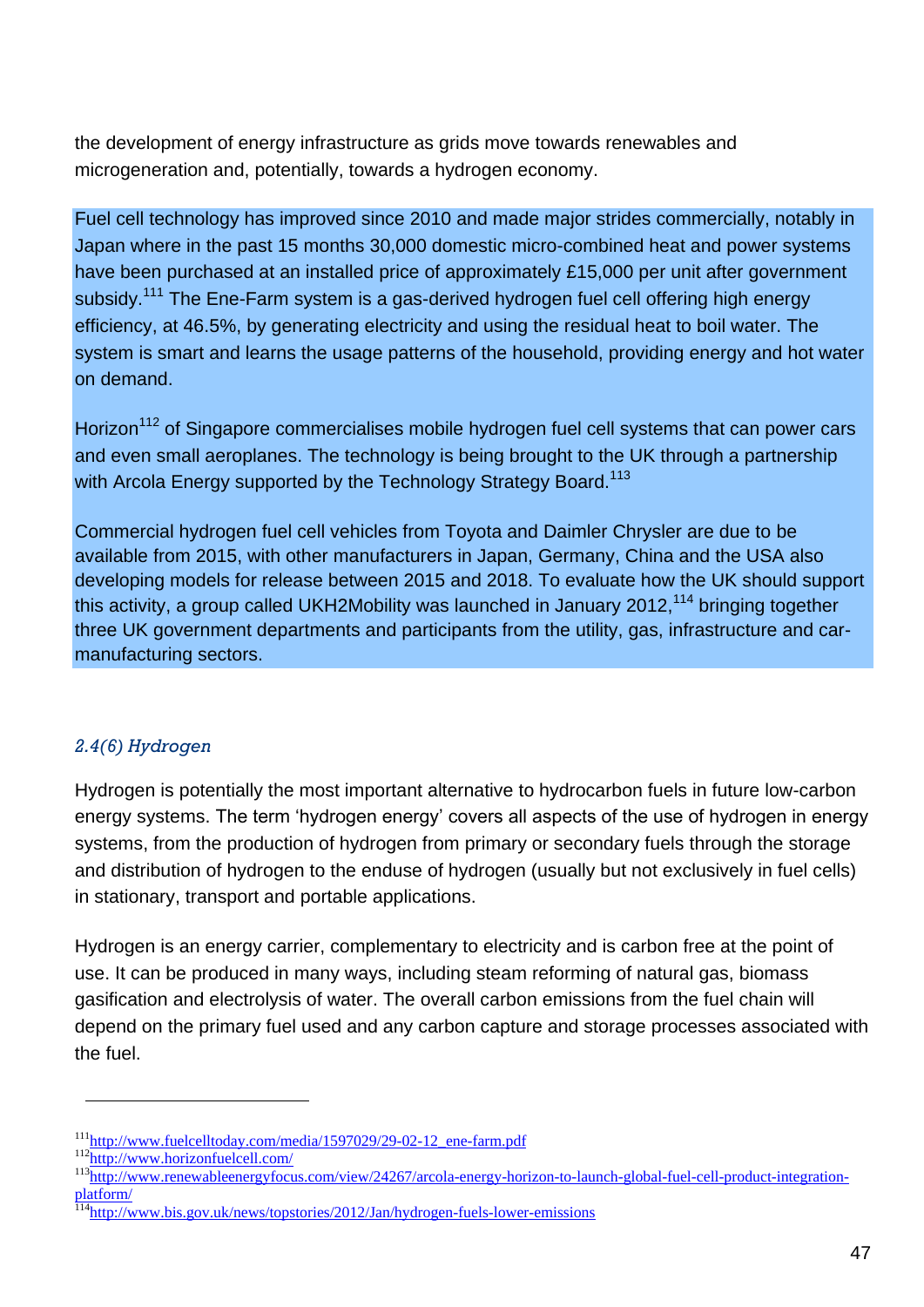A hydrogen energy system, at any scale, would need to be justified in terms of its economic advantage or significant environmental benefit. In both the markets for stationary heat/power and transport, hydrogen and fuel cells will have to compete with incumbent fuel technologies (natural gas and petroleum) that already have fully developed infrastructures. Early support through demonstration and, at a later date, suitable incentives, would be necessary to move towards a position in which hydrogen played a major role within a low-carbon economy. A key research challenge is to assess the 'whole system' viability of hydrogen's role within a low-carbon economy and its socioeconomic and environmental costs and benefits: much data have now been published, and the different modelling approaches now give reasonable agreement. At the same time, there remain significant technical challenges to make individual components of the hydrogen economy work effectively.

The hydrogen verses electricity debate has moved on: even proponents of hydrogen now talk about 'hydrogen *in* the economy' rather than '*the* hydrogen economy'.

Although many challenges remain, progress is being made and more is expected on hydrogen storage: from load-following electrolysers buffering energy generated by wind turbines to chemical storage in the form of metal hydrides<sup>115</sup> and physical storage in metal organic frameworks.<sup>116</sup>

Hydrogen can be produced using excess energy from nuclear or intermittent sources such as wind turbines. An alternative is to draw off a supply of hydrogen from a pre-combustion carbon capture system (CCS). The advantage of this approach is that the CCS plant can be 'switched' when extra grid electricity is needed, for example in calm conditions when wind turbines are not working, so that the hydrogen generates electricity in a closed cycle gas turbine. The two approaches, combined with new storage options for hydrogen, offer a useful complementary approach to balancing the electricity grid compared with batteries, pumped hydro (in the UK and abroad) and demand-side grid management.

<sup>115</sup>[http://www1.eere.energy.gov/hydrogenandfuelcells/storage/metal\\_hydrides.html](http://www1.eere.energy.gov/hydrogenandfuelcells/storage/metal_hydrides.html)

<sup>116</sup><http://www.nature.com/nchem/journal/v1/n6/full/nchem.333.html>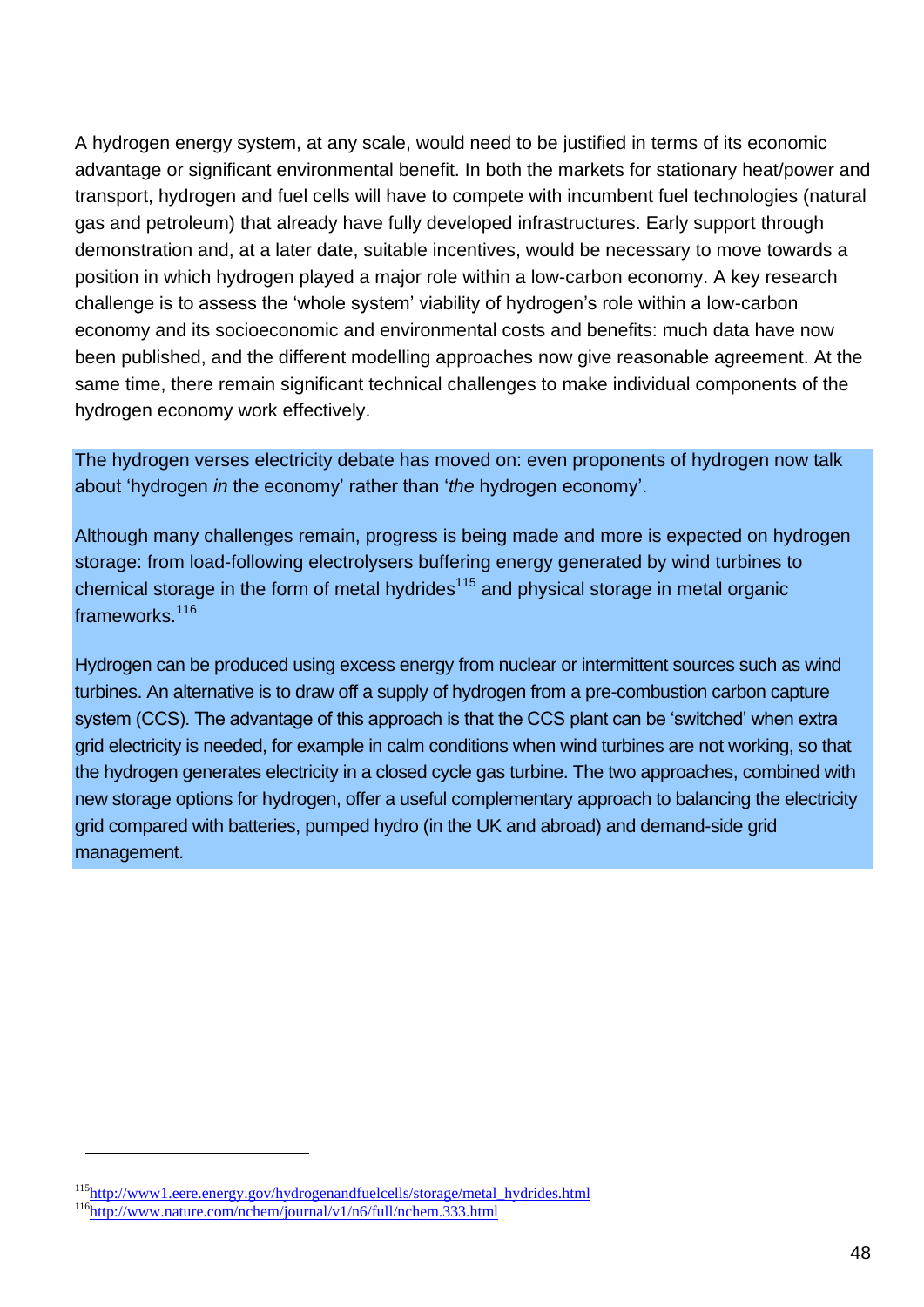### **RESOURCE EFFICIENCY (7–8)**

#### *2.4(7) Recycling*

Increasing recycling of all forms of waste could save energy and natural resources and would reduce our dependence on increasingly expensive raw materials and increasingly scarce landfill sites.<sup>117</sup> There is a complex relationship, partly driven at EU level, between recycling targets mandated by legislation and recycling that generates revenue.

There is significant market potential in recycling but barriers remain to market development. There is potential to significantly improve efficiency and capacity for recycling by introducing more effective processes, such as closed loop production, and applying new technologies and innovation. This would save costs, energy and natural resources and, as a result, reduce our dependence on increasingly expensive raw materials.

Technologies already exist for identifying, separating and recovering high-value components from waste streams: industrial-scale sorting/separation of comingled material is being achieved at mechanical biological treatment, mechanical heat treatment and material recycling facilities to produce economical recyclate streams. This can avoid costs of multiple kerbside collections. However, cost issues remain as many of the recyclate streams have a market value far below their costs of recovery.<sup>118</sup>

#### *2.4(8) Carbon capture and storage*

Carbon capture and storage (CCS) technologies are intended to prevent  $CO<sub>2</sub>$ , produced by burning fossil fuels to generate electricity, being released as a greenhouse gas into the atmosphere.<sup>119</sup> CCS technologies may allow fossil fuels to remain major components of power generation despite the demand for low-carbon electricity generation. Rather than a single technology, CCS covers a series of technologies enabling the capture of  $CO<sub>2</sub>$  from fossil fuels and transport of liquefied  $CO<sub>2</sub>$  and its geological storage.

Carbon capture removes  $CO<sub>2</sub>$  from fossil fuels either before or after combustion. Capture is the most expensive stage of the CCS chain, accounting for about 70% of the cost. Substantial research efforts are underway to reduce its energy penalty and costs. Of three possible capture methods, the most

 $\overline{a}$ 

<sup>&</sup>lt;sup>117</sup>Foresight Horizon Scanning Centre Sigma Scan 2010 [www.sigmascan.org,](http://www.sigmascan.org/) paper 145, 'Talking rubbish: the struggle to conquer the growing waste mountain'Rubbish: The Struggle to Conquer the Growing Waste Mountain'

<sup>118</sup><http://www.resourcefutures.co.uk/content/quality-recyclate-outputs>

<sup>119</sup><http://www.bis.gov.uk/go-science/climatescience>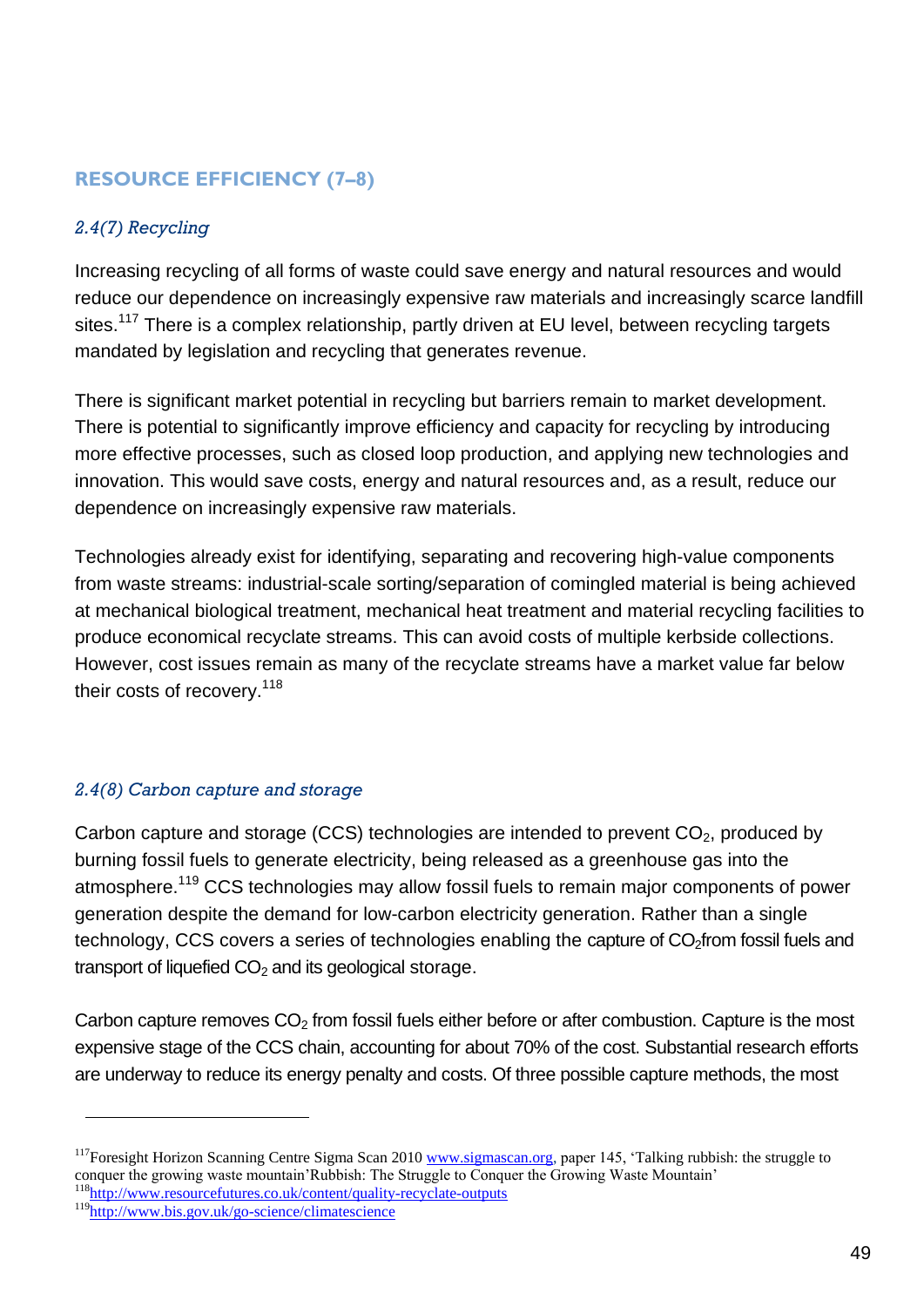mature, post-combustion capture, or 'scrubbing', is routinely used for flue gas separation in the petrochemicals industry and urea manufacture. Post-combustion capture is of interest to the UK as the technologies can be retrofitted to existing power plants.

Pre-combustion capture involves the removal of carbon from fuels before combustion. When integrated with fuel gasification and large-scale hydrogen production on new plants, it could be a lowcost method of carbon separation. Pre-combustion separation is mature in petrochemical plants, and there are more examples of its deployment at the power generation scale than there are of postcombustion approaches.<sup>120</sup>

Another main technology under development in Europe is integrated gasification combined cycle (IGCC). The technique is based around the gasification of coal to produce syngas, consisting predominantly of CO and H<sub>2</sub>O, and is described further below. A project has been developed for IGCC with CCS in the UK at Hatfield in Yorkshire.

Oxyfuel capture is a separate technology that involves burning fossil fuels in pure oxygen rather than air. Heat from the burner generates steam, which is fed into a turbine to generate electricity as usual, while the waste gas exits the boiler and passes through several cleaning processes to remove small particles and sulphur to produce a gas that is almost entirely  $CO<sub>2</sub>$ . The  $CO<sub>2</sub>$  is then condensed to a liquid phase for transport to storage. Oxyfuel burners could be retrofitted to enable efficient separation of concentrated  $CO<sub>2</sub>$  combustion gases. However, cheaper separation of oxygen from air will be required.<sup>121</sup>

Carbon storage is the long-term storage of carbon or  $CO<sub>2</sub>$  underground in, for example, depleted oil and gas reservoirs, coal seams or saline aquifers. Storage sites are geographically dispersed around the globe. The North Sea is potentially an ideal carbon storage site. Some observers believe that it may provide an enormous market over many decades. However, there are some concerns as to the long- and short-term safety of carbon storage, as well as issues around liability. Although there is an evidence base from natural analogues and full-scale trials showing that geological storage will be effective, there is a need to gain experience in the selection and operation of sites to build confidence. There will need to be significant infrastructure to carry and store carbon.

CCS plants cost more than existing coal and gas plants, and are less efficient. Economic viability depends on the extent to which demonstration plants can help reduce costs and whether the price of carbon offsets the loss of efficiency and increased costs associated with adopting CCS technology.

<sup>&</sup>lt;sup>120</sup>Foresight Horizon Scanning Centre Sigma Scan 2008 [www.sigmascan.org,](http://www.sigmascan.org/) paper 440, 'Clean Coal Energy Generation Using Gasification Techniques' and paper 459, 'Synfuels as a Real Alternative to Oil'

<sup>&</sup>lt;sup>121</sup><http://ukerc.rl.ac.uk/Landscapes/CO2CS.pdf>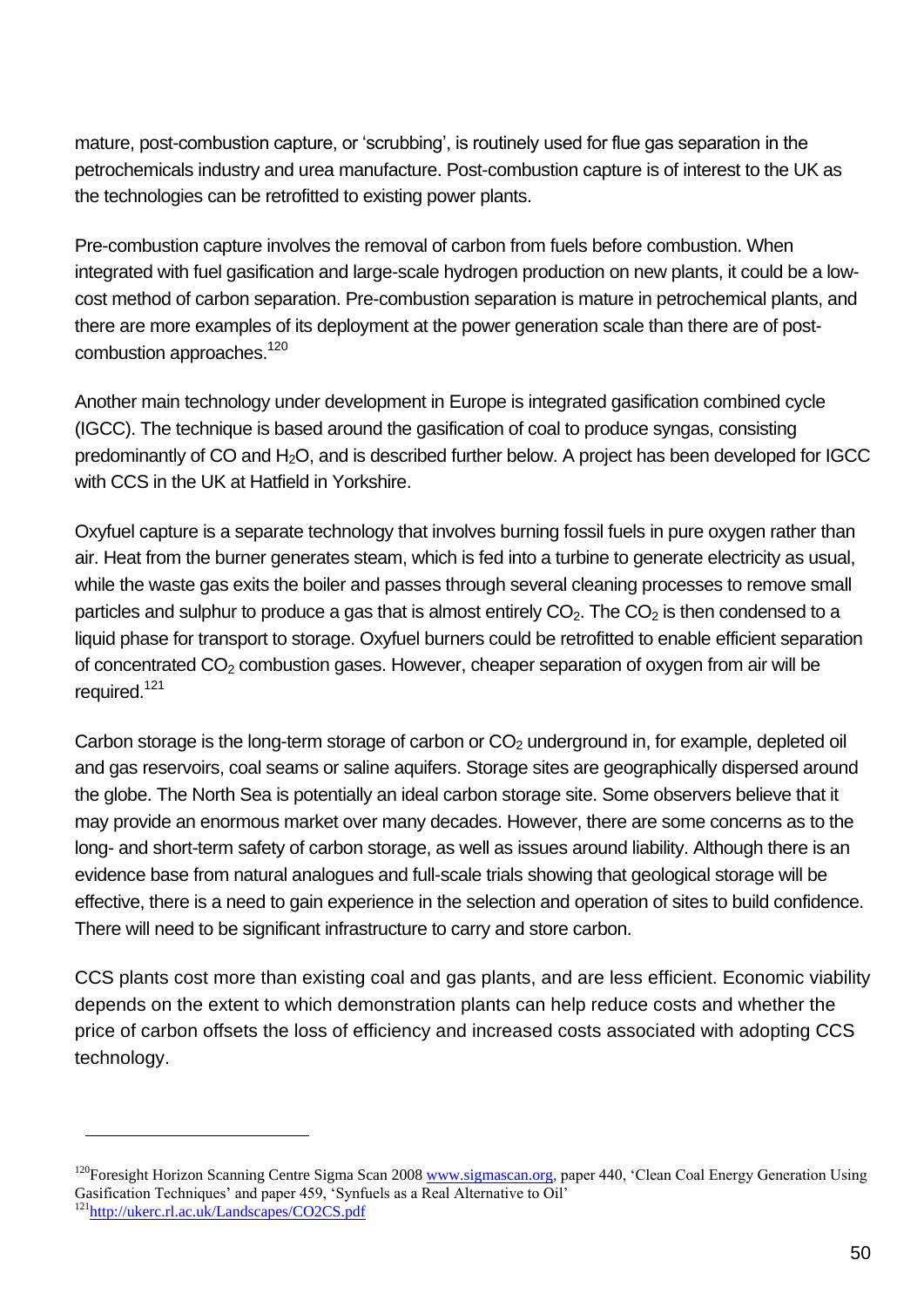#### **ENERGY TECHNOLOGIES (9–14)**

#### *2.4(9) Nuclear fission*

Nuclear fission provides a reliable, large-scale, low-carbon source of electricity. Over the entire life-cycle of nuclear power production (including uranium mining, decommissioning and waste disposal)  $CO<sub>2</sub>$ and other emissions are low, comparable to wind power. However, there is a range of long-standing concerns held by potential utility investors, government and/or the public, including cost, safety, regulation, proliferation and waste disposal, which may continue to slow uptake in the UK.

A range of new and enhanced nuclear technologies continues to be developed, although the future needs for reactor and fuel development is highly dependent on which generation of reactor is being considered. In the case of the current operations of Generation II plants, the emphasis will be on lifetime extensions, primarily driven by material performance, e.g. reactor pressure vessel performance, and by the balance between cost of production of safety cases and additional revenue from extended operation.

Most new-build nuclear plants are Generation III technologies, with a standardised design to reduce cost and expedite licensing and construction times, increase availability and operating life, increase burn-up to reduce fuel use and waste, and increase safety, notably with passive/inherent safety features. Some of the reactor designs currently being considered for new builds can produce over 1600 megawatts of electricity.

There are four main types of Generation III reactors: light-water reactors – including advanced boiling water reactors and advanced pressurised water reactors; heavy-water reactors; hightemperature gas-cooled reactors; and fast neutron reactors. Generation IV technologies are now under development. The Generation IV International Forum (GIF),<sup>122</sup> an international taskforce of 13 countries, is pursuing six clean technologies selected on cost, safety and sustainability: gas-cooled fast reactors; lead-cooled fast reactors; molten salt reactors; sodium-cooled fast reactors; supercritical water-cooled reactors; and very-high-temperature gas reactors. Most of these technologies use a closed-fuel cycle to minimise waste. UK organisations are able to participate in GIF both directly, as part of international consortia, and through the European Atomic Energy Community (Euratom).<sup>123</sup> UK research councils support areas of UK research activity relevant to the development of Generation IV reactors.

Such reactors will operate in new ways that can exploit the full energy potential of uranium, thus greatly extending resource availability – by factors of up to 100 over current technologies. The

<sup>122</sup><http://www.gen-4.org/>

<sup>123</sup><http://www.euratom.org/>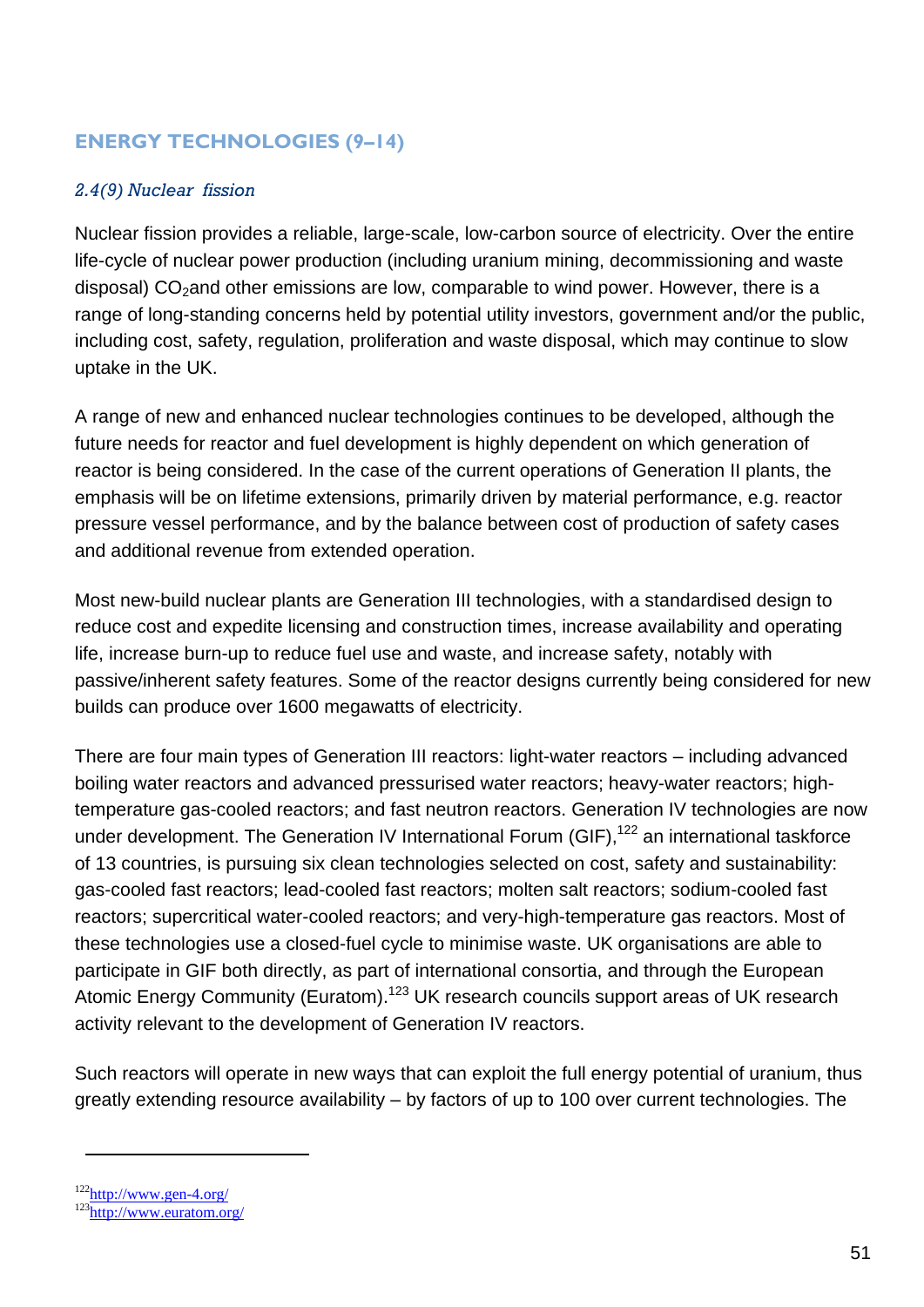new reactors are planned to improve safety still further and produce less radioactive waste. They will also reduce the risks of nuclear weapons proliferation.

High-temperature reactors will also have the ability to co-generate electricity and heat for industrial purposes, such as process heat for the oil, chemical and metal industries, for example, and for hydrogen production and seawater desalination.

There is a big challenge in the management of spent fuel inventories, given that a significant amount of spent fuel from the Generation II plants will require long-term storage or disposal or recycling if this is an option to be considered in the future. This will also be the case for fuel for Generation III plants. There are challenges relating to how to best utilise the current UK stocks of reprocessed uranium and plutonium, which could be recycled for use in fresh fuel or stored for a future option or placed in a repository along with existing stocks of intermediate- and high-level waste.

There is a near-term opportunity (i.e. over the next decade) to develop innovative technology that provides a step change in management of the post-operational legacy of nuclear operations including the retrieval and clean up of legacy wastes and contaminated land.

Interest in small nuclear reactors, from pre-fuelled 10 megawatt systems to 300 megawatt modular reactors, is growing for several reasons: notably the lower costs of building and decommissioning; lower complexity (linked to cost and safety); and greater flexibility. Many of the cost savings come from the fact that such systems can be made and licensed in a factory, rather than waiting four years after construction for tests and certification.

The US Department of Energy is interested in the 100–300 megawatt range,  $124$  which can either be used on their own to meet energy needs in isolated regions, or can be 'networked' into multireactor systems that provide both flexible scale and redundancy in the event of one reactor needing to be taken offline.<sup>125</sup>

#### *2.4(10) Nuclear fusion*

Nuclear fusion is the process that heats the sun. The goal of fusion research is to establish it as a viable option for meeting the world's energy needs. The particular strengths of fusion are the enormous fuel resources, capable of providing thousands of years of energy supply, its intrinsic safety, due to very low energy and fuel inside the power plant at any time, and the extremely low levels of atmospheric emissions, particularly of carbon dioxide.

<sup>124</sup><http://www.ne.doe.gov/>

<sup>&</sup>lt;sup>125</sup>http://www.scientificamerican.com/article.cfm<u>?id=small-reactors-bid-to-revive-nuclear-power</u>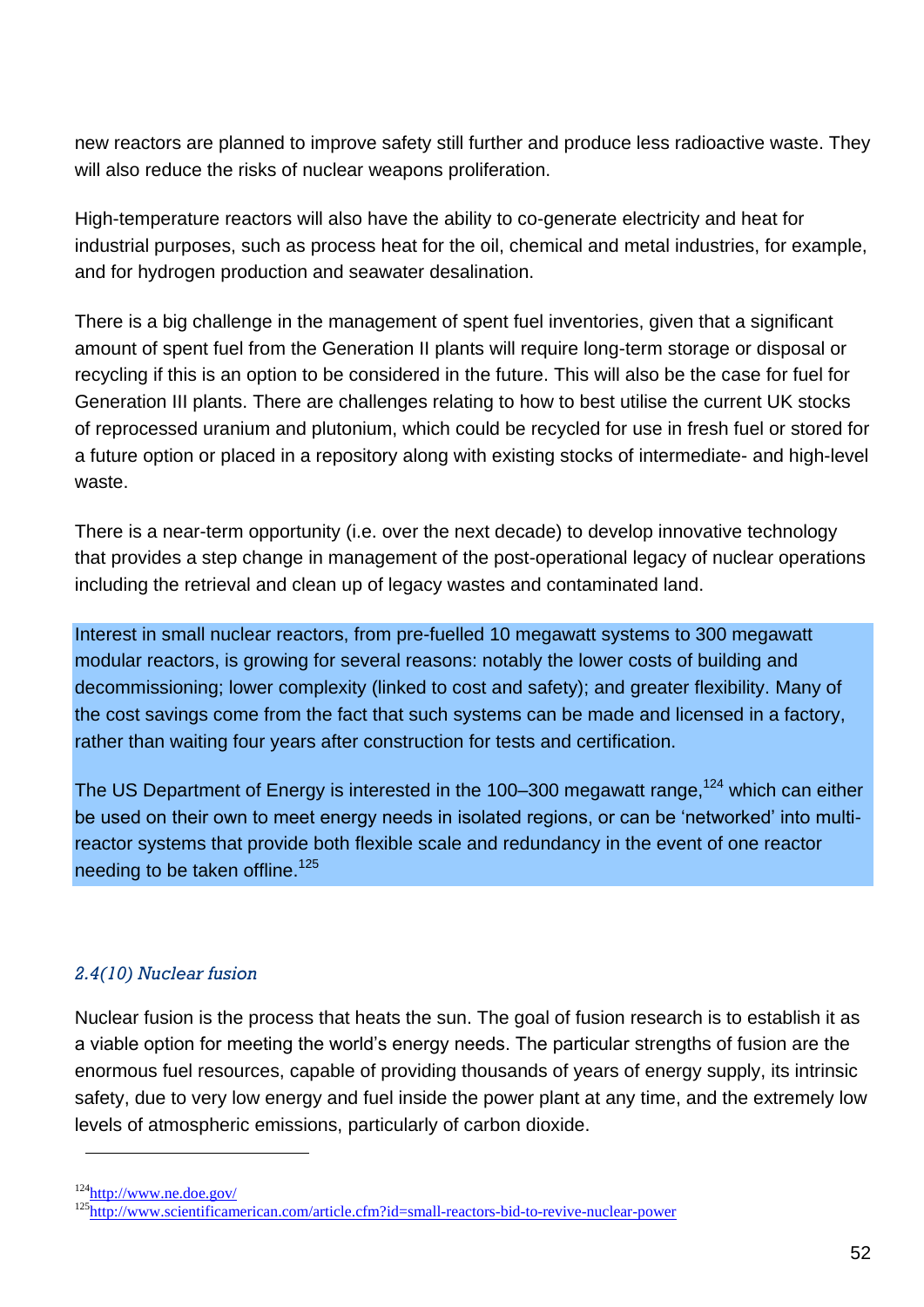Fusion made enormous progress when the current generation of devices, such as JET (Joint European Torus), were built, following the oil crises in the 1970s. This led to the production of 16 megawatts of fusion power, thousands of times higher than was possible before.

The first generation of fusion reactors will almost certainly use the deuterium–tritium reaction. Concerns remain over the production and use of tritium in fusion reactors. Despite its relatively short half-life, tritium is both biologically and environmentally toxic. In addition, as with uranium, there is a proliferation issue. Producing energy from the fusion of deuterium with itself is technically possible but more difficult.

The main research challenges have been: achieving the conditions needed for fusion; developing materials suitable for a fusion environment; and addressing the technological challenges associated with large-scale fusion power production. The first is largely solved, and the emphasis globally is shifting towards materials and technology issues.<sup>126</sup>

There are two main experimental approaches to fusion power: magnetic confinement and inertial confinement. The most common magnetic confinement technologies are the tokamak (e.g. the International Thermonuclear Experimental Reactor, ITER, and JET), stellerators (e.g. the large helical device) and reversed field pinch technologies. Inertial confinement involves the use of laser or ion beams, with the majority of research focused on lasers (NIF and HiPER).<sup>127</sup>Tokamaks are proving the most stable technology.

Many countries conduct fusion research in a highly coordinated effort. The UK's work is an integrated part of the EU's effort, which, in turn, is increasingly coordinated with work on other continents. These collaborations are most clearly seen in the collaborative EU venture, JET, the world's biggest fusion device to date, located in the UK, and ITER, the new device being built in France. ITER is designed to produce 500 megawatts of fusion power and provide the evidence to define the parameters for a viable fusion power plant.

Low-energy nuclear reactions, 'so-called cold fusion', remains a potential wild card: the US Department of Energy (2005) assessment panel left the debate still open,<sup>128</sup>, while apparently successful development work continues in the US Navy.<sup>129</sup>

<sup>126</sup><http://ukerc.rl.ac.uk/Landscapes/Fusion.pdf>

<sup>127</sup><https://fec2012.iaea.org/conferenceDisplay.py/abstractBook?confId=10>

<sup>128</sup><http://www.scientificamerican.com/article.cfm?id=back-to-square-one>

<sup>129</sup><http://www.springerlink.com/content/75p4572645025112/>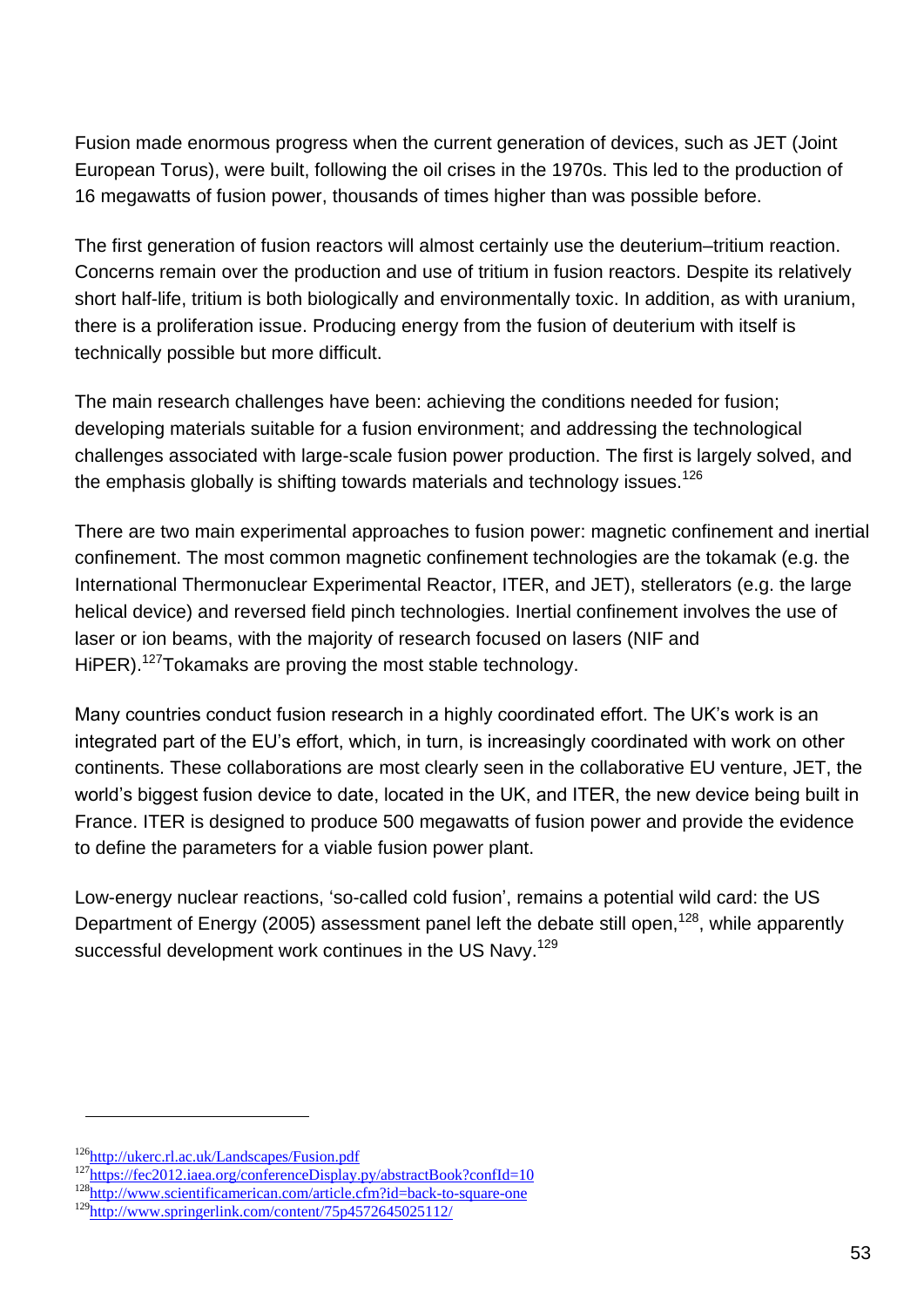#### *2.4(11) Bioenergy*

Bioenergy encompasses all energy derived from biological organisms. The use of bioenergy is not a new phenomenon, for instance the burning of plant material utilises bioenergy. However, a renewed focus on realising the potential of bioenergy has emerged alongside arguments for reducing carbon emissions and developing sustainable sources of energy. Bioenergy is a flexible resource that can be converted for a range of applications including energy production, transport, heat and power. However, bioenergy resources are limited and there are sustainability concerns that need to be managed.

Although some concern remains about the future availability and price of biomass feedstock and the impact of biomass use on sectors such as agriculture and the furniture industry, bioenergy is seen as a significant source of low-carbon energy.<sup>130</sup> Improving the productivity of bioenergy crops may help relieve that tension and is the focus of the Biotechnology and Biological Sciences Research Council's (BBSRC's) Sustainable Bioenergy Centre, as well asthe Engineering and Physical Sciences Research Council's (EPSRC's) SUPERGEN Bioenergy Hub. The focus in bioenergy to 2030 is on waste-to-energy systems and combined heat and power (CHP), use of biomass to provide low-carbon heat for high-temperature industrial processes, and the replacement of capacity from coal power stations soon to be taken out of service.

Beyond 2030, there may continue to be a role for bioenergy in helping to meet the 2050 emissions targets, if CCS technology can be used in conjunction with bioenergy production. The UK Energy Technologies Institute is exploring the feasibility of this option in its Biomass to Power with Carbon Capture Storage project, started in 2011.<sup>131</sup>The project explores, at an engineering level, the cost-effectiveness, technology challenges, technology developments and likely timescales for implementation required for biomass to power combined with CCS.

#### *2.4(12) Solar energy*

l

No single technology stands out in its potential to deliver future solar energy innovation, but it is clear that more research emphasis needs to be placed on manufacturing processes. Artificial photosynthesis is an unknown quantity, but fuels produced using solar energy would transform our energy options in the future and there is considerable research strength in the UK.<sup>132</sup> One opportunity is to capitalise on opportunities presented by plastic photovoltaic (PV) materials. In general materials research aimed at improved PV devices must constantly take efficient manufacturing into account. Although most of the research challenge lies in the design and

<sup>&</sup>lt;sup>130</sup> UK Bioenergy Strategy (2012[\) http://www.decc.gov.uk/assets/decc/11/meeting-energy-demand/bio-energy/5142-bioenergy](http://www.decc.gov.uk/assets/decc/11/meeting-energy-demand/bio-energy/5142-bioenergy-strategy-.pdf)[strategy-.pdf](http://www.decc.gov.uk/assets/decc/11/meeting-energy-demand/bio-energy/5142-bioenergy-strategy-.pdf)

<sup>131&</sup>lt;sub>[http://www.eti.co.uk/technology\\_programmes/bio\\_energy/](http://www.eti.co.uk/technology_programmes/bio_energy/)</sub>

<sup>132</sup><http://www.rsc.org/ScienceAndTechnology/Policy/Documents/solar-fuels.asp>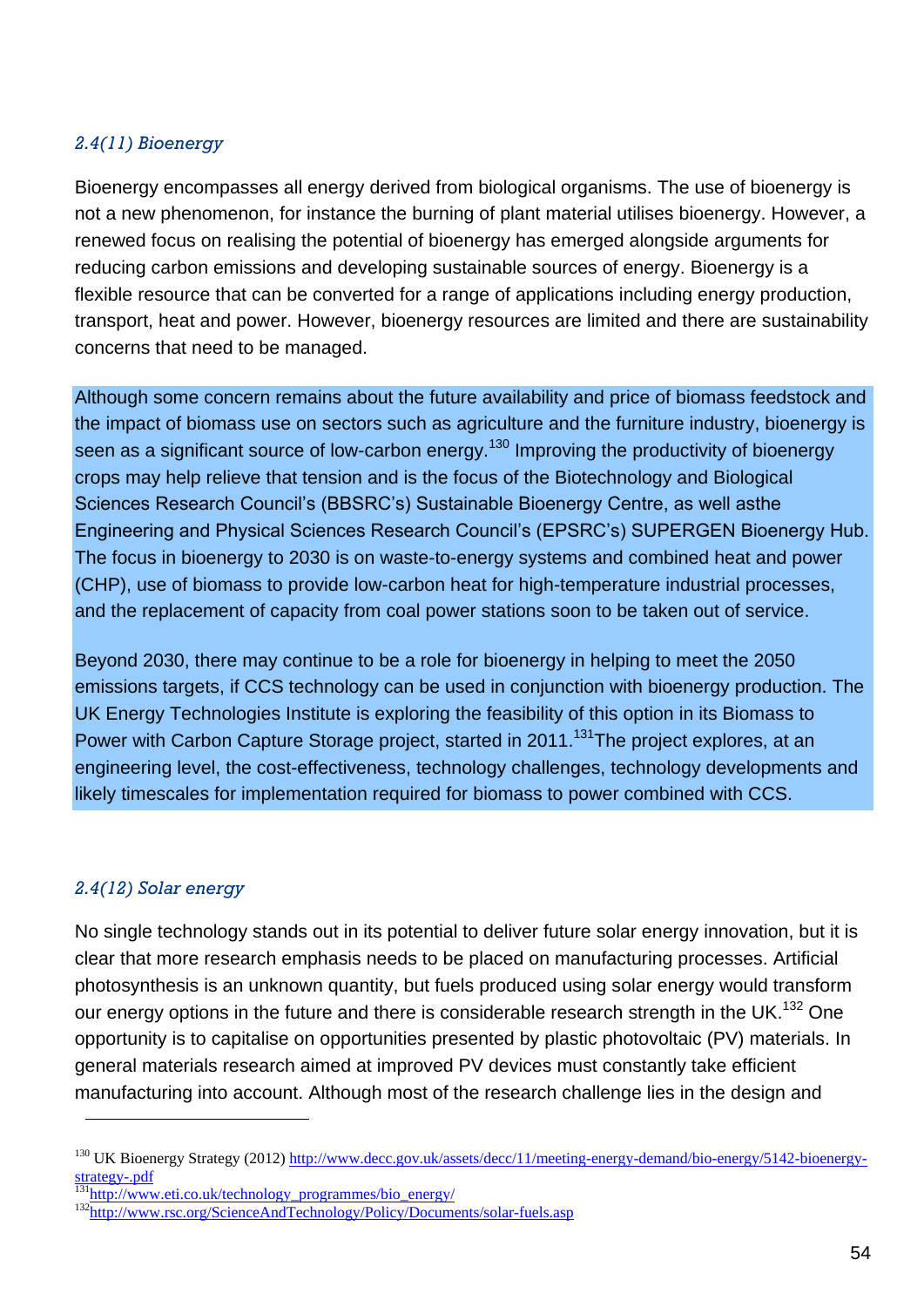manufacture of PV devices, systems are presently let down by underperforming components such as inverters.<sup>133</sup>

#### *2.4(13) Marine and tidal power*

Marine energy involves generating electricity from waves, tides, thermal gradient and salinity gradient (osmotic power). A wide range of marine energy technologies is under development both internationally and within the UK. It is estimated that there are about 150 wave and tidal energy devices in development around the world, with no clear winners at present. Wave and tidal energy is now approaching the commercial-scale prototyping stage and has the potential to establish a new engineering and manufacturing sector in the UK.

Wave energy includes a range of technologies under development to extract energy from waves. These include attenuators, point absorbers, oscillating wave surge convertors, oscillating water columns, overtopping devices and submerged pressure differential technologies. So far there is no convergence on an agreed design or concept in the sector, with different technologies suited to either shoreline or deep waters. The coasts of western Scotland, south-west Wales and Cornwall are likely to be the preferred sites for developers.

Tidal stream technologies operate on a similar principle to wind turbines, but utilise the underwater currents of the tides. The challenge for tidal energy technology is to prove that it can generate electricity reliably and economically. However, as UK waters exhibit some of the strongest tidal zones in the world, tidal stream technology may be of significant benefit to meeting UK renewable targets. The Pentland Firth, Pembroke and Anglesey are among the most promising sites.

Tidal range technologies make use of the height difference between high and low tides to capture and store water at high tide for release at low tide. The potential energy stored is used to generate electricity as it flows through turbines. Two key technologies are the tidal barrage and tidal lagoon. Tidal barrages span the entire width of a channel: as the tide comes in it is allowed to flow through sluice gates, which then close at high tide. Once the tide falls, water is allowed to flow out through turbines. Tidal lagoons differ in that they are used to impound only part of a channel. The Severn Estuary is by far the most important of five major UK sites where tidal stream and tidal range technologies could be deployed, with the potential to generate up to 30% of the 52 terawatt hours of tidal range energy generation possible in the UK each year.<sup>134</sup>

Ocean thermal energy conversion (OTEC) operates using a different principle from wave and tidal power, being dependent on the natural temperature differential between warm tropical surface water

<sup>133</sup><http://ukerc.rl.ac.uk/Landscapes/Solar.pdf>

<sup>134</sup>[http://assets.wwf.org.uk/downloads/positive\\_energy\\_glgh\\_technical\\_report.pdf](http://assets.wwf.org.uk/downloads/positive_energy_glgh_technical_report.pdf)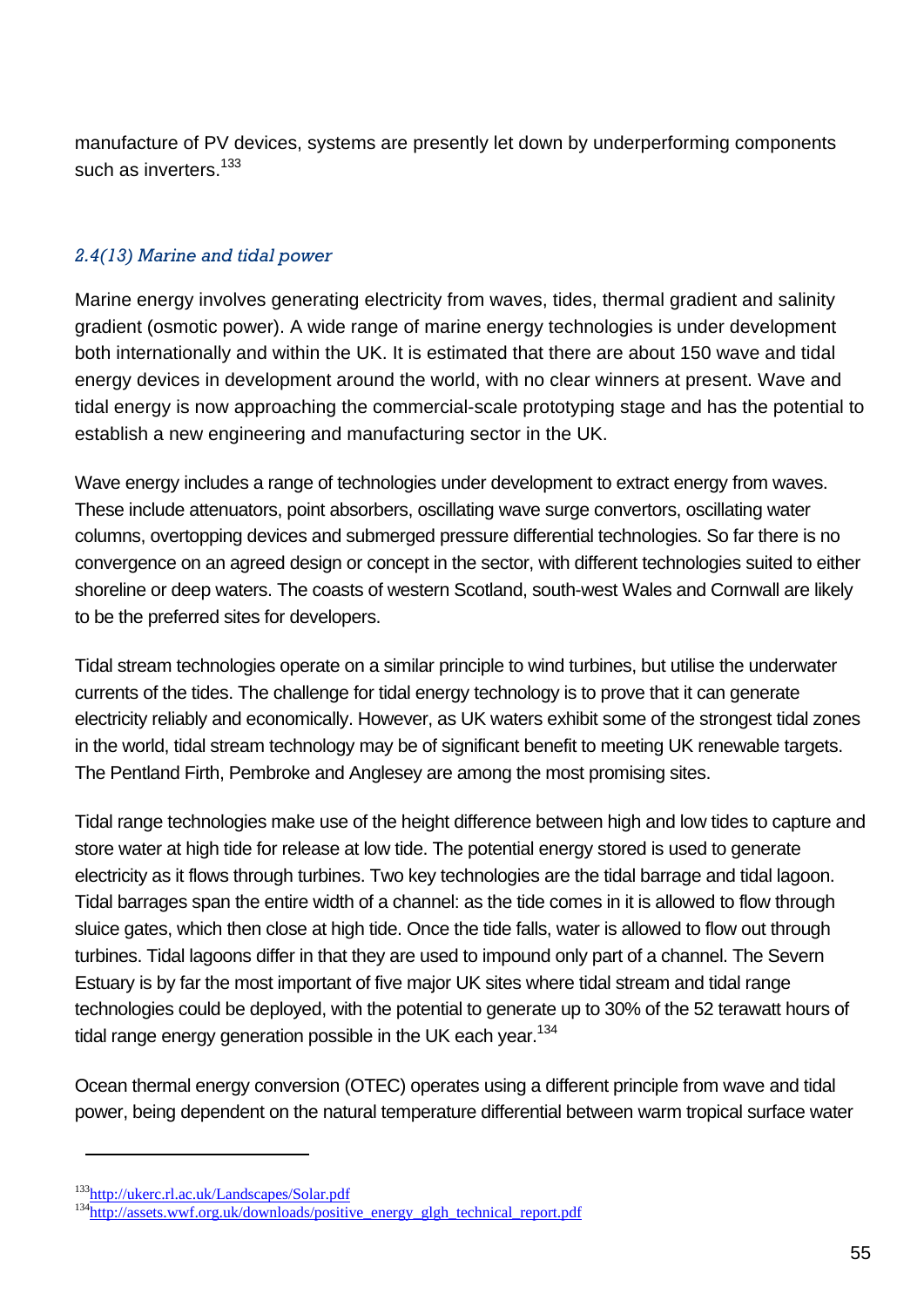and cold deep-sea water from depths of around 1000 metres. A temperature difference of 20 degrees centigrade or higher is required for OTEC to be viable. This means that potential for OTEC deployment does not exist in UK waters; however, there is opportunity for large installations that can graze on high seas outside exclusive economic zones.

Osmotic power is another potential technology that may be of benefit to the UK. Here, sea water and fresh water are pumped onto different sides of a semi-permeable membrane generating osmotic potential and a resultant pressure gradient, which can be used to drive a turbine. The world's first osmotic power plant has been established in Norway, although the key issue will be whether the technology can be scaledup.

#### *2.4(14) Wind energy*

Wind energy is expanding rapidly in the UK, with offshore wind offering the greatest potential. By capitalising on existing offshore engineering expertise, there is opportunity for considerable manufacturing activity. Wind technologies are relatively advanced, although nascent technologies will continue to improve with technological advances in design, manufacturing and materials. There are three key markets for wind energy: offshore, onshore and small wind, each having distinct opportunities and characteristics but with broadly similar technology.<sup>135</sup>

Onshore wind is the most established market in the UK, with 264 wind farms operating in the UK at a peak capacity of over 3.5 gigawatts.<sup>136</sup> Most onshore wind turbines, as with offshore wind turbines, are 'windmill-like' horizontal axis wind turbines. A variety of designs exist, with the majority of the UK build based on three-blade designs suitable for stronger winds.

Offshore wind is considered to be a key future market in the UK, and the country is already the global leader for operating offshore wind with over 1 gigawatts of installed capacity. On top of this, projects with a generating potential of over 6 gigawatts are in the pipeline, being either at various stages of construction or awaiting consenting or financing decisions.

Small wind turbines have been used for battery charging of remote power supplies, where a grid connection is not available or would be prohibitively expensive. Small wind turbines with mains inverter interfaces are now being developed for domestic applications. There are over 600,000 small wind systems in the UK, with a capacity of 1.3 gigawatts. Estimates suggest that 9 gigawatts of energy could be generated through small wind turbines by 2040.

<sup>&</sup>lt;sup>135</sup>[http://www.decc.gov.uk/assets/decc/what%20we%20do/a%20low%20carbon%20uk/2050/216-2050-pathways-analysis](http://www.decc.gov.uk/assets/decc/what%20we%20do/a%20low%20carbon%20uk/2050/216-2050-pathways-analysis-report.pdf)[report.pdf](http://www.decc.gov.uk/assets/decc/what%20we%20do/a%20low%20carbon%20uk/2050/216-2050-pathways-analysis-report.pdf)

<sup>136</sup><http://www.bwea.com/statistics/>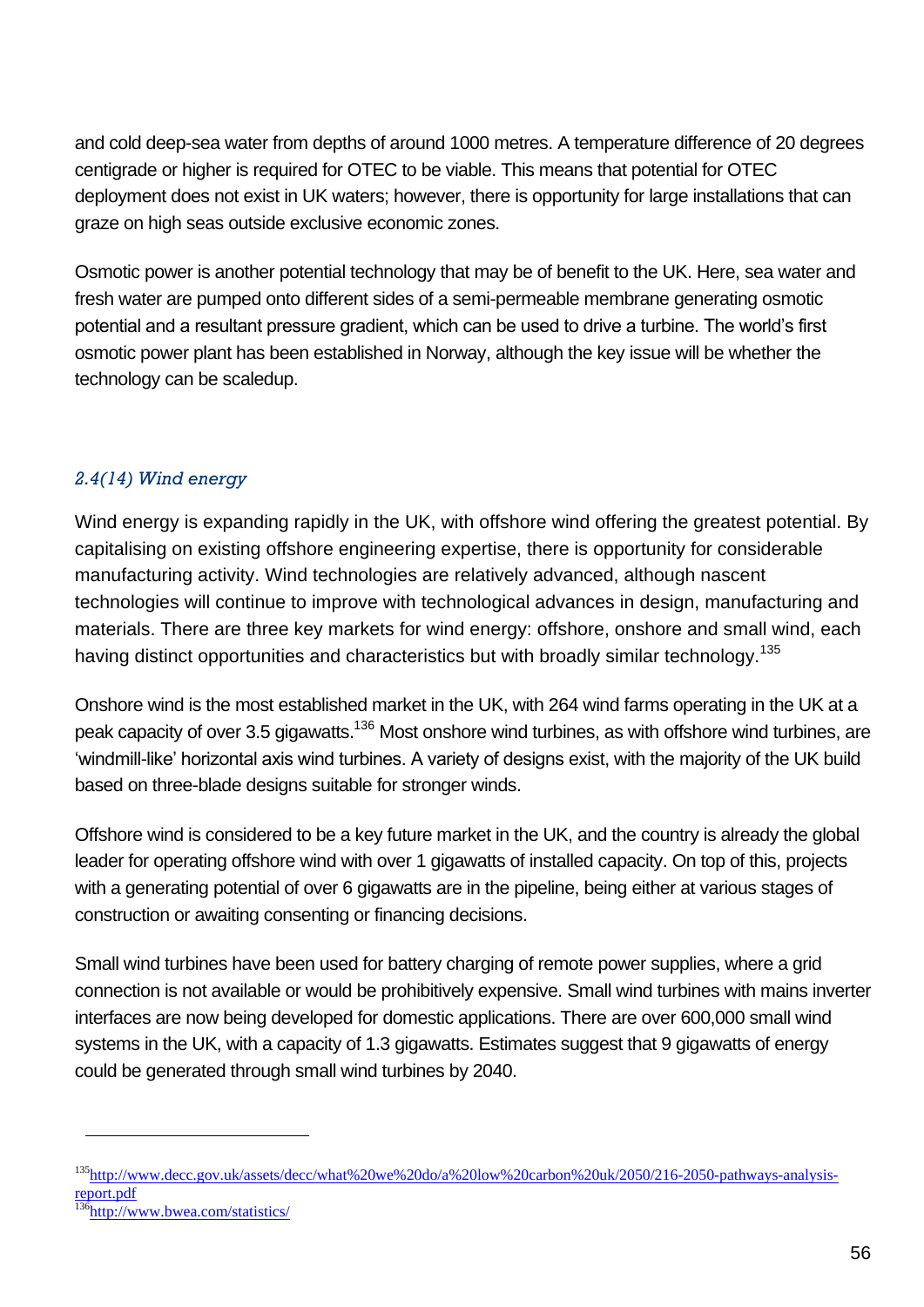# <span id="page-56-0"></span>**3. New themes**

Three emerging themes have been identified which may be important: the *energy transition* to smart grids and an energy mix that balances intermittency from growing renewable sources and the accessibility of gas; *on demand*, where new printing technologies that are revolutionising traditional manufacturing processes and expanding the potential of regenerative medicine; and *human-centred design* where connectedness and sensors that are growing in ubiquity and generating data to be processed by ever-more computing power, but there are questions over whether challenging the designers of algorithms can fully harness the potential.

# <span id="page-56-1"></span>**3.1 Energy transition**

Significant shifts have taken place in energy technologies during the past two years. Some of these have more to do with the UK's economic and policy context than technology developments per se. But progress in a few areas of research and development have influenced forecasts for the application of energy technologies and the mix of resources compared with those mapped out in 2010.

Three factors have had a major impact on the development of energy technologies: the absence of robust economic growth, notably in Western economies; the boost in shale gas production, particularly in the  $US<sub>i</sub><sup>137</sup>$  and the Fukushima nuclear disaster.

The question of how to make renewables affordable in the current economic climate has become a central concern for industry as well as for governments. Bioenergy is now put forward as a cheap way of capturing carbon.<sup>138,139,140</sup> Progress has been made on mapping out a hydrogen alternative to the electric battery vehicle, but both hydrogen and electric batteries will be expensive. The fact that a hydrogen plant could provide transport fuel *and* generate electricity is now considered a double-value proposition.

Together with cost, the public acceptability of certain technologies is now more evident. Nuclear energy is less controversial in the UK than it has been in the past,<sup>141</sup> despite Fukushima, but there are environmental concerns about carbon storage<sup>142</sup> and shale gas 'fracking'.<sup>143</sup> Privacy

<sup>137</sup>[http://www.raeng.org.uk/news/publications/list/reports/Shale\\_Gas.pdf](http://www.raeng.org.uk/news/publications/list/reports/Shale_Gas.pdf)

<sup>138</sup><http://www.bnef.com/PressReleases/view/188>

<sup>139</sup>[www.tyndall.ac.uk/sites/default/files/twp147.pdf](http://www.tyndall.ac.uk/sites/default/files/twp147.pdf)

<sup>140</sup><http://www.bioforsk.no/ikbViewer/Content/36501/Skjanes%20et%20al%202007%20BioEng.pdf>

<sup>141</sup><http://www.ipsos-mori.com/researchpublications/researcharchive/2903/Nuclear-Energy-Update-Poll.aspx>

<sup>&</sup>lt;sup>142</sup>[http://ec.europa.eu/public\\_opinion/archives/ebs/ebs\\_364\\_en.pdf](http://ec.europa.eu/public_opinion/archives/ebs/ebs_364_en.pdf)

<sup>143</sup><http://www.guardian.co.uk/money/2012/jun/23/fracking-undermine-value-home>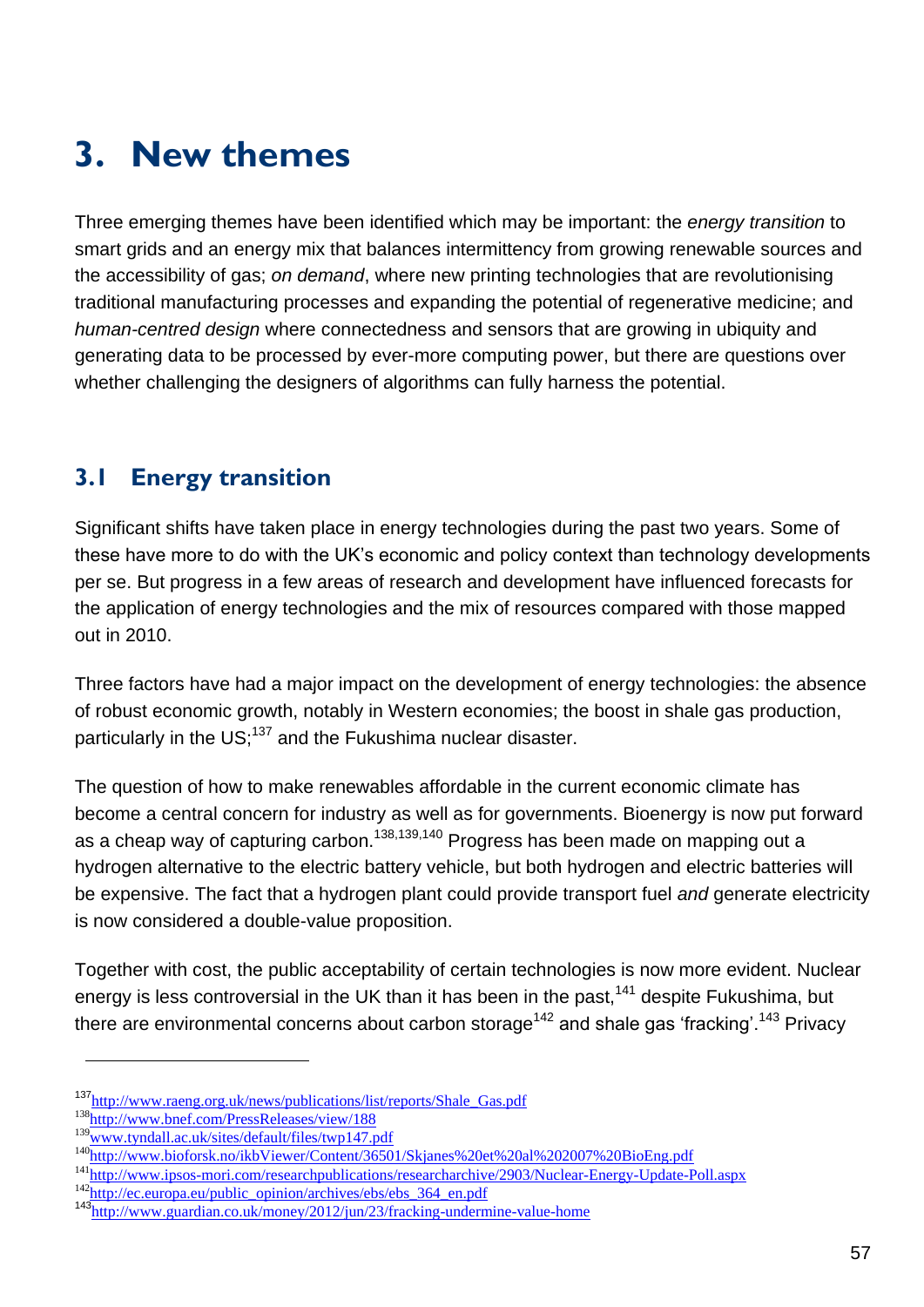and security concerns have also been expressed over access to and protection of customer data, which may be required for smart meters if they are to achieve significant impact on energy  $use.<sup>144</sup>$ 

#### *Bioenergy and 'negative emissions'*

One area of research is exploring the potential for improving energy crop yields, particularly of woody/grassy crops suited to UK conditions. The BBSRC's Sustainable Bioenergy Centre,**<sup>145</sup>** a virtual centre of six UK academic research groups created in 2009, is focusing on the biochemical bioenergy pipeline from growing biomass through to conversion of biomass to bioenergy, while the EPSRC's SUPERGEN Bioenergy Hub**<sup>146</sup>** addresses thermochemical conversion processes.

Others view  $CO<sub>2</sub>$  as a potential energy feedstock rather than a source of pollution, suggesting that CCS might be complemented by, or even in time replaced by carbon capture and conversion.<sup>147</sup> Imitating natural photosynthesis, the goal is to turn  $CO<sub>2</sub>$  into high-energy carbon compounds. The high-energy electrons needed for such a conversion to take place could be derived from several sources: wind, wave, tidal, hydro, nuclear, solar PV, or even an artificial leaf system,a device that turns the energy of sunlight directly into a chemical fuel that can be stored and used later as an energy source.<sup>148,149</sup> The technology requires cheap and robust catalysts that can work at very high efficiencies. The USA supports such efforts via the Department of Energy,<sup>150</sup> and other countries such as Germany, China and Japan also fund research in this area. The UK has academic strengths in the area of electrochemical catalysis that may prove to be the source of innovations and commercial success in this field.

The US Department of Energy programme 'Innovative Concepts for Beneficial Reuse of Carbon Dioxide' supports projects looking at ways of converting captured  $CO<sub>2</sub>$  emissions into products such as fuel, plastics, cement and fertilisers: six projects made it through to phase 2 testing in July 2010.<sup>151</sup> Other approaches include using  $CO<sub>2</sub>$  to make polymers<sup>152</sup> and to carbonate 'red

<sup>144</sup><http://www.fas.org/sgp/crs/misc/R42338.pdf>

<sup>&</sup>lt;sup>145</sup><http://www.bbsrc.ac.uk/research/biotechnology-bioenergy/bsbec/bsbec-index.aspx>

<sup>146</sup><http://www.supergen-bioenergy.net/>

 $147\overline{\text{Summary of the joint seminar of BMBF}}$  and Siemens (2009), [http://www.fona.de/CO2-seminar/co2\\_bmbf.pdf](http://www.fona.de/CO2-seminar/co2_bmbf.pdf)

<sup>148</sup><http://www3.imperial.ac.uk/energyfutureslab/research/grandchallenges/artificialleaf>

<sup>&</sup>lt;sup>149</sup> <http://www.nature.com/news/2011/110929/full/news.2011.564.html>

<sup>150</sup>JCAP initiative<http://jcap.caltech.edu/>

<sup>&</sup>lt;sup>151</sup>[http://fossil.energy.gov/recovery/projects/beneficial\\_reuse.html](http://fossil.energy.gov/recovery/projects/beneficial_reuse.html)

<sup>&</sup>lt;sup>152</sup><http://www.icis.com/Articles/2011/10/17/9500368/innovation-awards-polymers-put-co2-to-use.html>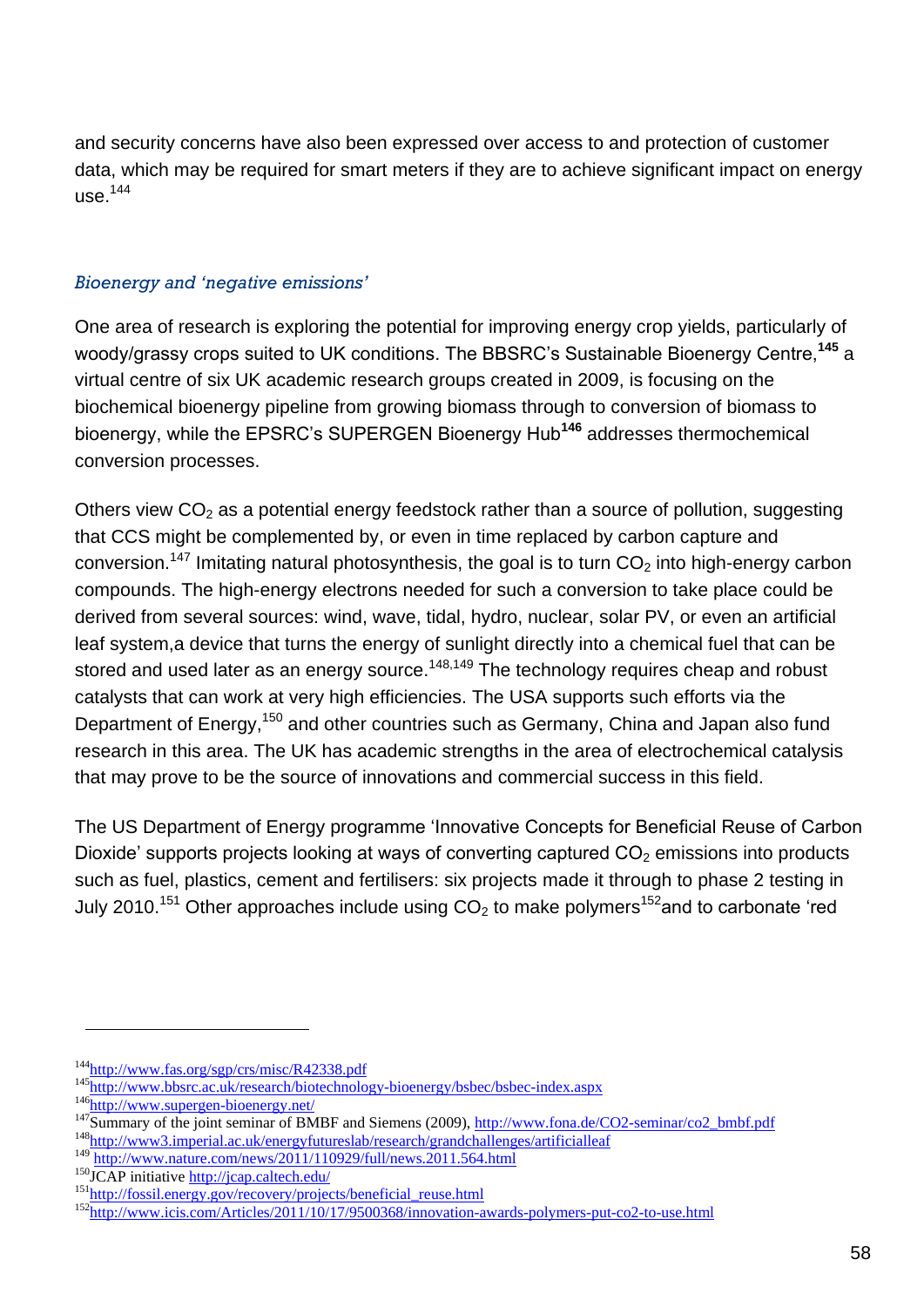mud', the bauxite ore slurry from alumina extraction, which can be then used as aggregate material for mine reclamation and to amend acidic soils. 153

#### *Backing up intermittent power supplies*

One proposed novel system to meet the intermittency challenge involves the constant operation of a coal gasification plant with pre-combustion CCS, feeding a closed cycle gas turbine for electricity generation. This uses a 'swing' technique to enable the hydrogen from the gasification process either to be stored when the back-up power is not required or alternatively used to make commercial products such as ammonia.<sup>154</sup>

New energy storage systems will play a role in providing back-up, particularly those that can decouple power output and storage capacity. Work on flow battery technology is taking place at Imperial College London and at Southampton and Manchester Universities, while sodium ion batteries are being researched at St Andrews and Cambridge. Another approach, offered by Highview Power Storage, uses liquid nitrogen to store energy, which is released by bringing the nitrogen back to ambient temperature.<sup>155</sup>

#### *Real-time power grid simulation and the HVDC grid*

Together with the USA, China and Canada, the UK is a world leader in power electronics and real-time systems simulation. Simulation is particularly important for power grids, where real-time experiments are not practical. Real-time power grid simulations can also be used to explore some of the challenges to do with energy storage by including batteries in the simulation model, and they will be useful in designing and testing smart grid concepts and operating strategies.

An emerging area where simulation is important is high-voltage direct current (HVDC) grids, already being developed as a transmission mechanism for offshore wind energy, and which are likely in time to replace parts of existing alternating current (AC) grids.<sup>156</sup> Such systems provide higher efficiency, more flexible control and a reduced need for physical connection components, added to which many domestic appliances run on direct current (DC) rather than AC. The UK is

<sup>153</sup> [http://www.globalccsinstitute.com/community/blogs/authors/martinoettinger/2011/06/29/re-using-co2-adding-value](http://www.globalccsinstitute.com/community/blogs/authors/martinoettinger/2011/06/29/re-using-co2-adding-value-permanent-capture)[permanent-capture](http://www.globalccsinstitute.com/community/blogs/authors/martinoettinger/2011/06/29/re-using-co2-adding-value-permanent-capture)

*<sup>154</sup>*[www.havenupdate.com/index.php/download\\_file/view/1959/401/](http://www.havenupdate.com/index.php/download_file/view/1959/401/)

<sup>155</sup>[http://www.theengineer.co.uk/sectors/energy-and-environment/news/cryogenic-energy-storage-plant-could-provide-valuable](http://www.theengineer.co.uk/sectors/energy-and-environment/news/cryogenic-energy-storage-plant-could-provide-valuable-back-up/1007539.article)[back-up/1007539.article](http://www.theengineer.co.uk/sectors/energy-and-environment/news/cryogenic-energy-storage-plant-could-provide-valuable-back-up/1007539.article)

 $15$ <http://www.ft.com/cms/s/0/82d5e2d2-259e-11e1-9c76-00144feabdc0.html#axzz20gP97NW2>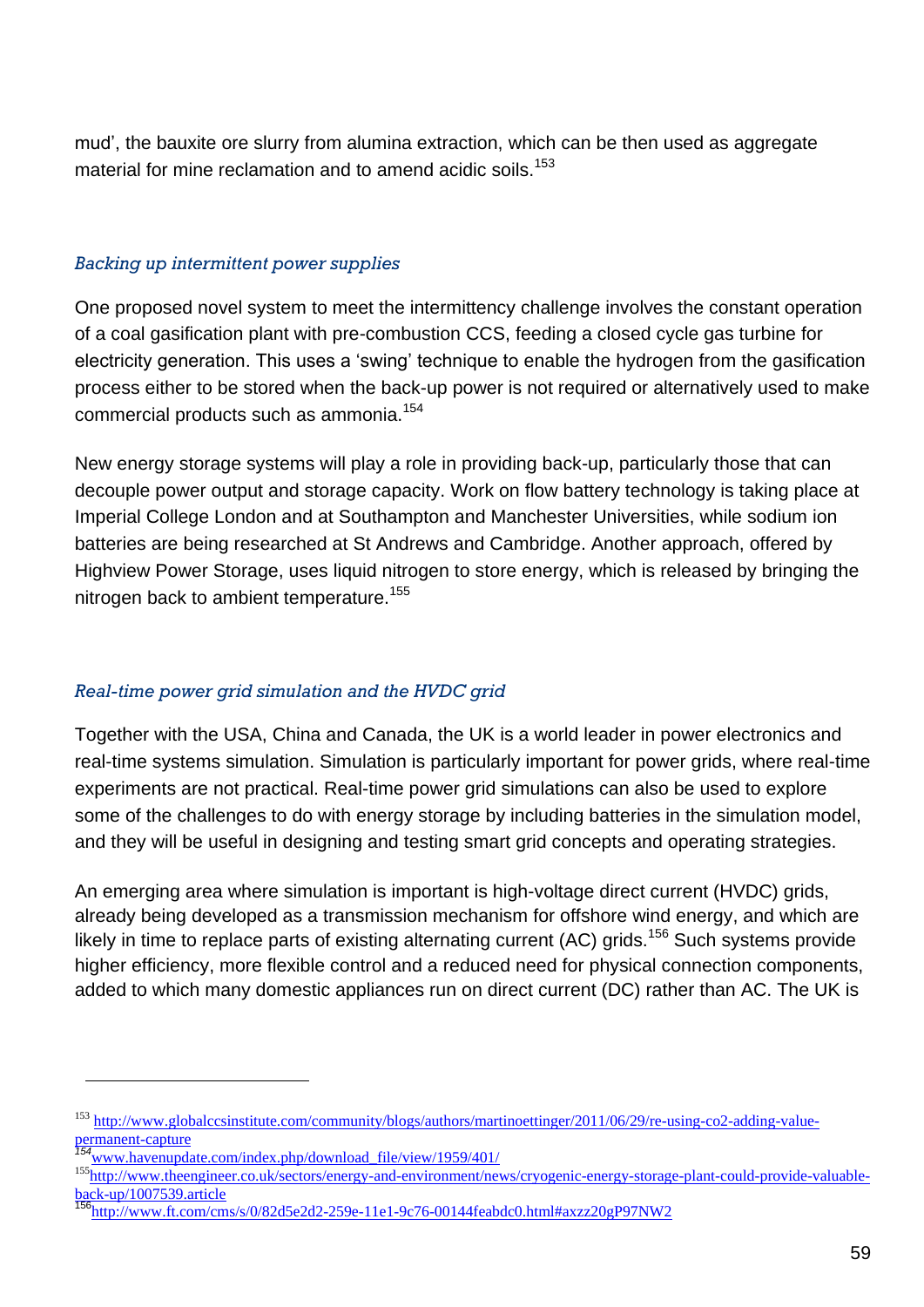active in an EU Framework 7 project looking at the research and development challenges associated with the integration and coordinated operation of EU and Russian power grids.<sup>157</sup>

# <span id="page-59-0"></span>**3.2 On demand**

As technology erodes the dominance of the 20th century centralised production, mass market economy, new actors are emerging, while some traditional actors are finding a new role. In areas such as the digital spheres of music, film and fashion, individual preferences have a direct influence on products. In other areas, in which industrial scale is still important, the innovation actors may be clubs, associations, user groups, or parts of local government and regional partnerships.

Bodies such as city authorities, business networks and consumer groups are starting to take a greater interest in designing services that meet the needs of citizens in their region and improve their quality of life. This movement supports local businesses, fosters innovation and contributes to balancing growth across regions: mobile technologies and social networks enable collaboration between the various parties.

Meanwhile businesses, particularly those looking to achieve scale in new markets, are attracted by the idea of contracting with a municipality: Philips' CEO wants to 'sell LED lighting to cities'.<sup>158</sup> On the procurement side, city leaders may start to ask 'Why can't I represent 100,000 of my citizens and negotiate a deal?', for example on energy supply.

#### *Service robotics*

One field being redefined by the emphasis on meeting customers' needs, rather than simply increasing productivity, is robotics. No longer confined to tasks in which they either replace human labour or carry out tasks, such as assembly of miniaturised components, robots are becoming service providers *alongside* humans in fields such as healthcare, rehabilitation, surgery and consumer products.<sup>159</sup> These are contexts in which they are required to adapt to circumstances rather than slavishly repeating a series of actions. In agriculture, for example, innovative applications have been developed, from weed control systems to a robotic arm that allows cows to be milked and fed on demand.<sup>160</sup>

<sup>157</sup><http://www.icoeur.eu/>

<sup>158</sup>[http://thecleanrevolution.org/\\_assets/files/LED\\_report\\_web1.pdf](http://thecleanrevolution.org/_assets/files/LED_report_web1.pdf)

<sup>&</sup>lt;sup>159</sup>[http://www.robotics-platform.eu/cms/upload/SRA/2010-06\\_SRA\\_A4\\_low.pdf](http://www.robotics-platform.eu/cms/upload/SRA/2010-06_SRA_A4_low.pdf)

<sup>160</sup>[http://www.iagre.org/sites/iagre.org/files/repository/IAgrEGlobal\\_Food\\_Security\\_WEB.pdf](http://www.iagre.org/sites/iagre.org/files/repository/IAgrEGlobal_Food_Security_WEB.pdf)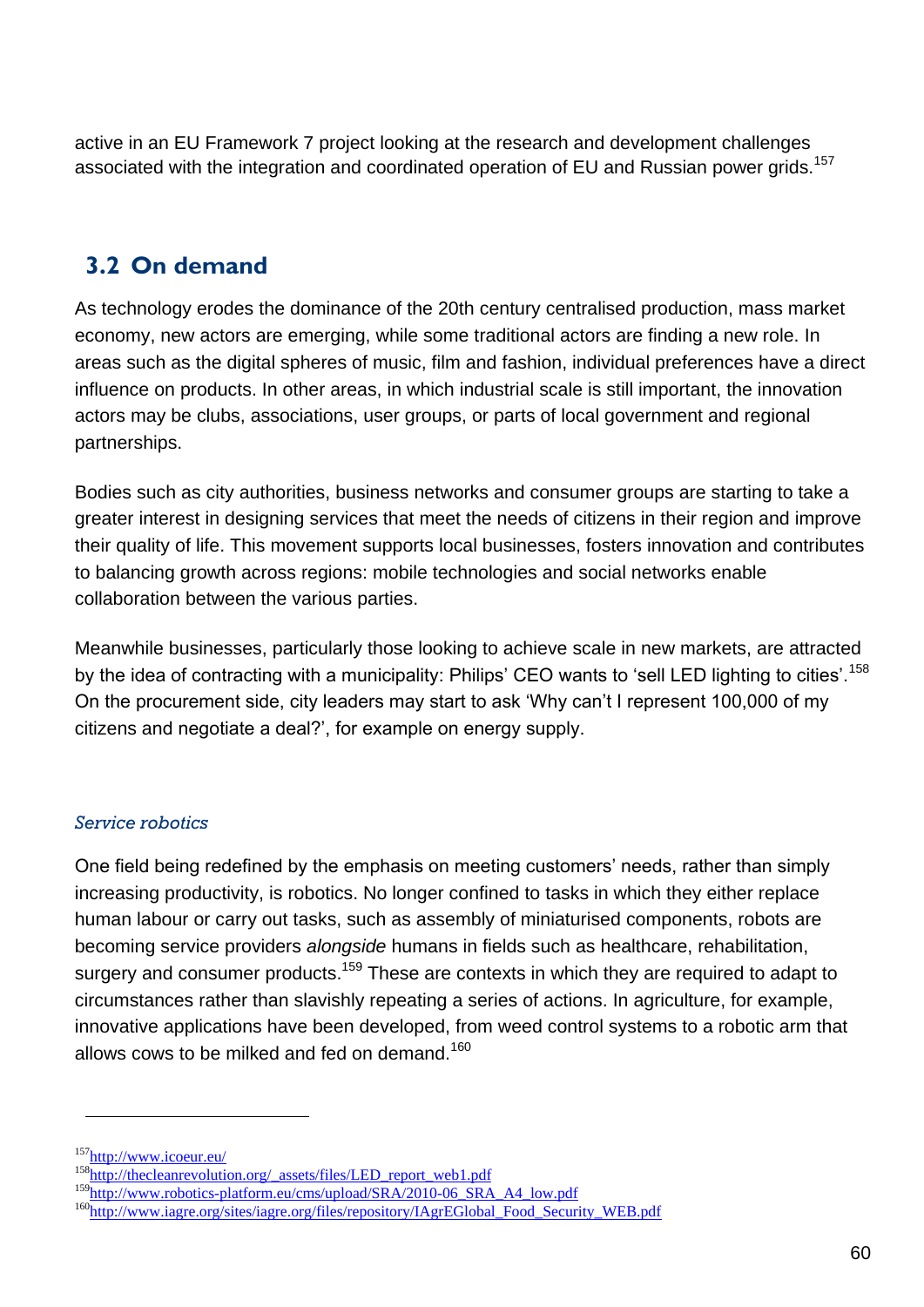Staking a claim to be the 'true enabling technology' of the 21st century, robotics sees its role as the launch pad for many new businesses. Europe is the world's leading robotics region, and, despite the fact that in the UK the field has had to work to gain recognition, occasionally being overshadowed by information and communications technology (ICT) and engineering, expertise is still strong in British universities and the UK plays an important role in EU projects: Bristol has recently been selected as the possible location of one of three new EU robotics knowledge and innovation centres.<sup>161</sup>

Significant opportunities lie ahead for the industry: demand in the healthcare and care industries is likely to increase with an ageing population and increased provision of care at home or in the community: the next generation of robots is likely to have enhanced capabilities in reading, grasping and poise that make their presence among humans natural as well as valuable, and they will need to continue to develop new forms of 'social intelligence' in order that people can interact with them intuitively and safely.

Increasingly, robotic capabilities will be extended to living tissues, as advances in artificial muscle and cartilage<sup>162</sup> converge with progress in prosthesis and augmentation technologies<sup>163</sup> and eventually interface with discoveries in cognitive science.

## <span id="page-60-0"></span>**3.3 Human-centred design**

The move towards human-centred design is driven by similar factors and trends and enabled by similar advances in technology as the 'on demand' theme:

- An abundance of mass-produced consumer products leading to saturation,
- A desire for personalised products and services,
- An 'experience culture' developing at the expense of the acquisition and ownership culture,
- Digitisation and an information-based economy, leading to reproducibility at minimal or zero marginal cost,
- A move towards ambient intelligence and ubiquitous computing power.

Design expresses a desire to shape materials and the environment to satisfy human expectations and desires. Until recently, both materials and the environment could be treated as

<sup>&</sup>lt;sup>161</sup>[http://www.eurobotics-project.eu/cms/upload/Publications/euRobotics\\_ISR\\_2010.pdf](http://www.eurobotics-project.eu/cms/upload/Publications/euRobotics_ISR_2010.pdf)

<sup>&</sup>lt;sup>162</sup><http://www.newscientist.com/article/dn16849-artificial-cartilage-performs-better-than-the-real-thing.html>

<sup>163</sup><http://neurobotics.cs.washington.edu/papers/RAMArticle.pdf>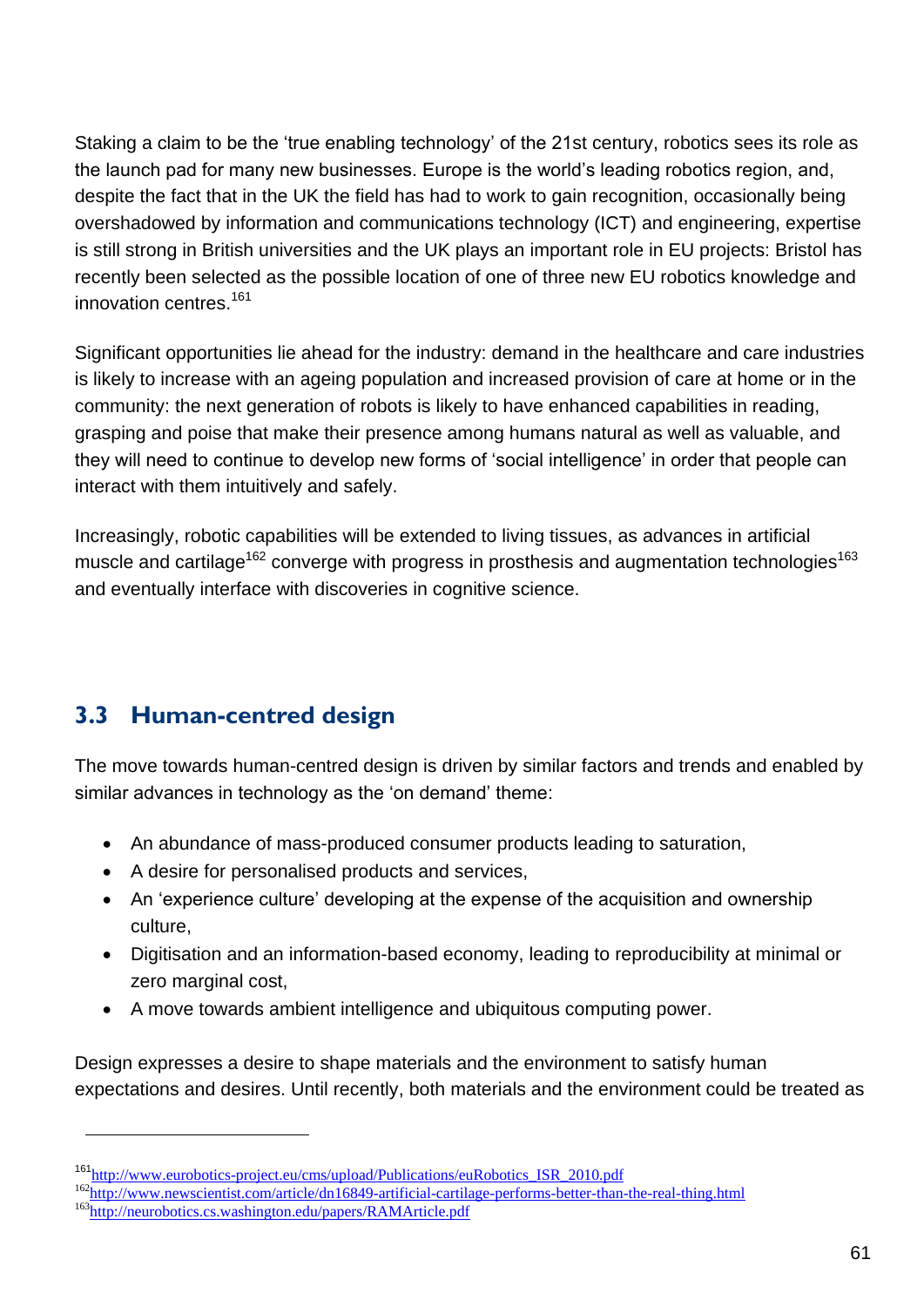inert and unresponsive. This is now changing: new types of materials have startling properties – either on account of their atomic structure or because of the mixture of composite elements contained within them. For example, designing materials from the microstructure up can confer optical, magnetic and electronic properties. And the environment is starting to become 'intelligent', in other words capable of sending, receiving and processing data.

Human-centred design injects creative purpose into an environment imbued with increasingly pervasive 'calm' or intelligent technologies: it is 'design led, needs driven and technology anchored'. The key requirement to succeed in this area is for designers to explore applications *together with* technology users: in the past companies have developed technologies, applications for which have taken a long time to be discovered (for example, ICI discovered polyethylene in the 1930s, but its applications only started to become mainstream in the 1950s). Companies such as Philips and Electrolux today employ people specifically to work on 'weak signal' ideas.

#### *Intelligent clothing*

At the threshold between our bodies and the environment, clothing is an obvious communication 'membrane': information from the body can be transmitted outwards, while ambient signals are received at this interface and processed. Early efforts at 'smart' clothing however were not practical, in part because their purpose was unclear,but both technology and design have improved to the point at which creative designers are now working with technologists to provide solutions to real problems:

- Anticipatory devices that warn of an imminent fall are being incorporated in fashion fabrics, 164
- Northumbria University's London Design Centre is working with NASA to develop space apparel,<sup>165</sup>
- Adding and evaporating colour dyes is a major contributor to energy use; researchers at BASF and elsewhere are investigating how changes to materials at the nano-scale can be used to create 'structured colour' (in line with the broader economic shift from energyintensive to information-intensive products).<sup>166</sup>

Trends towards ambient intelligence in the built environment are highly significant for the move towards e-health and point-of-care services, particularly given ageing populations. Monitoring

<sup>164</sup><http://www.bcs.org/content/conWebDoc/14354>

<sup>165</sup> <http://www.northumbria.ac.uk/sd/academic/scd/research/themes/makingsense/themes/activematerialsforliving/> <sup>166</sup>[http://www.packaging.basf.com/p02/Packaging/en\\_GB/content/products/Farbe\\_ohne\\_Farbstoff](http://www.packaging.basf.com/p02/Packaging/en_GB/content/products/Farbe_ohne_Farbstoff)

<sup>62</sup>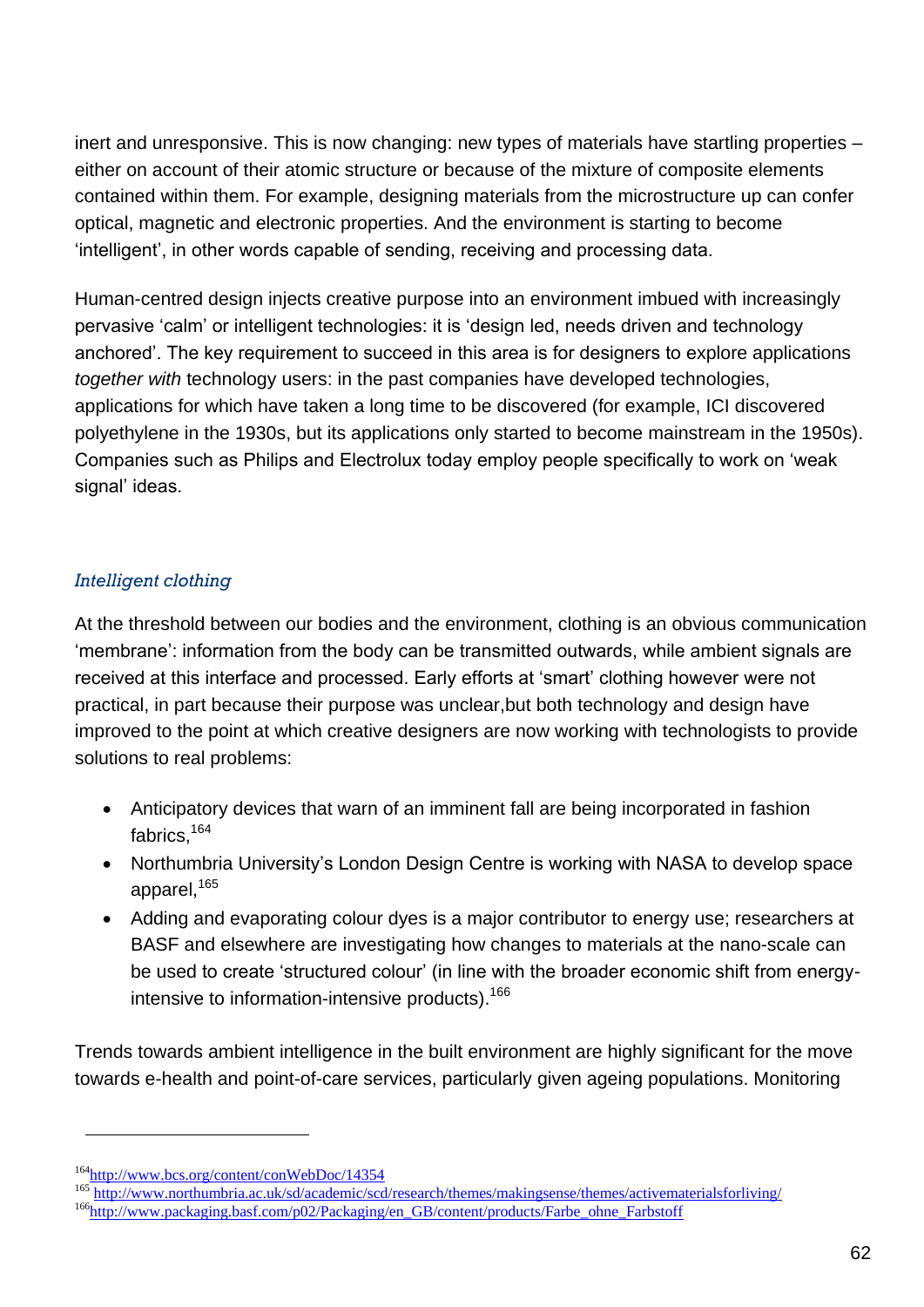both in people's homes and outside should improve health outcomes while freeing people from the need to carry intrusive devices.

#### *Sensor technologies*

Sensor technologies are a key element of this new design. Adidas, for example, is investing in the development of sensor-enabled products, $167$  and exploring related business models that are likely to take the company away from its perceived core business.

Another promising area is biosensors and bioreceptors, particularly a new generation that are attached to graphitic surfaces and highly sensitive to disease biomarkers.<sup>168</sup> The combination of this technology with mobile communications promises hand-held devices for human health monitoring but also has important applications in agriculture. Also in agriculture, mobile technology combined with hyperspectral imaging techniques can be used for the rapid identification of plant health problems,  $169$  and progress in this field should make such diagnostic devices affordable for smallholder and subsistence farmers.

# <span id="page-62-0"></span>**3.4 Conclusions**

This overview of promising technologies demonstrates some of the huge potential of science and technology to generate economic growth, as well as addressing some of the big questions facing our global society, such as how to address the challenges of climate change and resource scarcity through making best use of resources, recycling, changing the energy mix to include renewables, and reducing our carbon use in everything from buildings to transport. The UK has an opportunity to take a lead on this global energy transition.

The UK research base has played a key role in the development of new materials, such as graphene, and in the design of materials at a molecular level to provide additional functionality such as optical, magnetic and electronic properties over and above their structural properties. With investment in this area, the UK could position itself to lead a 21st century manufacturing revolution, fuelled by new technologies such as those discussed here, with local 'on-demand' manufacturing using 3D printing technology and a move towards product *plus* service commercial models – 'servicisation'.

<sup>167</sup><http://www.telegraph.co.uk/sport/football/8797144/Adidas-launches-football-boot-with-a-brain.html>

<sup>168</sup>[www.ncbi.nlm.nih.gov/pubmed/22051545](http://www.ncbi.nlm.nih.gov/pubmed/22051545)

<sup>169</sup><http://www.ncbi.nlm.nih.gov/pmc/articles/PMC3274483/?tool=pubmed>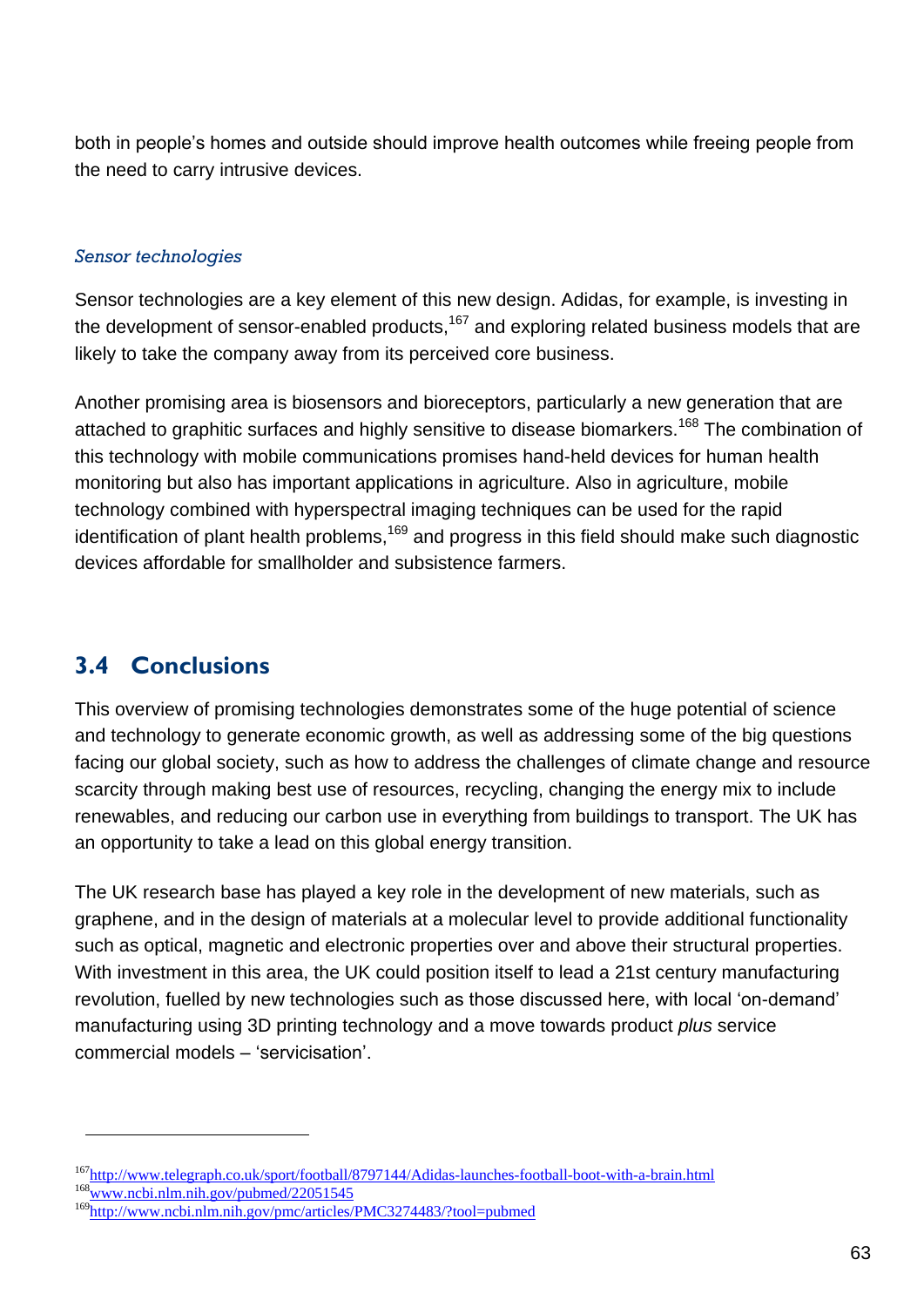The UK government will have a key role to play in supporting these and other technologies, from providing direct support to generating the right environment for investors through a stable and consistent regulatory framework. The government can also do more to broker relationships between research and industry to encourage new ideas to be translated into successful commercial outcomes. Finally, the government can intervene helpfully to counter ill-informed criticism while taking seriously its role in protecting our society from any threat, and help to communicate how exciting and transformative these new technologies can and will be over the coming 20 years.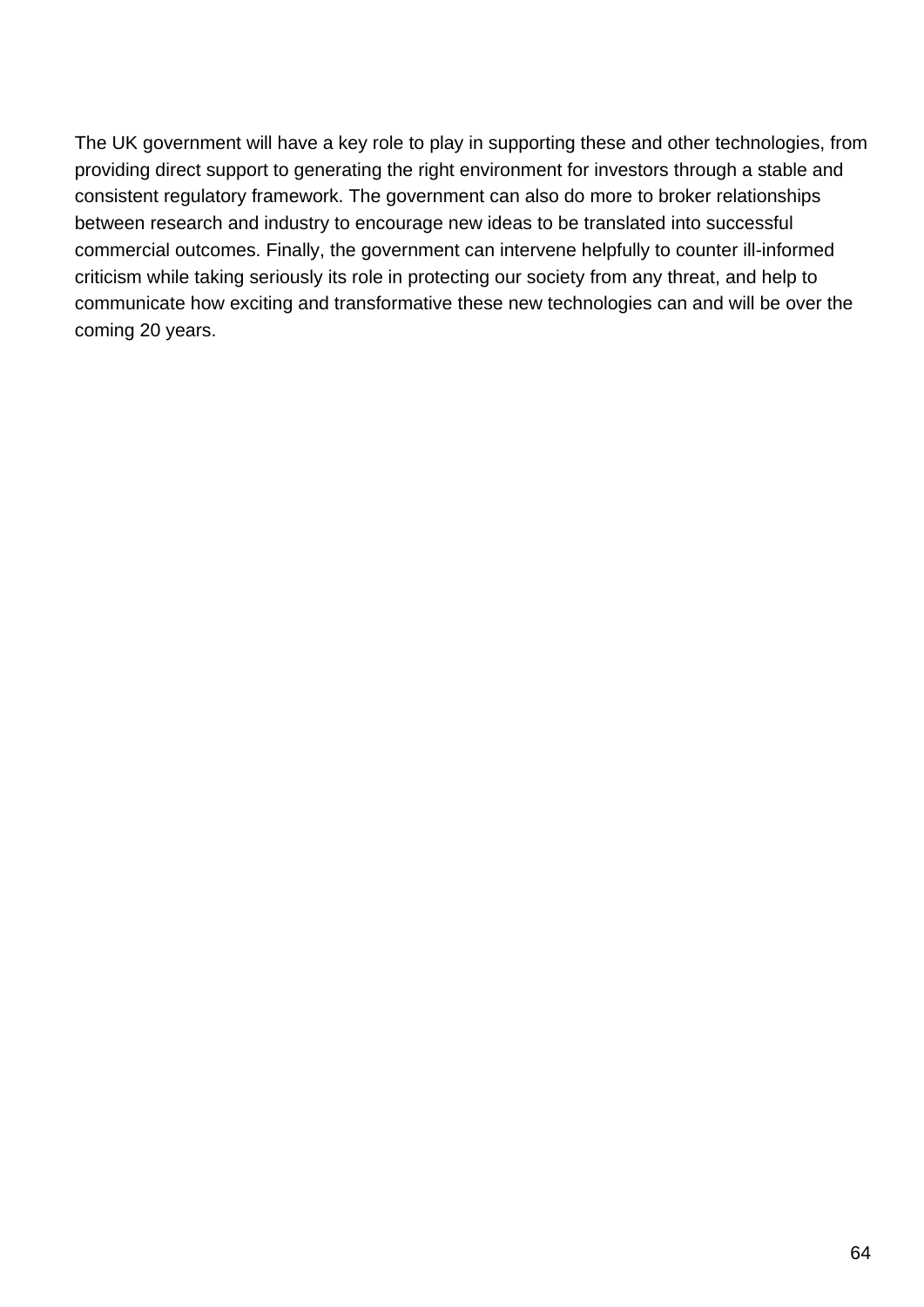# <span id="page-64-0"></span>**Annex 1: List of contributors**

It is inevitable in a project with such a broad scope and large number of contributors that people on occasion hold different views, for example on how certain technologies will develop. The Foresight Horizon Scanning Centre aimed to reflect the balance of these views in the 2010 report and again in the 2012 Refresh, signalling when they were not widely shared.

#### **2012 Refresh**

| Andrew Haslett, Energy Technologies Insitute                                          | Alexandra Saxon, Research Councils UK                                                        |
|---------------------------------------------------------------------------------------|----------------------------------------------------------------------------------------------|
| Duncan Eggar, Biotechnology and Biological Sciences<br>Research Council               | David Butler, Scottish Enterprise                                                            |
| Dr Graham Hillier, Centre for Process Innovation                                      | Geoff McBride, Science and Technology Facilities Council                                     |
| James Lingard, Department of Energy and Climate<br>Change                             | Professor John Loughhead, UK Energy Research Centre                                          |
| Dr Katherine Bainbridge, Department for Environment,<br><b>Food and Rural Affairs</b> | Professor Chris Mason, University College, London                                            |
| Dr Harry Woodroof, Defence Science and Technology<br>Laboaratory Laboratory           | Professor Chris Bowen, University of Bath                                                    |
| Mike Bracken, Government Digital Service                                              | Professor Chris Melhuish, University of Bristol and<br>University of the West of England     |
| Professor Nigel Brandon, Imperial College London                                      | Bruce Grieve, University of Manchester                                                       |
| Dr Alec Reader, Nanotechnology Knowledge Transfer<br>Network                          | Raymond Oliver, University of Northumbria                                                    |
| Adrian Bull, National Nuclear Laboratory                                              | Professor Peter Dobson, University of Oxford                                                 |
| David Nettleton, National Physical Laboratories                                       | Professor Steve Cowley, UK Atomic Energy Authority and<br>Council for Science and Technology |
| Professor Fred Steward, Policy Studies Institute                                      | Professor Xiao-Ping Zhang, University of Birmingham                                          |
| Ben Aubrey, Research Councils UK                                                      |                                                                                              |

#### **2010 Report**

| Professor Robin Ali, University College London | Sir John Loughead, UK Energy Research Council       |  |
|------------------------------------------------|-----------------------------------------------------|--|
|                                                | Dr Sivasegaram Manimaaran, Department for Business, |  |
| Dr Tim Allsopp, Pfizer                         | Innovation and Skills                               |  |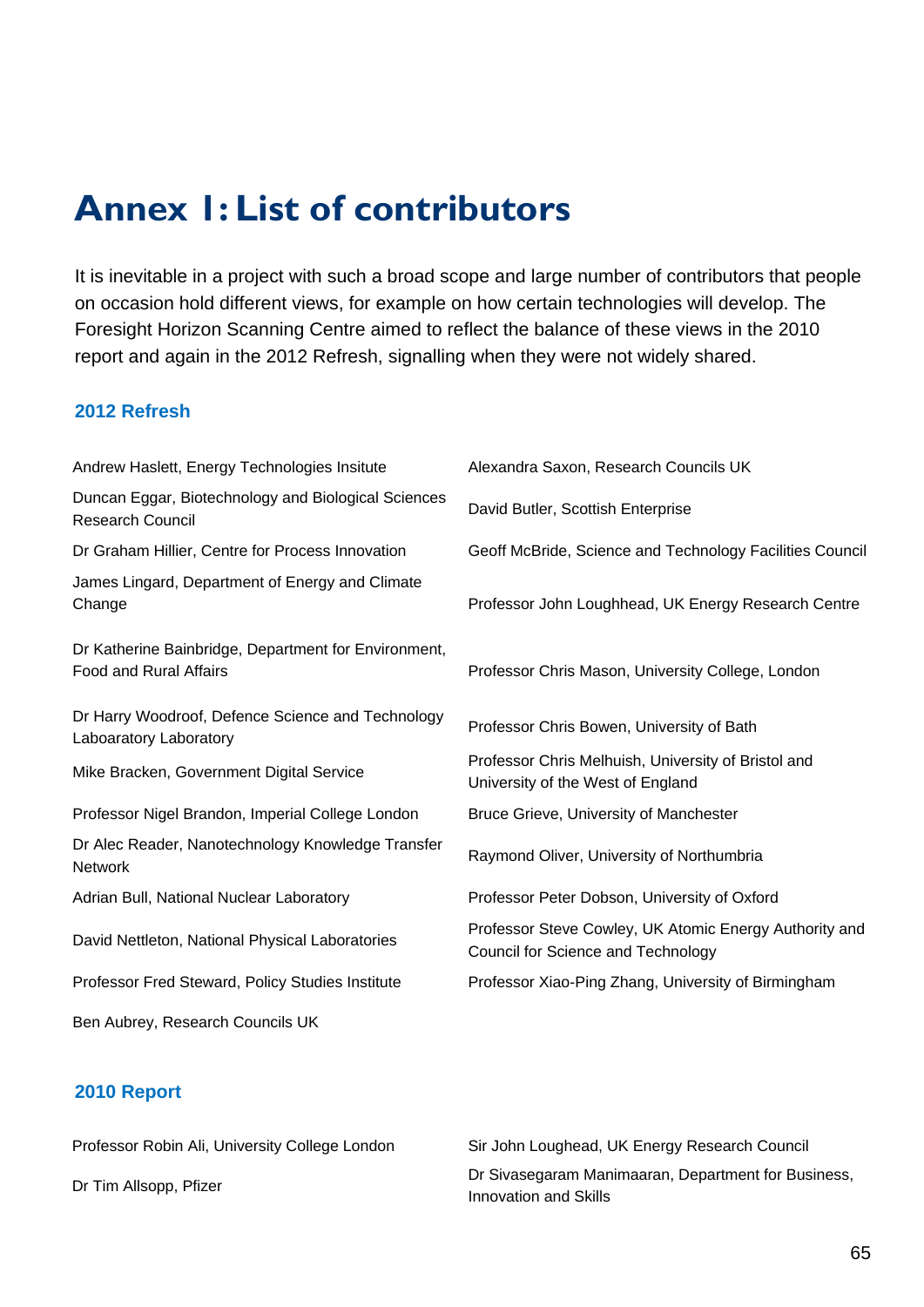Tobias Alpsten,iPlato Professor Ben Martin, University of Sussex Dr Nick Appleyard, Technology Strategy Board Paul Mason, Technology Strategy Board Professor DK Arvind, University of Edinburgh Professor Chris Mason, University College London Carol Atkinson, Building Research Establishment Professor Gerd Materlik, Diamond Synchrotron Professor Abubakar Bahaj, University of Southampton Dan Mathers, National Nuclear Laboratory Henry Baker, HM Treasury Geoff McBride, Science Technologies Facilities Council Dr Mark Bale, Department of Health Tony McBride, Royal Society Dr Peter Bance, Ceres Power Dr Patrick McDonald, Health and Safety Executive Phil Banks, Home Office **David McMeekin, London Technology Fund** Sir Tim Berners-Lee, W3C **Dream Containers** Dr Richard Miller, Technology Strategy Board Nic Bilham, Geological Society **Dream Commission** Dr Peter Mills, Human Genetics Commission Dr Mark Bodner, GlaxoSmithKline Steve Morgan, Department for Environment, Food and Rural Affairs Sir LeszekBorisiewicz, MRC **Dream Cream Cream Cream Dream Dream Dream Cream Cream Cream Cream Cream Cream Cream C** Dr Chris Bowen, University of Bath John Mundy, Creative North Dr Stephen Boyd Davis, Middlesex University Sara Murray, Buddi Dr Sam Bradbrook, Health and Safety Executive Dr Andy Nicholson, Defence Science and Technology **Laboratory** Tim Bradshaw, Confederation of British Industry Luke Nicholson, More Associates Professor Nigel Brandon, Imperial College London Professor Paul Nightingale, Science and Policy Research Unit Peter Brooke, Council for Science and Technology Professor Raymond Oliver, Royal College of Arts Professor Guido Bugmann, University of Plymouth Professor Richard Owen, University of Westminster Dr Markys Cain, National Physical Laboratory Dr Kedar Pandya, Engineering and Physical Sciences Research Council Dr Alex Pang, Institute for Science, Innovation and Society<br>Dr Philip Campbell, Nature and Said Business School Dr Celia Caulcott, Biotechnology and Biological Sciences Research Council Beverley Parkin, Royal Academy of Engineering Vincent Charlet, Association Nationale de la Recherche et de la Technologie (France) Tom Pasfield, Shell Professor Brian Collins, Department for Business, Indicate Phan Solling, Bepartment for Basiness, Professor David Payne, University of Southampton<br>
Professor David Payne, University of Southampton Rich Corken, Intellectual Property Office Ian Pearson, Futurizon Professor Steve Cowley, UKAtomic Energy Authority Dr Geoff Pegman, Rurobots Kate Craig-Wood, Memset **Professor Ian Phillips, ARM Ltd**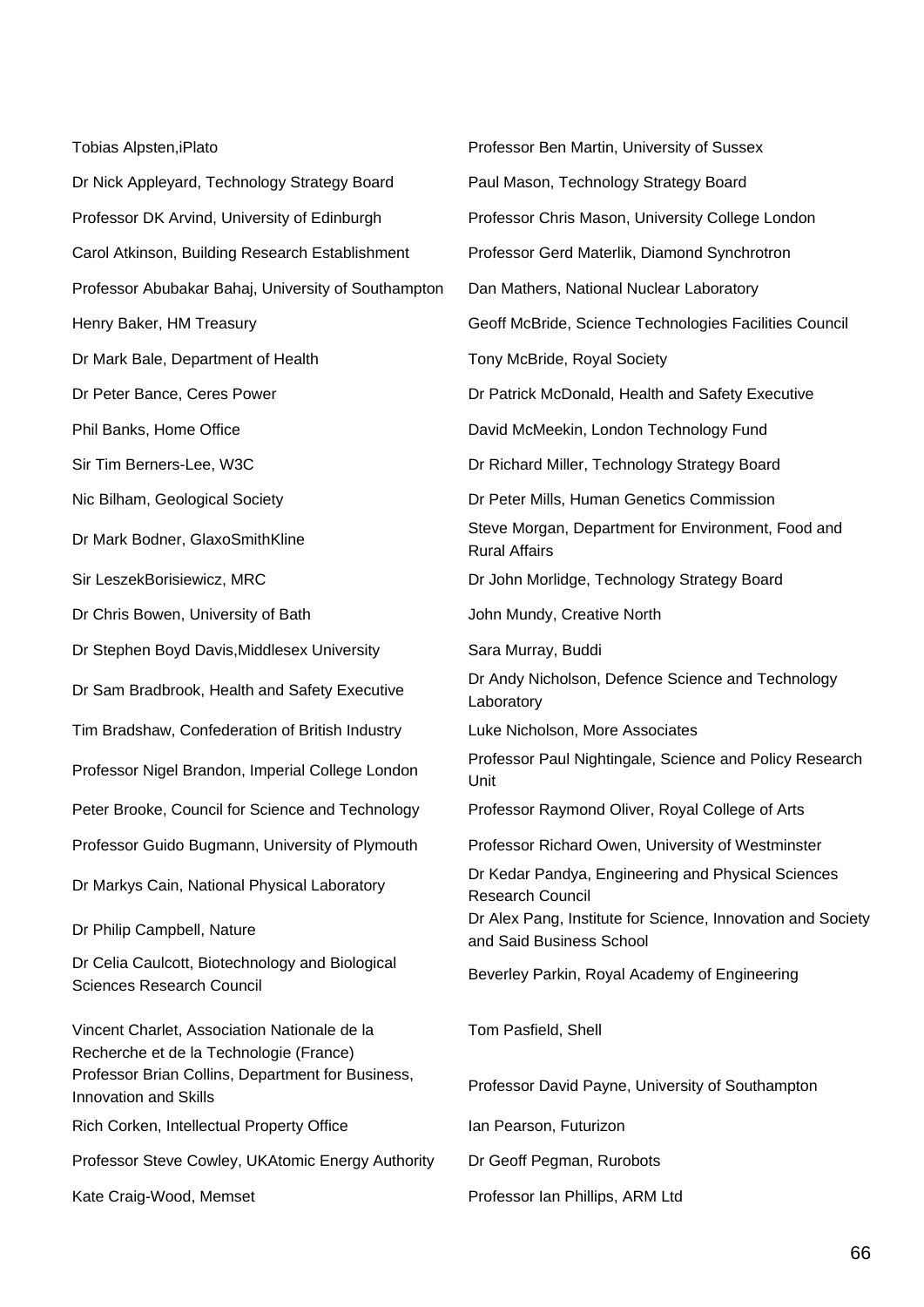Martin Dare-Edwards, Infineum UK Dr Robert Quarshie, Materials KTN

Jo Dally, Government Office for Science **Dr Neil Pratt**, Science and Technology Facilities Council

Professor Nigel Davies, University of Lancaster Alice Raine, Department for Business, Innovation and **Skills** Professor Peter Dobson, University of Oxford Raj Rajagopal, Council for Science and Technology Henry Elliott, Government Office for Science Dr Rob Reid, Which? Dr Peter Ellwood, Health and Safety Executive Jan Reid, Scottish Enterprise Fraser Elms, Herald Investment Varian Museum Jason Riley, Imperial College London Professor Stephen Emmott, Microsoft Research Professor Tom Rodden, University of Nottingham Rebecca Endean, Ministry of Justice **Professor Steven Rose, Open University** Darren Fawcett, Pace plc **Ant Rowstrom, Microsoft Research** Ant Rowstrom, Microsoft Research Dr Liz Fellman, Natural Environment Research Council Phil Ruffles, Council for Science and Technology Ed Fergus, Health and Safety Executive Professor Barbara Sahakian, University of Cambridge Dr Mike Fisher, Nanotech KTN Professor Colin Seabrook, FW Stephens Technology and Innovation Rachel Fowler, Human Fertilisation and Embryology Authority Dr Shantha Shanmugalingan, Nesta Professor Sir Richard Friend, University of Cambridge John Sheridan, Office of Public Sector Information Dr Jack Frost, Johnson Matthey Professor Bernard Silverman, Home Office Emma Fryer, IntellectUK Professor Henning Sirringhaus, University of Cambridge Vincent Geake, Infrastructure UK Professor Morris Sloman, Imperial College Professor Luke Georghiou, University of Manchester Professor George Smith, University of Oxford Robert Ghanea, BT **Dr Alexander Sokolov, Higher School of Economics**, Moscow Michael Gleaves, Science and Technology Facilities Council Cheaves, Science and Technology Pacifices<br>Dr Bob Speel, Government Office for Science Anne Glover, Amadeus Capital Partners **Andy Stanford-Clark, IBM** Neil Golborne, Committee for Climate Change Alex Stanhope, Technology Strategy Board Dr Dougal Goodman, Foundation for Science and **Technology** Dr Peter Stephenson, Technical Textile Sector, Materials **KTN** Dr Nick Green, Royal Society Professor Michael Sterling, Council for Science and **Technology** Ralph Green, EADS Astrium **Professor Fred Steward, University of Westminster** Dr Mike Gregory, Institute for Manufacturing Will Stewart, Royal Academy of Engineering Dr Bruce Grieve, Manchester University Nick Stuart, UK Trade and Industry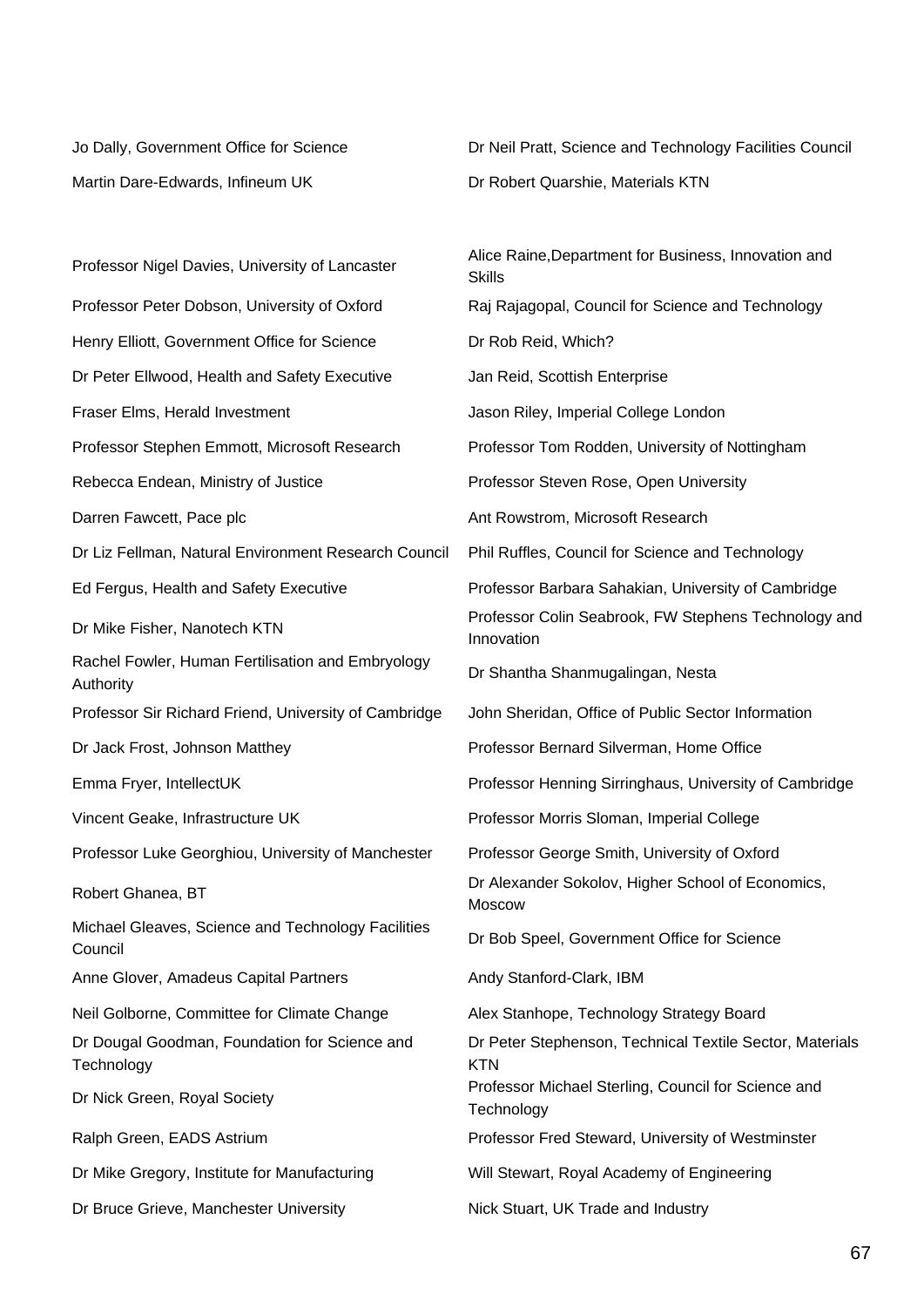John Griffiths, European Marine Energy Centre Quentin Tannock, Cambridge IP John Griffiths, Gasification Matters **Andy Taylor, Association for British Healthcare Industries** Jonathan Hague, Unilever **Dr Andrew Taylor, ISIS** Andrew Haslett, Energy Technology Institute Professor Sandy Thomas, Government Office for Science Dr Hermann Hauser, Amadeus Capital Partners Ltd Kenton Thompson, Department for Business, Innovation Professor Adam Hedgecoe, Cardiff University David Thorpe, Institute for State Effectiveness Axel Heitmuller, Cabinet Office **Hardin Tibbs, Synthesis Strategic Consulting** Dr Victor Higgs, Applied Nanodetectors Professor Alexander van de Putte, IE Business School, Dr Angela Venters, Department of Energy and Climate<br>
Dr Graham Hillier, Centre for Process Innovation Professor Cyril Hilsum, University College London Professor Sethu Vijayakumar, University of Edinburgh Professor Anthony Hollander, Bristol University Mr Ian Viney, Medical Research Council Jackie Hunter, GlaxoSmithKline Sir Mark Walport, Wellcome Trust Mark Husband, Rolls-Royce Group John Warrington, NHS John Ibbotson, IBM Dr Hugh Ilyine, Ilyine Ltd Dr Christian Inglis, Technology Strategy Board Dr Adam Webb, Research Councils UK Martin Jackson, Plastic Logic Professor Mark Welland, Ministry of Defence Professor Richard Jones, University of Sheffield Dr David Williams, University of Cambridge Professor Jonathan Jones, Sainsbury Laboratory Dr Mark Williamson, Carbon Trust Tim Jones, Future Agenda Dr Penny Wilson, Technology Strategy Board Heekwon Jung, Organisation for Economic Cooperation and Development Professor Doug Kell, Biotechnology and Biological Sciences Research Council Dreams and Dreams Dr Peter Wright, Department for Work and Pensions Alastair Kent, Genetics Interest Group Professor YongbingXu, University of York Pirjo Kylakoski Tekes, Finnish Funding Agency for Technology and Innovation Peter Lockhart, Roke Manor Research Dr Xiao-Ping Zhang, University of Birmingham

and Skills (Madrid) Change Professor Jeremy Watson, Department of Communities and Local Government Dr Robert Watson, Department for Environment, Food and Rural Affairs Professor Kent Woods, Medicines and Healthcare Products Regulatory Agency Jamie Young, Royal Society of Arts Dr Majd Zoorob, PhotonStar LED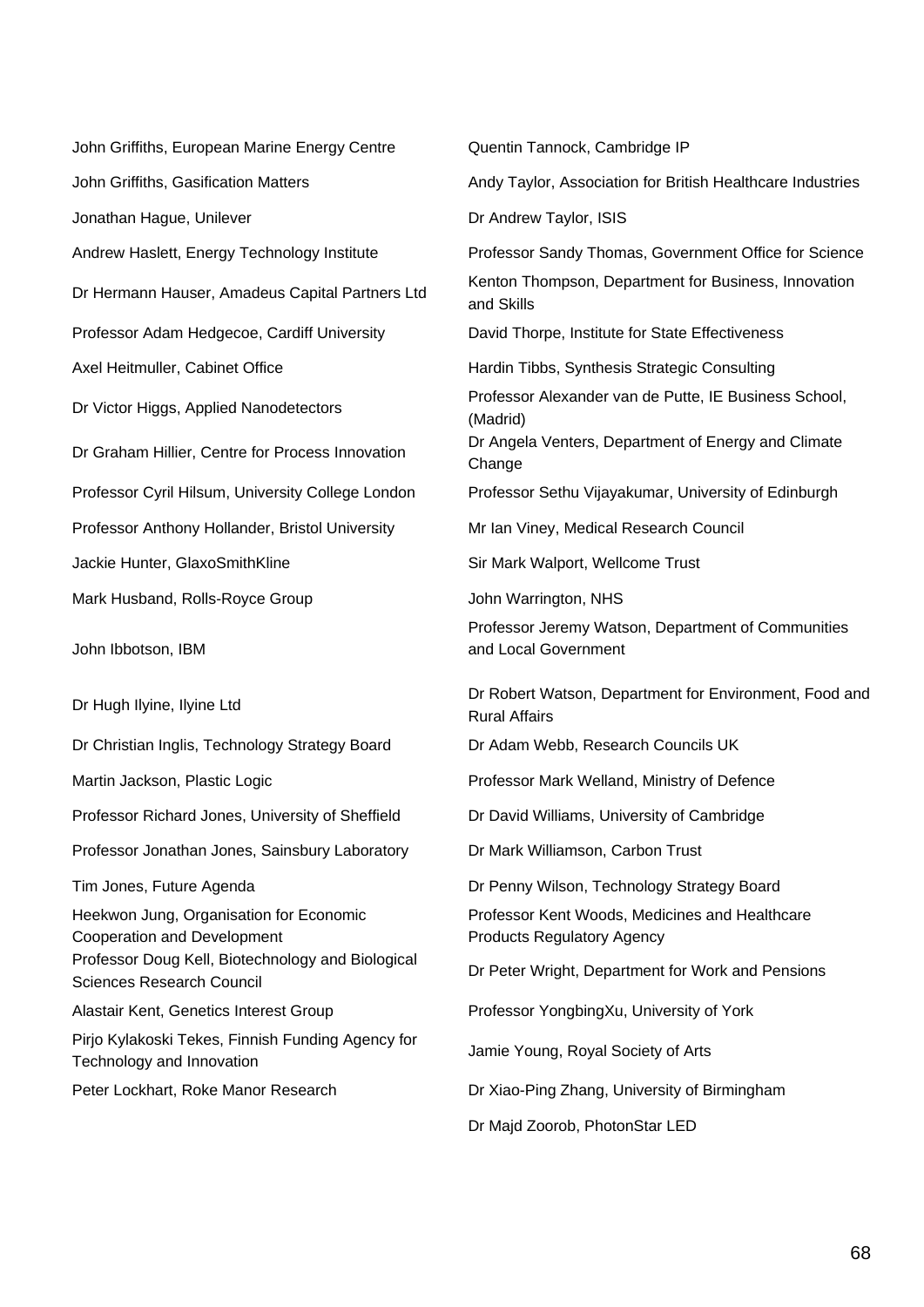This publication is also available on our website at http://www.bis.gov.uk/foresight

Any enquiries regarding this publication should be sent to: Department for Business, Innovation and Skills 1 Victoria Street London SW1H 0ET Tel: 020 7215 5000

If you require this publication in an alternative format, email enquiries@bis.gsi.gov.uk, or call 020 7215 5000.

URN 12/1157 Technology and innovation futures